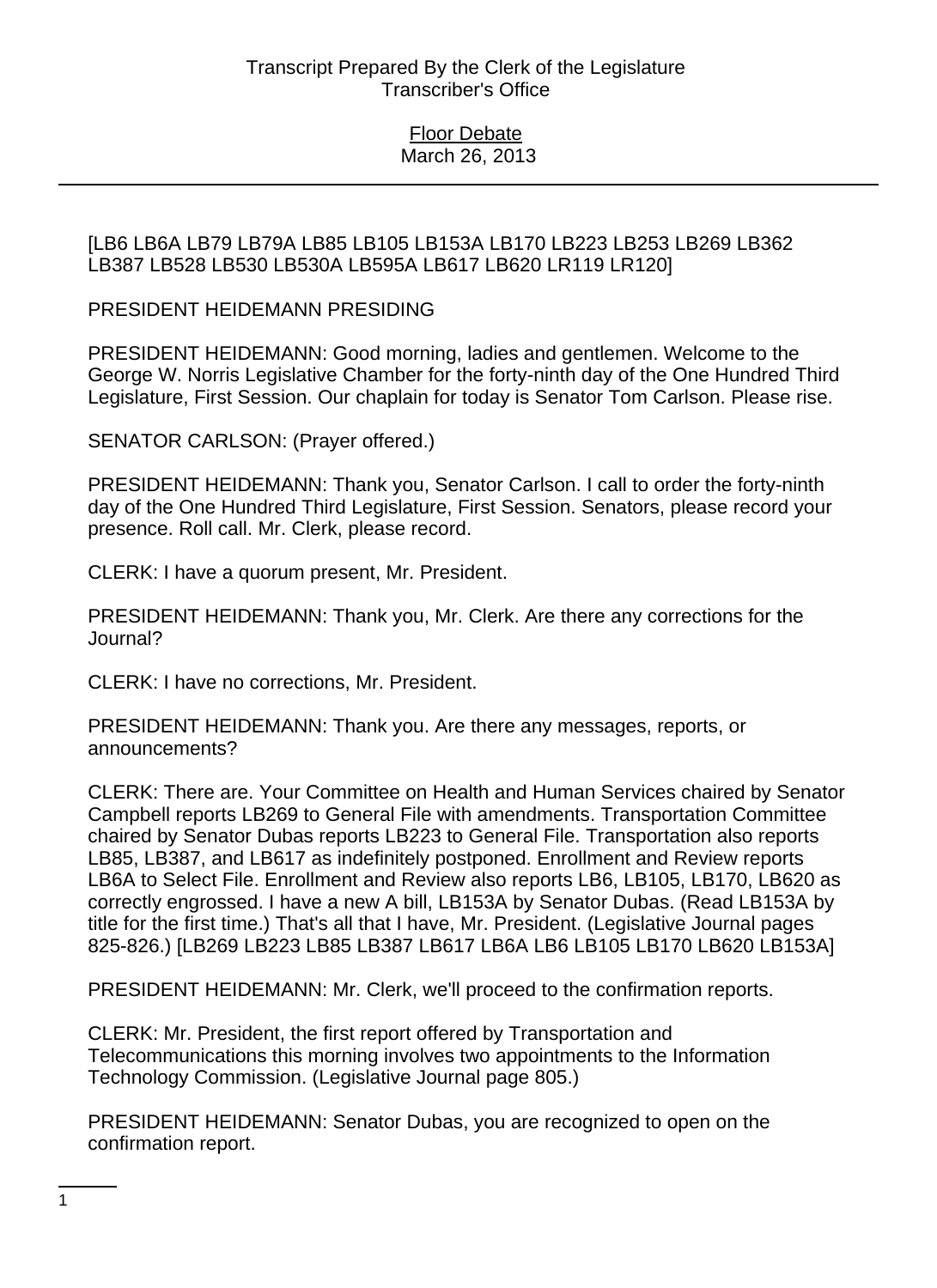#### Floor Debate March 26, 2013

SENATOR DUBAS: Thank you very much, Mr. President, and good morning, colleagues. I am pleased to present two very, very qualified people to serve on the Nebraska Information and Technology Commission. The first one, Mr. Brad Moline, the committee unanimously approved of this appointment. Mr. Moline was unable to attend the hearing, but Senator Christensen testified in support of this nomination. Mr. Moline is president and CEO of Allo Communications, LLC, a competitive telephone company. Allo operates fiber networks in and between Scottsbluff, Gering, Alliance, Bridgeport, Ogallala, and North Platte. Mr. Moline and his wife Jill also own grocery stores in Imperial, Nebraska, and Holyoke, Colorado. Mr. Moline was senior vice-president of finance and chief financial officer of Birch Telecom in Kansas City, an integrated communications provider serving three cities in the Midwest and southeast. During his tenure, Birch Telecom grew from a start-up to annualized revenue of \$150 million. Mr. Moline has also been the treasurer and chief financial officer of Covenant Transport, Inc., a transportation company in Chattanooga, Tennessee, where he still serves on the board of directors and the audit committee. Prior to joining Covenant Transport, Mr. Moline worked for Ernst & Young in Kansas City and Grant Thornton in Lincoln. Mr. Moline holds a bachelor's degree in business administration from the University of Nebraska and was a certified public accountant. And again, he was advanced unanimously from the committee. Our next committee appointment is Ms. Donna Hammack. The committee unanimously approved the advancement of Ms. Hammack to the Nebraska Information Technology Commission. By statute this commission is required to have five members representing the general public who have experience in developing strategic plans and making high-level business decisions. I believe Ms. Hammack meets this requirement and then some. She currently is working at the St. Elizabeth Foundation as the chief development officer. Past professional experience includes positions as the director of grants and special projects at Good Samaritan Hospital Foundation in Kearney; instructor of business communications at UNK; director of the David City Public Library and faculty at State Peru College; Dawson-Verdon Public Schools; Wolbach Public Schools; and Ralston Middle School. Her experience in the fields of education and health will serve the board well in managing the state's Telehealth Network and expanding on-line educational opportunities. Ms. Hammack has served as a legislative advocate in Telehealth both at the federal and state level. She was a charter board member of Telehealth Leadership initiative based in Washington, D.C., and assisted in the passage of LB559, the Telehealth Development Act. Ms. Hammack was also instrumental in establishing and sustaining the Nebraska statewide Telehealth Network. In Kearney, she helped raise \$4 million in grants for the mid-Nebraska Telemedicine Network at Good Samaritan. I urge your support of Ms. Hammack for the appointment to the Nebraska Information Technology Commission. Thank you.

PRESIDENT HEIDEMANN: Thank you, Senator Dubas. Is there any discussion on the report? Seeing none, Senator Dubas, you're recognized to close on the report. Senator Dubas waives. The question is the adoption of the report offered by the Transportation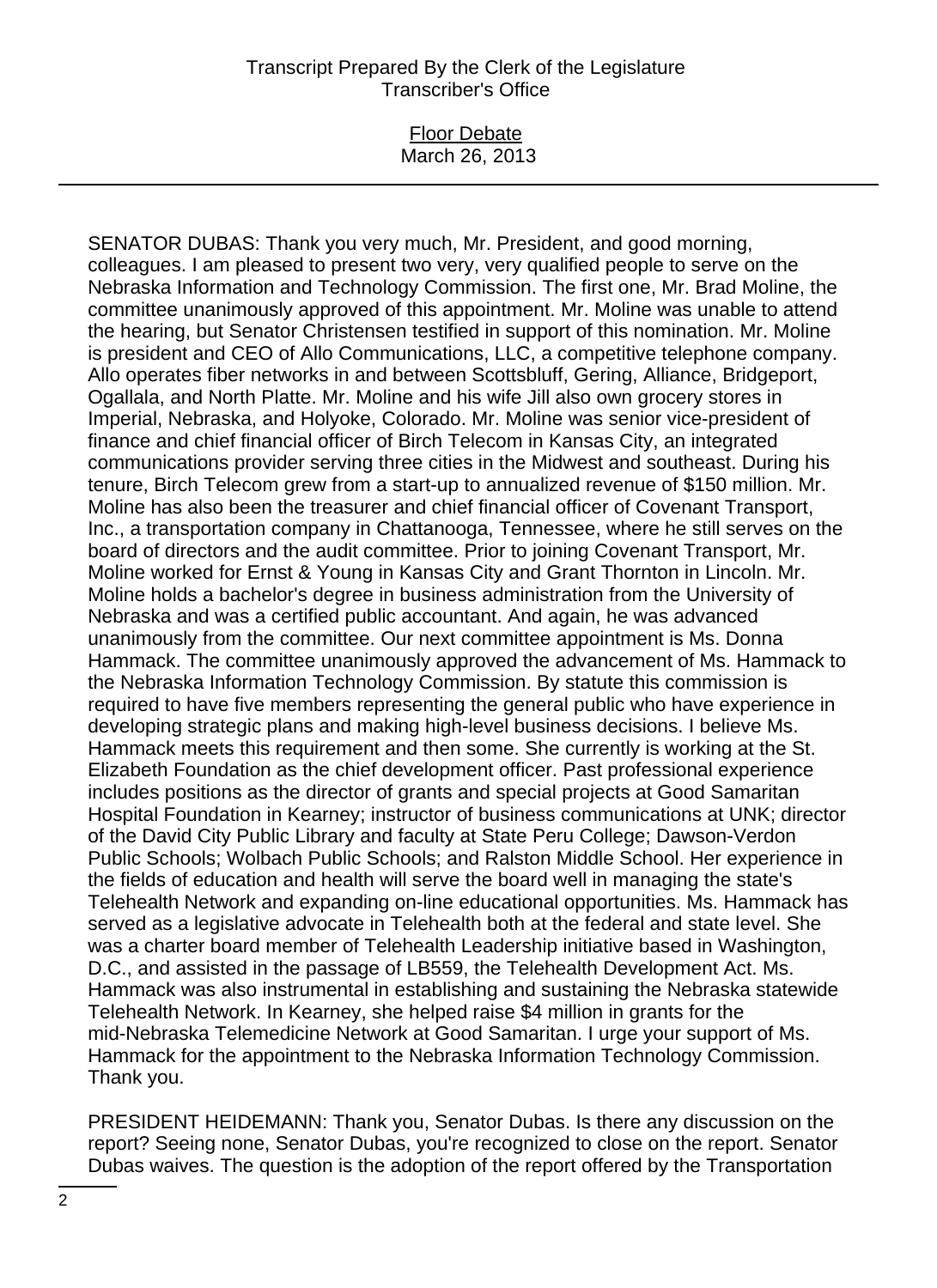Committee. All those in favor vote aye; all those opposed vote nay. Have all those voted who wish to vote? Mr. Clerk, please record.

CLERK: (Record vote, Legislative Journal pages 826-827.) 29 ayes, 0 nays, Mr. President, on adoption of the confirmation report.

PRESIDENT HEIDEMANN: Mr. Clerk, next confirmation.

CLERK: Mr. President, the Health and Human Services Committee has two reports. The first involves a series of appointments to the Rural Health Advisory Commission. (Legislative Journal pages 807-808.)

PRESIDENT HEIDEMANN: Senator Campbell, you're recognized to open on this confirmation report.

SENATOR CAMPBELL: Thank you, Mr. President, and good morning, members of the Legislature. The Health and Human Services Committee held confirmation hearings on Friday, March 15, on the appointment of Dr. Brian Buhlke, Ms. Mary Kent, Dr. Rebecca Schroeder, Dr. Avery Sides, Dr. Michael Sitorius, and Mr. Roger Wells. I am pleased to take the opportunity to commend the Commission Office for working diligently with my office to bring these busy professionals to Lincoln for their hearings on a day that they had already scheduled a Rural Health Advisory Commission. That is the reason for this large number of appointees in a single confirmation report. The Health and Human Services Committee visited with each of the appointees individually and found they bring varied and impressive expertise. Dr. Buhlke is a new appointment to the Rural Health Advisory Committee from Central City, but he has worked with the commission for several years to address concerns related to taxation of loan repayment. He is enthusiastic about incentives that will bring and keep medical professionals in Nebraska's rural areas. Ms. Kent is also a new appointee. She is a nursing home administrator and brings expertise in long-term care issues and services for the elderly in rural areas to the commission. She also has a unique insight into the needs of the Native Americans having worked with the United Tribes of Kansas and southeast Nebraska. Dr. Schroeder is an appointment for the fourth time. She brings the perspective of a rural clinical psychologist to the commission. Dr. Schroeder has practiced in Curtis and North Platte and spoke to the Health Committee about the challenges and distance can provide or hinder serving in rural populations. She has a bent towards retention of providers once they are recruited. Dr. Avery Sides is a family practice resident and another new appointment to the commission. She was born and raised on a farm in western Nebraska and began her medical career as an EMT when she turned 18. The Rural Health Opportunity Program drew her to Chadron State College. She said she had a deep appreciation for the goals of the commission and looked forward to serving when she has her own practice in rural Nebraska. And that was really most encouraging to hear from a young resident. Dr. Sitorius has a long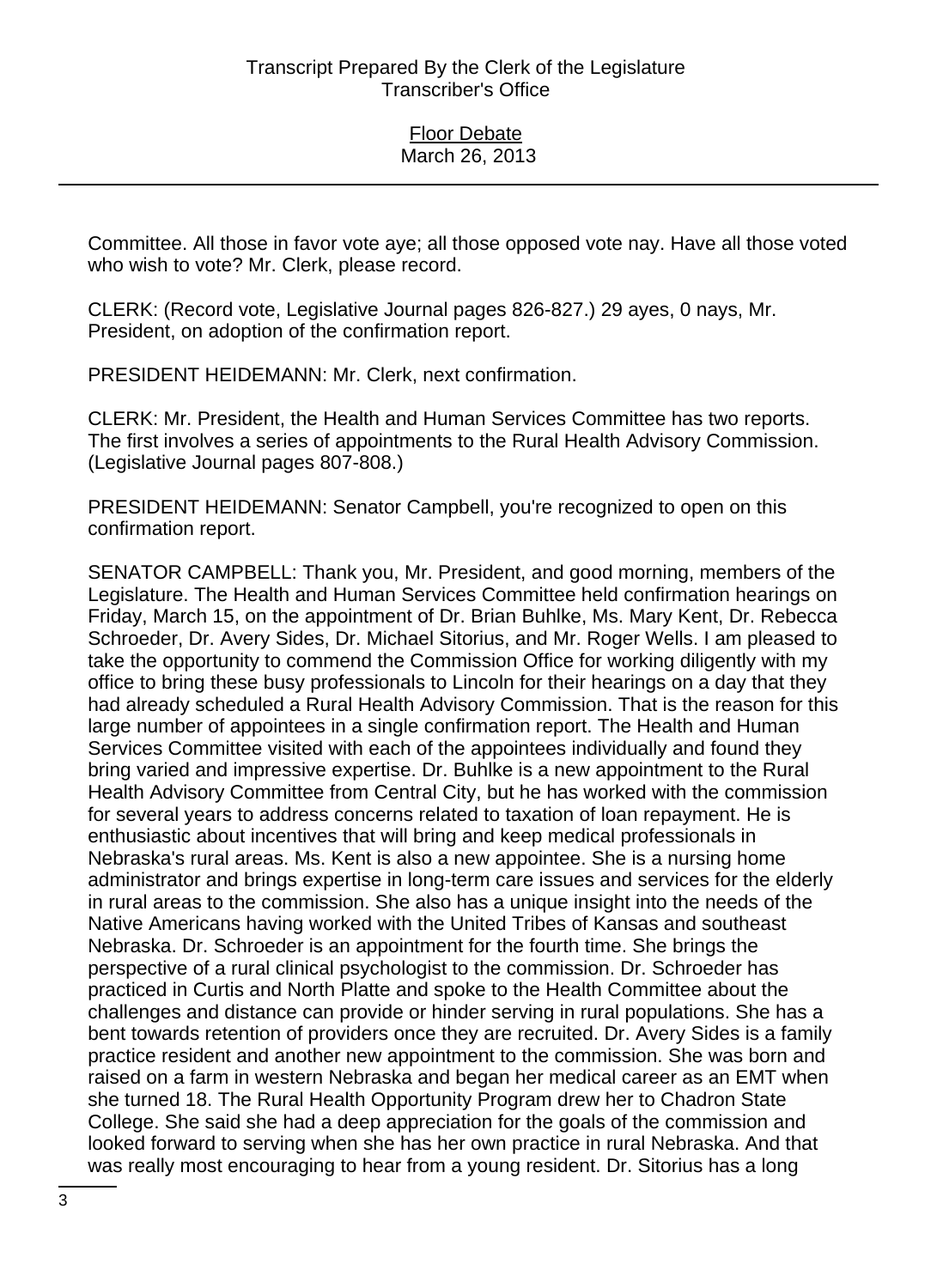| <b>Floor Debate</b> |
|---------------------|
| March 26, 2013      |

history with the commission and, in fact, may have served as one of its first appointees. He noted that perhaps the only member not currently living in a rural area because he represents UNMC. His father was a rural general practitioner. His career as an educator, he has encouraged medical students in diverse disciplines to consider practices in rural areas. He appreciates the commission's efforts to offer financial incentives feeling they are key to focusing attention of the opportunities that are available to students. And last, to Mr. Wells. A reappointment representing the perspective of a physician assistant from St. Paul, Nebraska. Mr. Wells spoke to the Health Committee about the vital role of medical personnel that serve in conjunction with doctors. And he directed the senators to a newly developed Web site, Workplace Center, 2020, for employment opportunities in rural Nebraska. Colleagues, this is an exceptional group of candidates and the members of the Health and Human Services Committee commend them to you for your confirmation. Thank you, Mr. President.

PRESIDENT HEIDEMANN: Thank you, Senator Campbell. Is there any discussion on the report? Seeing none, Senator Campbell, you're recognized to close on the report. Senator Campbell waives. The question is the adoption of the report offered by the Health and Human Services Committee. All those in favor vote aye; all those opposed vote nay. Have all of you voted? Record, Mr. Clerk.

CLERK: (Record vote, Legislative Journal pages 827-828.) 34 ayes, 0 nays, Mr. President, on the adoption of the confirmation report.

PRESIDENT HEIDEMANN: The report is adopted. Mr. Clerk, we will proceed to General File, LB530A. Excuse me, we have a second confirmation report. Senator Campbell, you are recognized. (Legislative Journal page 808.)

SENATOR CAMPBELL: Thank you, Mr. President and members of the Legislature. This confirmation is on a hearing of the appointment of Ann Fiala on the Board of Emergency Medical Services on Wednesday, March 13. Ms. Fiala is a reappointment to the board from Ainsworth, Nebraska. She serves as a volunteer EMT with the Brown County Ambulance Association and as a firefighter with Ainsworth Fire and Rescue. Her husband is the fire chief. Together they were recognized as Volunteers of the Year in 2011 by the Ainsworth Chamber of Commerce. Mrs. Fiala spoke at length with the Health and Human Services Committee about the importance of recruitment and retention of emergency personnel as volunteers retire and need to be replaced. She also indicated that the board is aware of the need for respite and related services for volunteers in areas where there is a shortage of personnel in large service areas. The Health and Human Services Committee found Mrs. Fiala to be an extremely knowledgeable and engaged appointee and voted unanimously to recommend her appointment to the Board of Emergency Medical Services. Thank you, Mr. President.

PRESIDENT HEIDEMANN: Thank you, Senator Campbell. Is there any discussion on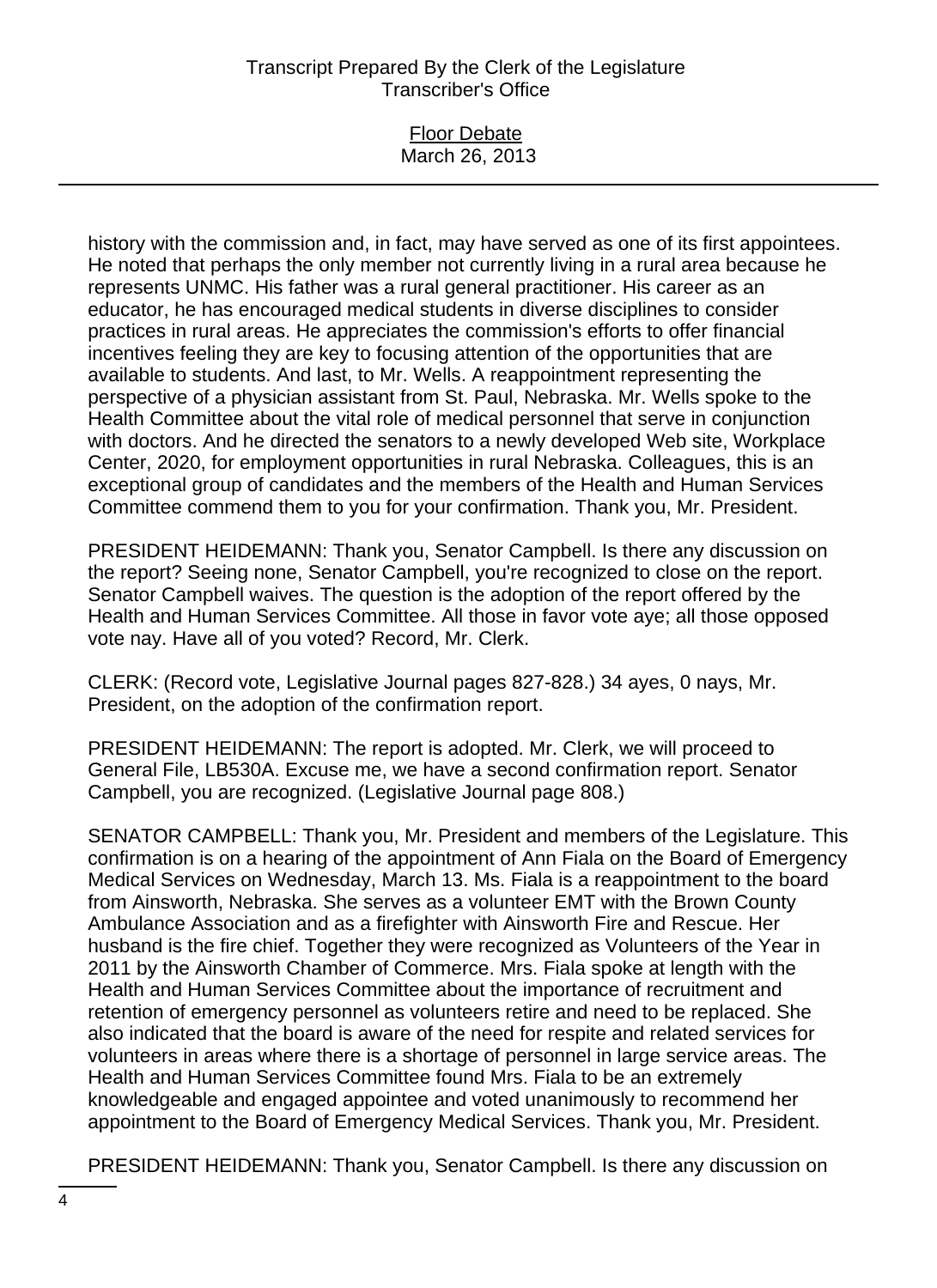the report? Seeing none, Senator Campbell, you're recognized to close on the report. Senator Campbell waives. The question is the adoption of the report offered by the Health and Human Services Committee. All those in favor vote aye; all those opposed vote nay. Have all of you voted? Record, Mr. Clerk.

CLERK: (Record vote, Legislative Journal page 828.) 32 ayes, 0 nays, Mr. President, on the adoption of the confirmation report.

PRESIDENT HEIDEMANN: The report is adopted. Mr. Clerk, we proceed now to General File, LB530A. [LB530A]

CLERK: Mr. President, LB530A by Senator Dubas. (Read title.) [LB530A]

PRESIDENT HEIDEMANN: Senator Dubas, you're recognized to open on LB530A. [LB530A]

SENATOR DUBAS: Thank you, Mr. President. LB530A is a reflection of the changes that we made in the amendments to LB530 dealing with the foster care reimbursement rates and the pilot program. We backed away from implementing these new rates this year. The department had already built into their budget the continuation of the bridge payments, so we will just continue those bridge payments of \$3.10 for foster families in this year, and then implement the new rates next year, hopefully, after the results of the pilot program are much more evident. So this essentially cut that fiscal note in half and this A bill reflects those changes made through the amendment of LB530. Thank you. [LB530A LB530]

PRESIDENT HEIDEMANN: Thank you, Senator Dubas. The floor is now open for discussion on LB530A. Senator Dubas, you're recognized to close on LB530A. Senator Dubas waives closing. The question is the advancement of LB530A to E&R for engrossing. Have all you voted? Mr. Clerk, please record. [LB530A]

CLERK: 28 ayes, 0 nays, Mr. President, on the advancement of LB530A. [LB530A]

PRESIDENT HEIDEMANN: LB530A does advance. Mr. Clerk, next item. [LB530A]

CLERK: Mr. President, LB528, a bill by Senator Howard. (Read title.) Senator Howard presented her bill yesterday, Mr. President. The committee amendments as offered by Health and Human Services were then offered. Committee amendments are pending. I do have amendments to the committee amendments, Mr. President. (AM605, Legislative Journal page 774.) [LB528]

PRESIDENT HEIDEMANN: Senator Howard, you're recognized to give us a summary of LB528. [LB528]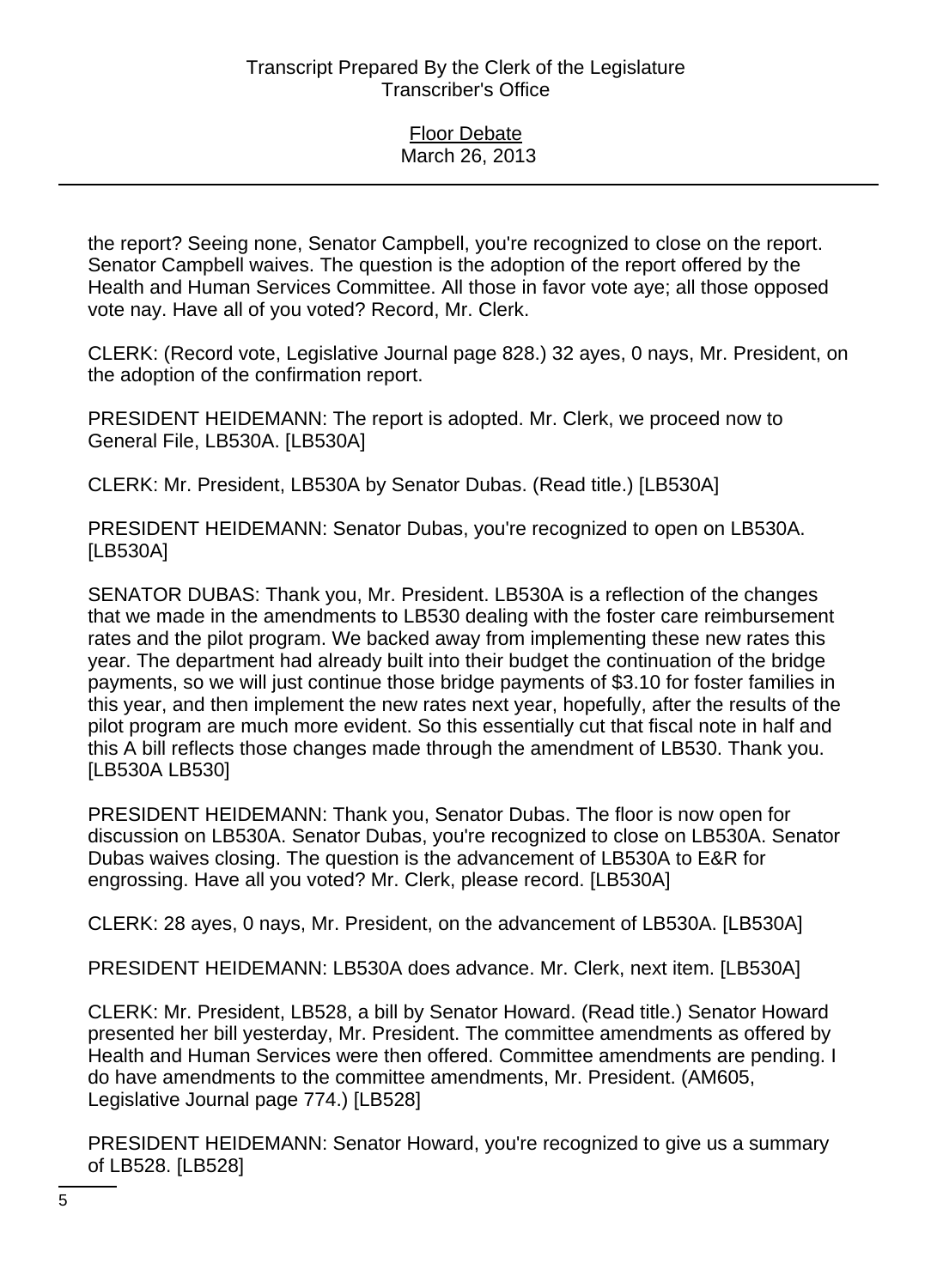#### Floor Debate March 26, 2013

SENATOR HOWARD: Thank you, Mr. President, members of the body. Today, we continue discussing LB528, a bill to allow medical practitioners to use expedited partner therapy as a tool to combat chlamydia and gonorrhea. Expedited partner therapy is another opportunity for this body to address two of the causes of adverse outcomes in birth. It is critical that pregnant women are treated and not reinfected with sexually transmitted diseases because STDs pose not only a danger to the mother, but threaten the pregnancy and the health of the child. LB528 deals only with two types of STDs, chlamydia and gonorrhea, and these both have critical consequences for Nebraska babies if their mothers are infected during pregnancy. Women with gonorrhea have higher rates of miscarriage. Untreated gonorrhea makes the baby much more susceptible to HIV if exposed. Chlamydia and gonorrhea can both be passed on to the baby and finally, worst of all, both can cause eye infections which lead to blindness for these newborns, our most vulnerable Nebraskans. And let me stress, all of this is preventable. And as I mentioned yesterday, 317 babies were born with gonorrhea and chlamydia in 2011. Yesterday, we passed out some maps showing that Nebraska is one of the highest...a state with the highest rate of positivity among women who present in a prenatal clinic for chlamydia and gonorrhea. Because we are having such an epidemic of chlamydia and gonorrhea in our state, medical practitioners must have tools outside of the traditional treatment model. One method, the CDC has recommended to address the problem of STD infection and reinfection, is expedited partner therapy. This method of treatment is supported by ACOG, the Nebraska Medical Association, Nebraska public health officials, and the Nebraska Affiliate of the American College of Nurse-Midwives. There were no opponents to LB528, and it was voted out of your Health and Human Services Committee unanimously. I've had some questions in...since yesterday, and so I'd like to revisit the example I used yesterday on how does expedited partner therapy work. Here's the scenario where expedited partner therapy would most likely be used and since ob-gyns are the dominant practitioner utilizing this method of prevention, I'll use the example of a pregnant woman in her first trimester. If the practitioner diagnoses her with chlamydia in her first trimester, and the woman indicates that her partner is unable or unwilling to come into the doctor for treatment, the doctor will have her call her partner in the room to get a name for the prescription and ask if he has any allergies. She will then go home with a prescription for herself and for her partner and the two of them will be treated for the disease concurrently. Let's consider the reverse for a moment then. If expedited partner therapy is not used in this instance, the mother goes home with only her prescription and she will most likely do two things. First, she could take the entire prescription herself, but run the very probable risk that her partner will reinfect her before she gives birth, at which point her baby will be born with severe health risks. Second, she could split her prescription with her partner and neither partner will receive the strength needed to kill the bacteria and both will remain infected. LB528 is our opportunity to give this mother, her partner, and her child the best chance of living and being born disease free. I've had some questions about what in our law speaks to expedited partner therapy and the fact of the matter is, is that our law is silent.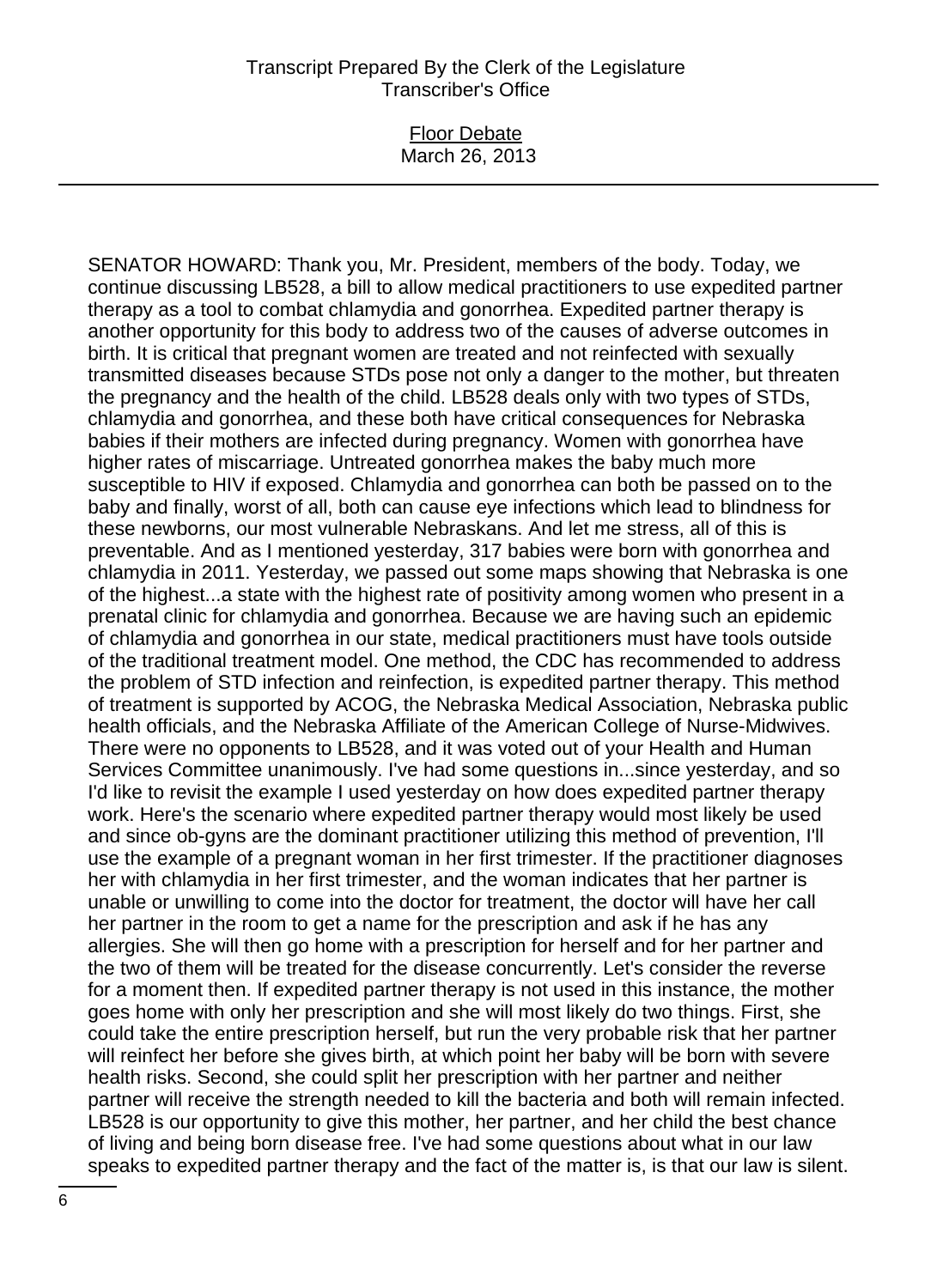#### Floor Debate March 26, 2013

And this omission deters some providers from using this critically important treatment method. We can do better. Thirty-two states outline expedited partner therapy and it's currently in use in 43 states. We've modified this bill since last year to follow the CDC's recommended protocols including a name on the prescription, the distribution of a medication guide, and compliance with pharmacy laws. I want to be clear, expedited partner therapy is not for partners who are able to visit the doctor. This is for those who are unable or unwilling to visit the doctor and who are likely to reinfect their partners. STDs are preventable, especially chlamydia and gonorrhea. And this will not alone solve our STD epidemic, but it will make a world of difference for the babies whose parents are treated with it. I thank you for your time and attention to LB528 and I urge you to vote green. Thank you. [LB528]

PRESIDENT HEIDEMANN: Thank you, Senator Howard. Would Senator Campbell please give us a summary of AM605. [LB528]

SENATOR CAMPBELL: Thank you, Mr. President and colleagues. I will quickly indicate that the committee's amendment...yesterday, I covered six points, major points that the committee put forward in the amendment. Almost all of those six points deal with requests from the pharmaceutical association to clarify the law to make sure that it fit within the scope of practice of advanced nurse practitioners or certified midwives. And most importantly, as Senator Howard indicated, that the patient's name must be on the prescription. The remainder of them bring us into compliance with our already existing statutes. Thank you, Mr. President. [LB528]

PRESIDENT HEIDEMANN: Mr. Clerk, do you have messages on your desk? [LB528]

CLERK: Mr. President, I do. Before we proceed to the amendment to the committee amendments, Senator Scheer offers LR119. That will be laid over. Education reports LB253 to General File. That's signed by Senator Sullivan. Senator Avery, an amendment to be printed to LB79. New A bills: (Read LB595A and LB79A by title for the first time.) (Legislative Journal pages 829-830.) [LR119 LB253 LB79 LB595A LB79A]

Mr. President, with respect to LB528, Senator McCoy, I now have AM764 as an amendment to the committee amendment, Senator. (Legislative Journal page 811.) [LB528]

PRESIDENT HEIDEMANN: Senator McCoy, you're recognized to open on AM764. [LB528]

SENATOR McCOY: Thank you, Mr. President, and good morning, members. I am opening on AM764 this morning and first off, I want to thank Senator Howard for bringing this legislation to the body. She represents a portion of Douglas County as do I. As many of you know, I represent the western geographic 25 percent of Douglas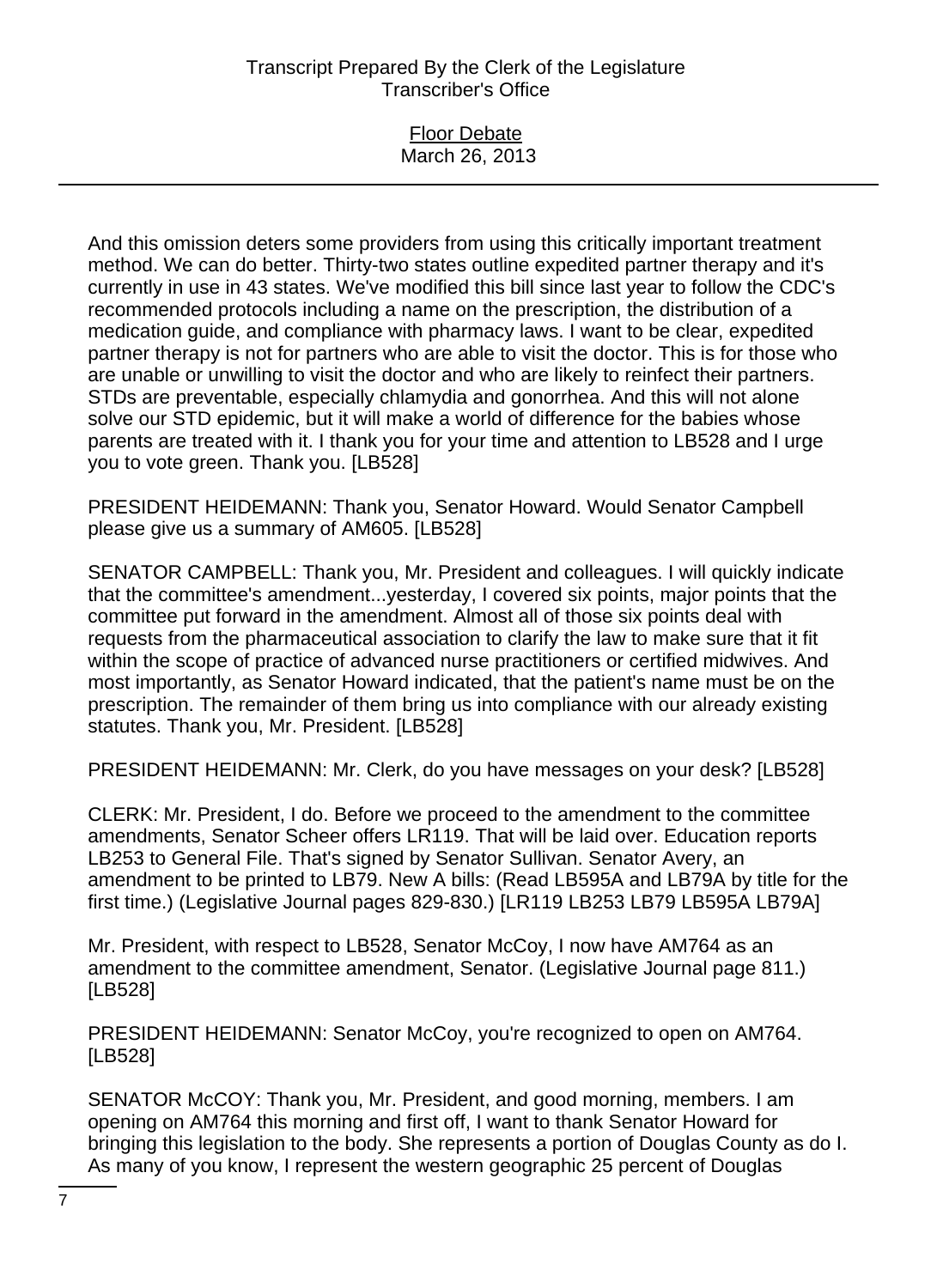#### Floor Debate March 26, 2013

County. And I would most certainly agree, as it's been said, not only yesterday but last year when we last discussed this topic on the floor, it is an embarrassment that we are a county, in the most populated county in our state that has such a high problem as we do with this issue. You know, we can hand wring and say, well, it's for one reason or another, and religious organizations ought to have more of a role in this, and parents ought to have more of a role, and young people in that age group from 15 to 25 ought to be more responsible and...but that's not what's the issue before us today. I would wholeheartedly agree with Senator Howard that the issue at hand here is a public health emergency, and Douglas County declared it to be an epidemic, at least in Douglas County, almost a decade ago. It's a real problem and it's not just a problem for the actual individuals that get these infections, but it's a problem for the defenseless unborn babies that are born premature that have sometimes lifelong health challenges because of this issue. You know, and I thank Senator Howard as a new senator for taking on what is a tough issue that's been talked about before. Many of us served with Senator Howard's mother, who I had the utmost respect for, and as all of us did and do. And I thank Senator Howard for taking on this issue. I believe that the amendment, not only this one of which I will speak to the actual merits of in a moment, but the two amendments following it are very important additions to what I believe to be an important bill, an important bill for public health in our state, an important bill that protects unborn children, and one that with the addition of these amendments, I would be happy to support. This amendment specifically would add to medical practitioners' responsibilities to the patient. And has been articulated not only by the chair of the committee, Senator Campbell, by the principal introducer, Senator Howard, medical practitioners whether they be nurse practitioners, physicians, but medical, kind of all encompassing medical practitioners must under this legislation, the committee amendment which becomes the bill, AM605, must provide information on the risks involved be they with allergies or whatnot, to the patient so that the patient can pass that along to any...to a partner or partners, plural. This amendment would very simply say that in addition that medical practitioner would provide written information about chlamydia and gonorrhea to the patient for the patient to then forward along with the information regarding the actual antibiotic to the partners. I think this is an important addition. If you look at information from the Guttmacher Institute, there's...and it's changed a little bit and it's a moving fluid situation as it is here, but there are about a dozen states that require medical professionals to give this information to patients to pass along to partners. I think this is an important addition to this bill because I really think it speaks to what we're dealing with here. We're dealing with a public health emergency. Some would say an epidemic. I wouldn't disagree with that. I don't know if it's an epidemic yet across the state, but certainly Douglas County has declared an epidemic within the confines of Douglas County. I think this amendment is an important addition to the bill. I think it provides an extra amount of information, particularly for individuals who may not realize the health risks involved with chlamydia and gonorrhea, and I think this information is very beneficial to protect Nebraskans, especially those Nebraskans that are unborn. Thank you, Mr. President. [LB528]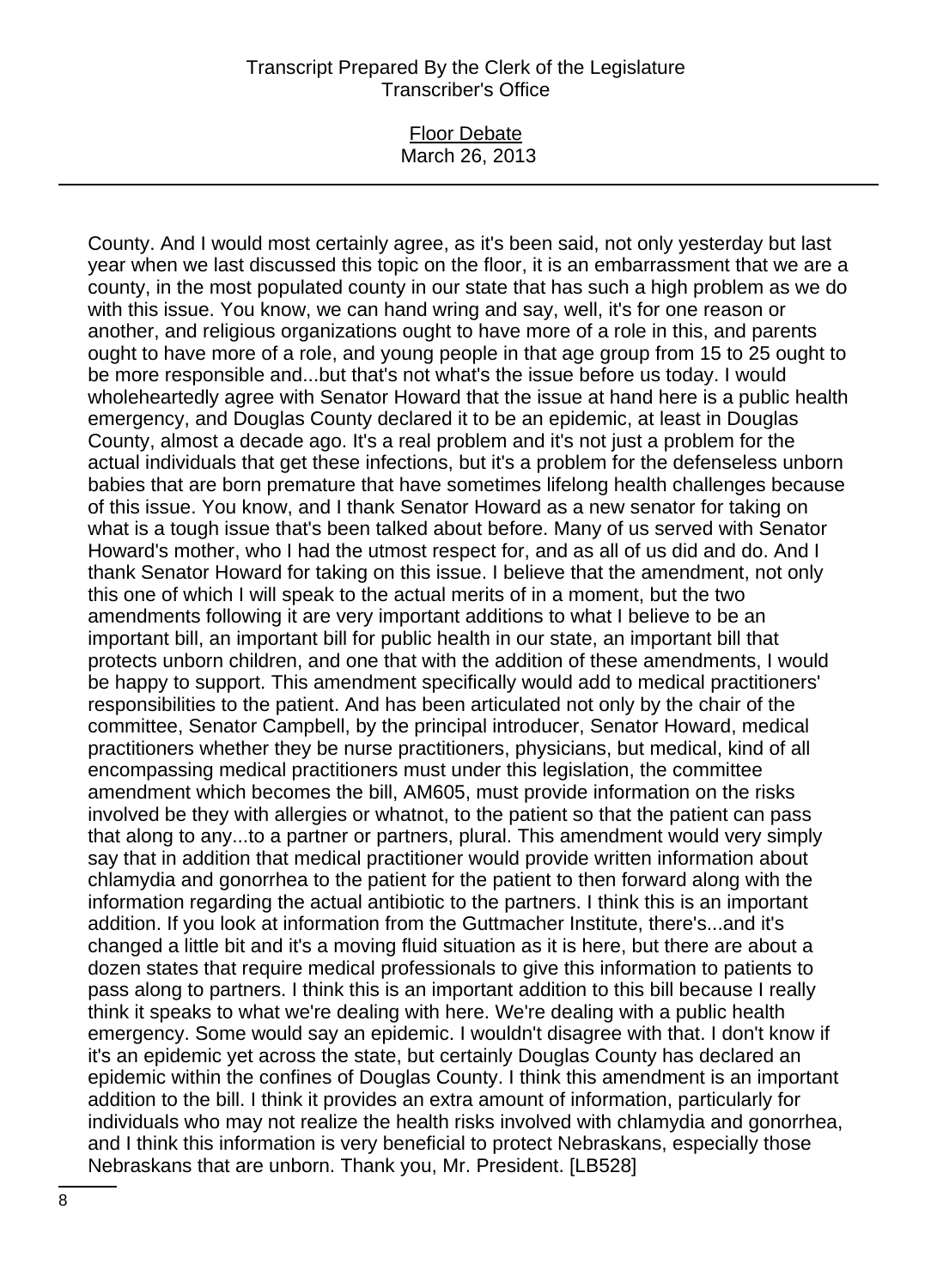PRESIDENT HEIDEMANN: Thank you, Senator McCoy. We're now open for discussion on AM764. Senator Krist, Gloor, Howard, Chambers are in the queue. Senator Krist, you're recognized. [LB528]

SENATOR KRIST: Thank you, Mr. President, and good morning, colleagues, and good morning, Nebraska. I am on the Health and Human Services Committee and I voted this bill out on the floor because we've had this discussion for the last...well, for the time that I've been on the committee, the last four years. I want you to just play a little game with me and it's only going to take about three minutes. I want you to close your eyes and imagine yourself in District 50, way out there in the Panhandle in Nebraska, and it's a decennial year. We took our time and now we're going to move District 50 someplace in Nebraska because there's not enough population, not unlike what we did with District 49 moving it from the same place. When you as a Panhandle senator are moved, you have to represent that new district. And I want you to imagine for just a second that that new district is District 11, or the space that is now occupied by District 11, a combination of 11, 13, 10, even a little bit of 8. I want you to realize that your district is the number one leading in an area all over this country, STDs. And I want you to think about it for just a second and say, what am I going to do in the two years that I represent these people? I no longer have to represent cattlemen and farmers and ranchers with issues and problems all their own. I now have to represent 13, 14, 15, 16, 17, 18, 19-year-olds who are a product of our society and who have venereal disease that is out of control. And I want you to think about the fact that you just met Dr. Adi Pour, who is in the CDC in the Douglas County health arena, and she said, this is an epidemic. And then I want you to look at LB528 and I want you to make it as good as it can be, and I want you to vote it through because we have a problem in the state and you've just inherited that problem. Put yourself in that district, that's not a nirvana district, that's a problem district. Transpose yourself into that situation and tell me what you would do to fix the situation. If the amendments coming forward make this a better bill, that's a good thing and we need to talk about it. What Senator Howard has brought to us may be a parcel solution to moving ourselves out of that top position. I wonder if Senator Howard would yield for a question. [LB528]

PRESIDENT HEIDEMANN: Senator Howard, will you yield? [LB528]

SENATOR HOWARD: Yes, I will. [LB528]

SENATOR KRIST: Thank you, Senator Howard. Just one question. What does this bill do differently than we currently can do by Nebraska statute? [LB528]

SENATOR HOWARD: Thank you for the question, Senator Krist. Currently, our laws are silent on expedited partner therapy, so what that means is that the omission is deterring some providers from using this critically important tool. But I also want to note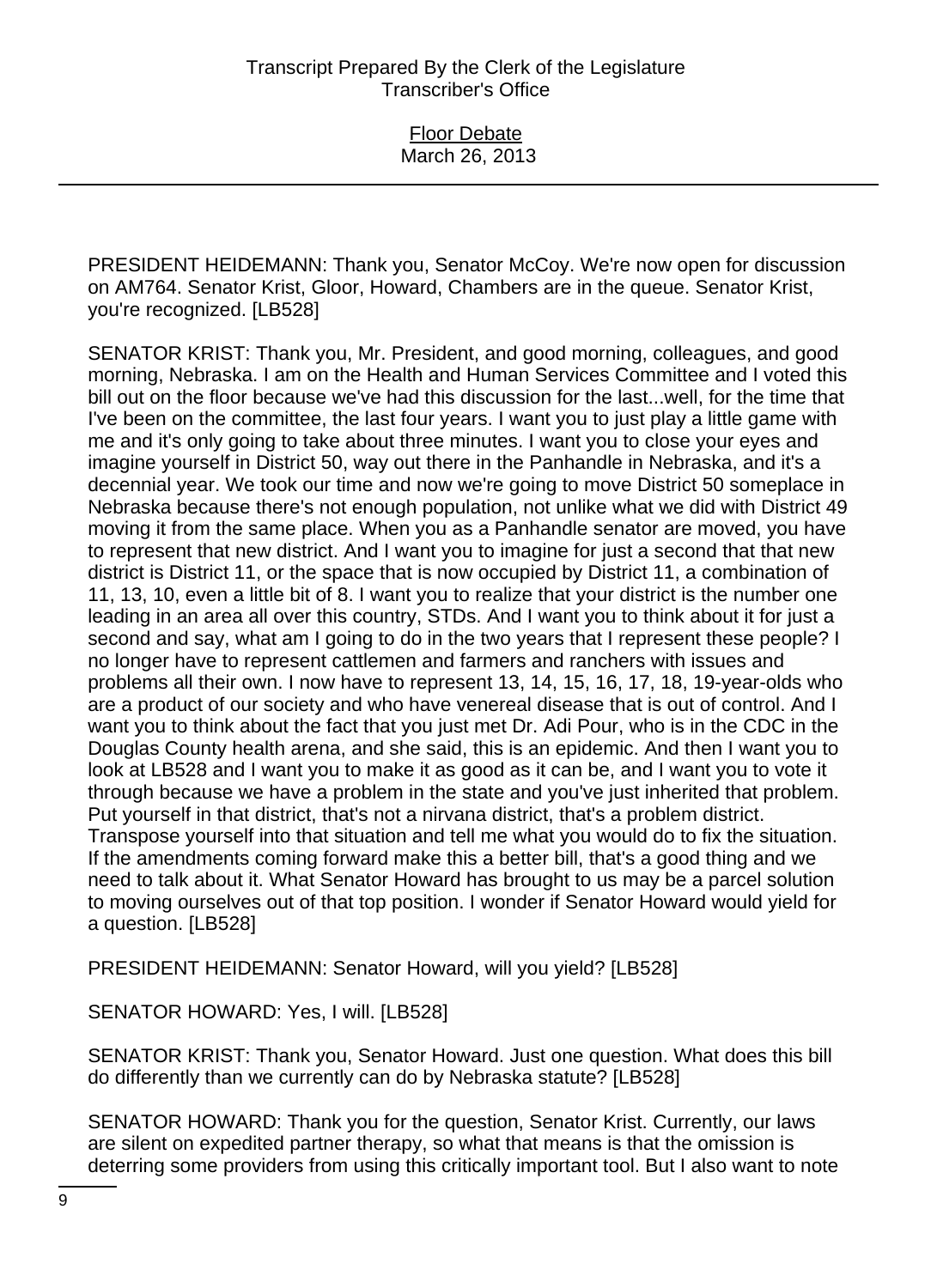that some providers are using expedited partner therapy. However, there are no regulations for it at this point and so this bill outlines the CDC protocol and forces our providers to use it exactly, which I believe will make expedited partner therapy not only accessible, but safer for our state. [LB528]

PRESIDENT HEIDEMANN: One minute. [LB528]

SENATOR KRIST: Senator Howard, one additional question if you would. Does this force Hall County or Banner County or anyplace else anywhere in Nebraska to take its regional health programs and use this process? [LB528]

SENATOR HOWARD: This isn't a mandate. This is an opportunity. [LB528]

SENATOR KRIST: So if you are in that make-believe district we just talked about, which actually exists as a combination of others, your health department could use this tool to try to solve their problem, but in no way does it force Blair or Tekamah or anyplace around Omaha, not to mention Banner County, from doing anything that they would think unproven or unethical. [LB528]

SENATOR HOWARD: Exactly. That's exactly it. [LB528]

SENATOR KRIST: Thank you, Mr. President. Thank you, Senator Howard. [LB528]

PRESIDENT HEIDEMANN: Thank you, Senator Howard and Senator Krist. (Visitors and doctor of the day introduced.) Continuing discussion on AM764, Senator Gloor, you're recognized. [LB528]

SENATOR GLOOR: Thank you, Mr. President. Good morning, members. As Senator Krist says, good morning, Nebraska. And I guess this morning, good morning, clowns, who happen to be around. This is a repeat of a bill obviously that Senator McGill brought to us before. One that I was supportive of at that point in time. And let me walk through some of the realities as I play this through in my head of what happens in most physicians offices when somebody shows up with a disease, sexually transmitted disease, an STD. That is that that practitioner a vast majority of the time...and this came up during our discussion on this bill in the past, it's come up again in my conversation with other practitioners, if you or I were to present with a sexually transmitted disease, our practitioner would likely give us a script for our partner, or they would give us a double doze of medication in our script so that we could treat that other partner. And so what happens in real life in physicians clinics all across the state and all across this country is, people get appropriately treated for this STD by their primary care practitioners. And so your question would be, then why do we have to have this bill? And the answer to that is, that's if you or I went to our private practitioner. But the clientele, the patients we're talking about, the segment of the population that we have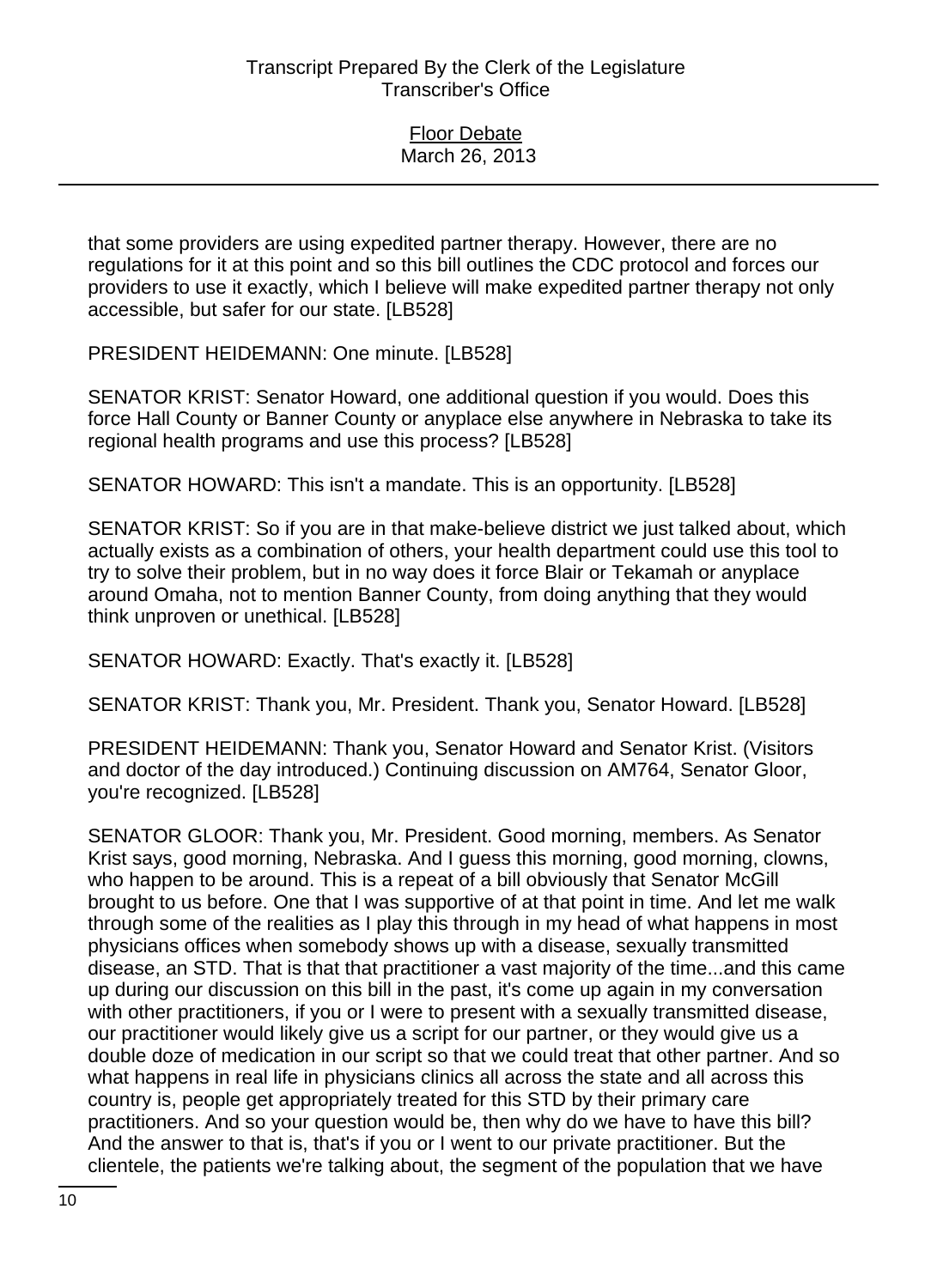#### Floor Debate March 26, 2013

the largest disease with STD doesn't have a primary care physician, doesn't have a place to go like you and I might have for our primary care physician. So they go to established clinics, or free clinics, or charity clinics that are out there for practitioners who sometimes are donating their time, are faced with making this decision. And, unfortunately, they don't have the anonymity. In fact, they have a higher level of scrutiny of making decisions that are clearly contrary to state law doubling up on scripts like this. They also don't have the luxury of sending these prescriptions down to a pharmacist who isn't about to bite the hand that feeds them, because physicians who do this have to worry about being turned in by people who might have some concerns about this, could be a pharmacist. You're not going to have that problem in a private practice. You could well have that problem elsewhere in the types of clinics we're talking about. So we're dealing with a very small segment of the population that doesn't have the luxury of a practitioner who makes the right ethical decision and that is to say, I'm going to treat two people for a disease that I know is affecting two people. That's why we need this. There's another issue that's come up and it has to do with treating children and adolescents, concerns that parents know. And too often we leap to broad-sweeping generalizations and don't get professionals credit for making the same decisions that we want to force them to make legally and that is, practitioners that I know, if faced with an adolescent with an STD, are going to sit down with that child and say, you need to be talking to your parents about this. You absolutely need to be talking to your parents about this. We need to get them in here. We need to sit down and have this conversation with them. And usually go even further than that, spend inordinate amounts of time talking to these youth about the decisions they've made, the bad decisions they've made, and how they need to rectify this above and beyond just handing them a script saying, don't do this again, and oh, by the way, there's some more meds in there for your partner. I trust the medical profession. My experience with them to handle this in an appropriate, ethical manner without having to have it built into statute in some way, shape or form. The same is true of educational material. Although I am very much interested in AM764, these pamphlets are the very ones that you'll find in physicians offices and charity clinics all across the state and are handed out all the time, even under suspicion that somebody may be engaging in promiscuous activity. So, it isn't as if building this into law changes what I think already happens within the state of Nebraska. We don't need to overregulate. What we do need to do is treat a problem that we happen to be one of the leading states in the country. I just got an ag sheet. I think it was talked about...it has been talked about a couple of times this past week, but it talks about where Nebraska ranks in ag production, corn, fed-out cattle, soybean production. And it's quite impressive and every year I've got one of those as an update it, I slip it underneath the glass on my desk so I have it right in front of me. [LB528]

# PRESIDENT HEIDEMANN: Time. [LB528]

# SENATOR GLOOR: Time? Thank you. [LB528]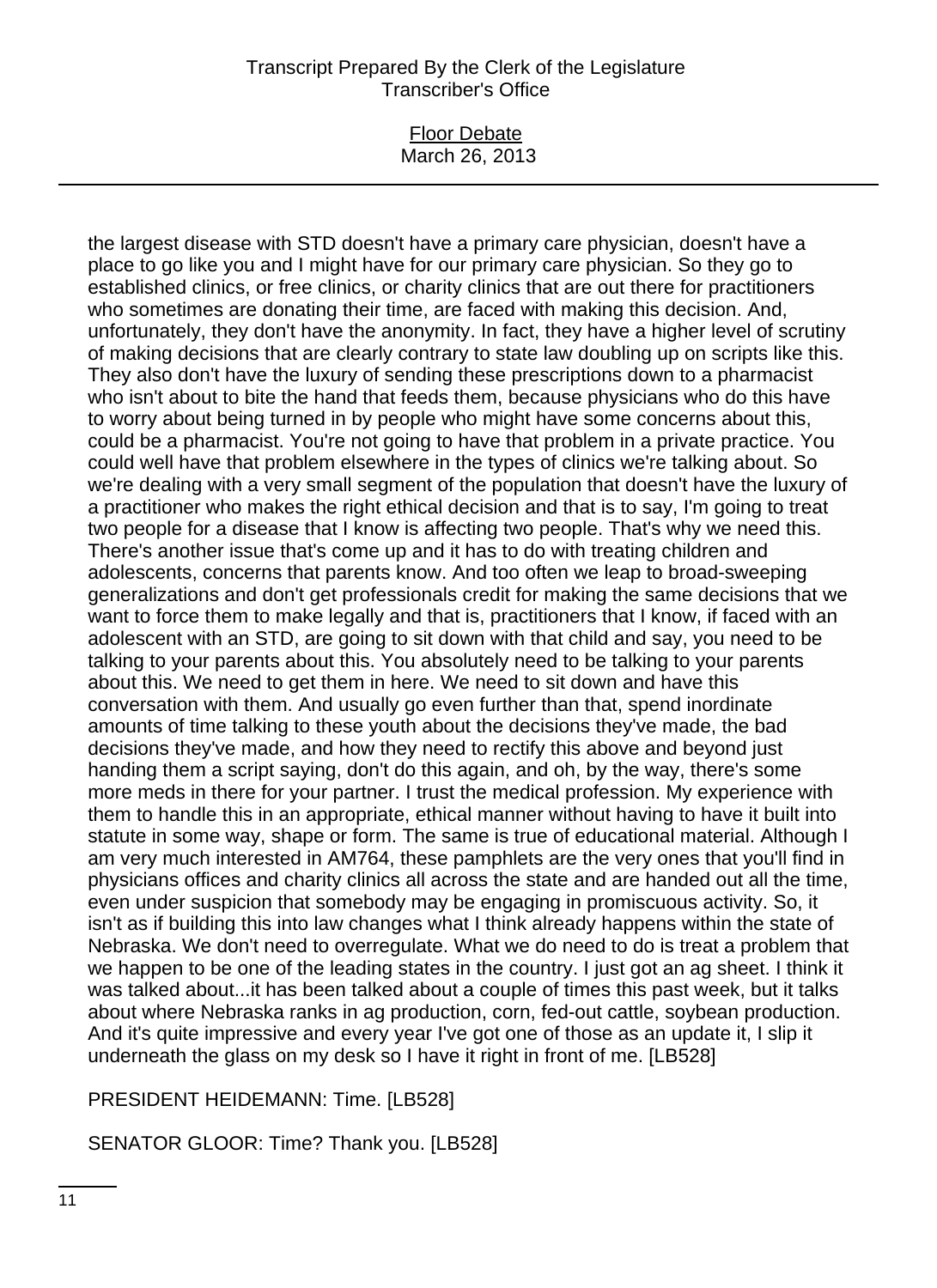PRESIDENT HEIDEMANN: Continuing discussion on AM764, Senator Howard. [LB528]

SENATOR HOWARD: Thank you, Mr. Speaker. I'd like to state my support for AM764, but also discuss the bill and how it makes it better. On page 1 of the amended copy, lines 14 through 17, discuss that adequate directions and medication guides must be given to both the patient and the partner. And this is a great opportunity. I've taken the liberty of passing out exactly what you get when you go to the doctor and are diagnosed with a sexually transmitted disease. And I've discussed with my own health department about their thoughts on AM764 and they're excited at the opportunity to create a new guide for partners who are treated with expedited partner therapy. I've had some questions as well about prevention counseling. How do we prevent people from getting STDs, which is a much larger issue? And I...every time a person comes in and is diagnosed with a sexually transmitted disease, the physician will usually follow the CDCs recommended prevention counseling guidance, which are the five "Ps". You first discuss the partner, then you discuss prevention of pregnancy, then you discuss protection from STDs, safe practices, and your past history of STDs to prevent you from having STDs in the future. So thank you, Senator McCoy, for introducing this amendment and I urge you to vote green on it. [LB528]

PRESIDENT HEIDEMANN: Thank you, Senator Howard. Continuing with discussion, Senator Chambers. [LB528]

SENATOR CHAMBERS: Thank you. Mr. President, members of the Legislature, it is so good to be able to speak in favor of a proposal presented to us by Senator Beau McCoy. And because of the fact that he has made it possible for us to have a collegial discussion at this point, I wanted to put on my specs because I've been told that these kind of glasses, whether you need them or not, lend to you a kind of benign grandfatherly appearance. So, I'm going to take this opportunity to speak like a benign grandfatherly individual. This amendment, I think, should not alarm anybody. The fact that it's brought by Senator McCoy will probably allay some people's suspicion who might think anything connected with this bill is pernicious and dangerous. But remember, it was Richard Nixon who was forced from office and raised his hands and separated his fingers and said, I'm not a crook. And if what we were told as children was true, a bolt of lightning would have come from heaven and struck him dead on the spot. But, nevertheless, it was that man who thawed the cold relationships between the United States and China. And one of the reasons it was effective was because of his disposition, his temperament, and his ideology. So, Senator Carlson gets a word from me this morning too. He gave a prayer and he knows that the "Bibble" often does what people cannot do. That's build a house from the top down. Well, the "Bibble" does that. There's a verse that I'm sure Senator "Parson," I mean "Parson" Carlson is familiar with. Wisdom is the principal thing, therefore get wisdom. But with all thy getting, get an understanding. Wisdom is first. Understanding is second. What's the foundation and building block for it all? Knowledge. Knowledge brings understanding which ultimately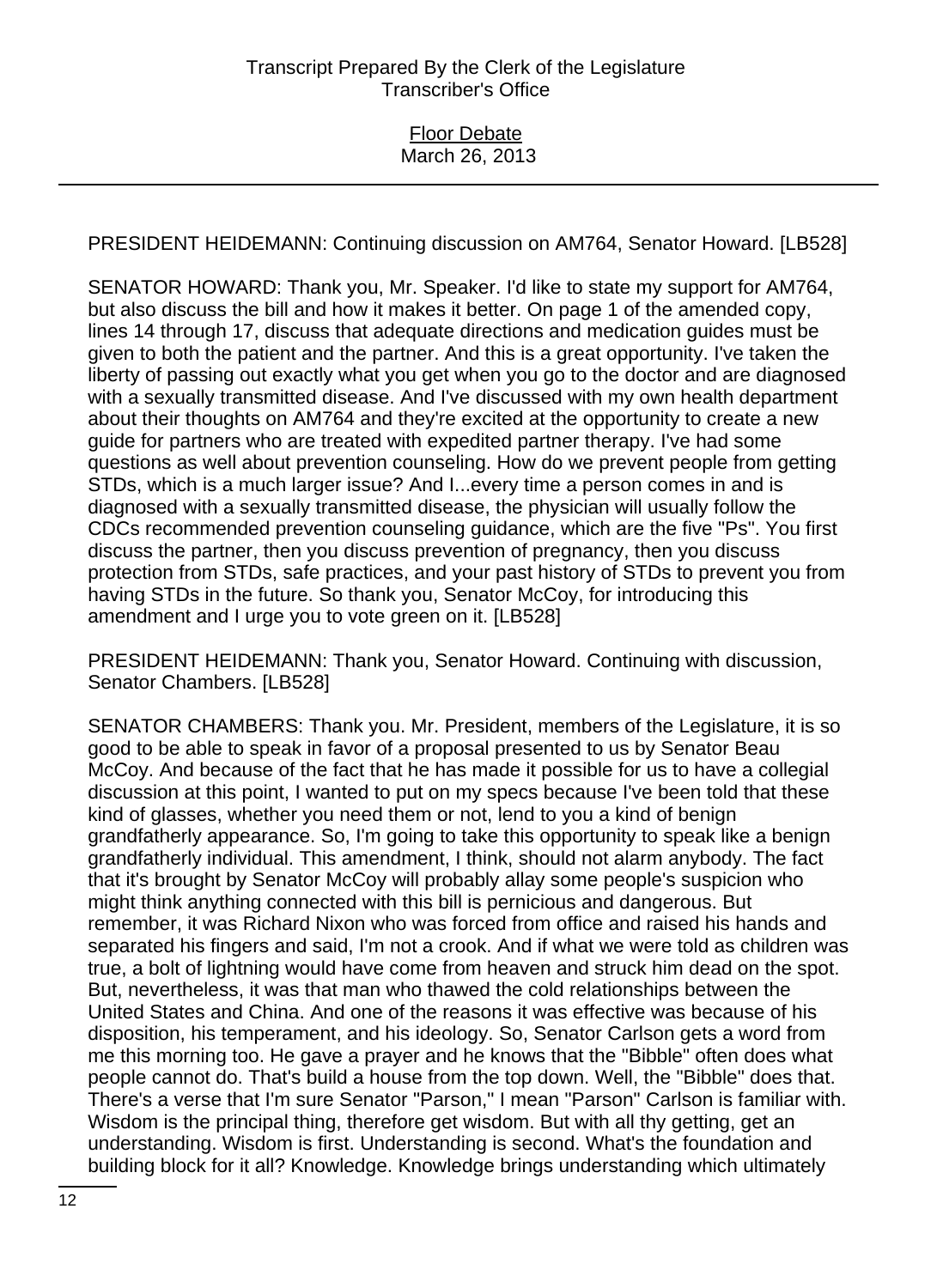### Floor Debate March 26, 2013

takes you to wisdom. This, that Senator McCoy is giving us, is one of the building blocks of knowledge. If we accept it, we're on the road to the truth and the truth shall make you free. Knowledge is power. Truth is what we're approaching, and I hope that Senator McCoy pays attention to what he himself said about the issue we're addressing this morning and I hope everybody else will too. You should consider, if you saw the news, the outrage that occurred not only in this country but all over the world when this elderly lady at an assisted care facility in California had a heart attack, or whatever it turned out to be, but she had passed out. Nobody in the facility would start CPR. Nobody would call on somebody else to do so. I won't go into the reasons given as to why it wasn't done, but there tends to be a feeling in people that if somebody is in distress and another person is nearby, that person has a moral obligation, even if not a legal one, to help that person. So, if a physician were presented with somebody who has gonorrhea or chlamydia and is aware of what constitutes appropriate treatment, if the physician turned away, would that physician be applauded? Maybe if you started putting in overlays of religion, superstition, and the rest of that, which fights against the advancement of science, you might say so. But if anybody is concerned about our young people, and some older people who wind up with one of these diseases,... [LB528]

PRESIDENT HEIDEMANN: One minute. [LB528]

SENATOR CHAMBERS: ...then we should be happy to provide any means as a societal response to this problem to arrest it in its tracks if we can. We cannot stop it and eradicate it, but in individual cases, there is action that can be taken which is in mainstream medicine, and Nebraska should try at least this once to step into the mainstream and find out that it is wholesome, healthful, and beneficial. Thank you, Mr. President. [LB528]

PRESIDENT HEIDEMANN: Thank you, Senator Chambers. Senator Brasch, you are recognized. [LB528]

SENATOR BRASCH: Thank you, Mr. President, and good morning, colleagues. I rise this morning to support AM764 to AM605. However, I do want to continue to stress that this is not good policy to prescribe any medication without seeing the patient. Taking prescription drugs is not as simple as taking an over the counter aspirin. There can be complications, not just allergies. Just asking someone about the allergies is not sufficient. Most labels on a prescription do reference a doctor or a physician. Who is responsible for the care and follow-up of an unknown or stealth patient who does not want to step forward? There is risk with prescription drugs. I see this year that the trial lawyers did support it after...and they changed their position seeing that civil immunity provision was removed. There is risk associated with the prescription drug. Tracking. How are the physicians supposed to track the progress or the spread of STDs like chlamydia or gonorrhoea when patients go unexamined? What if an individual is already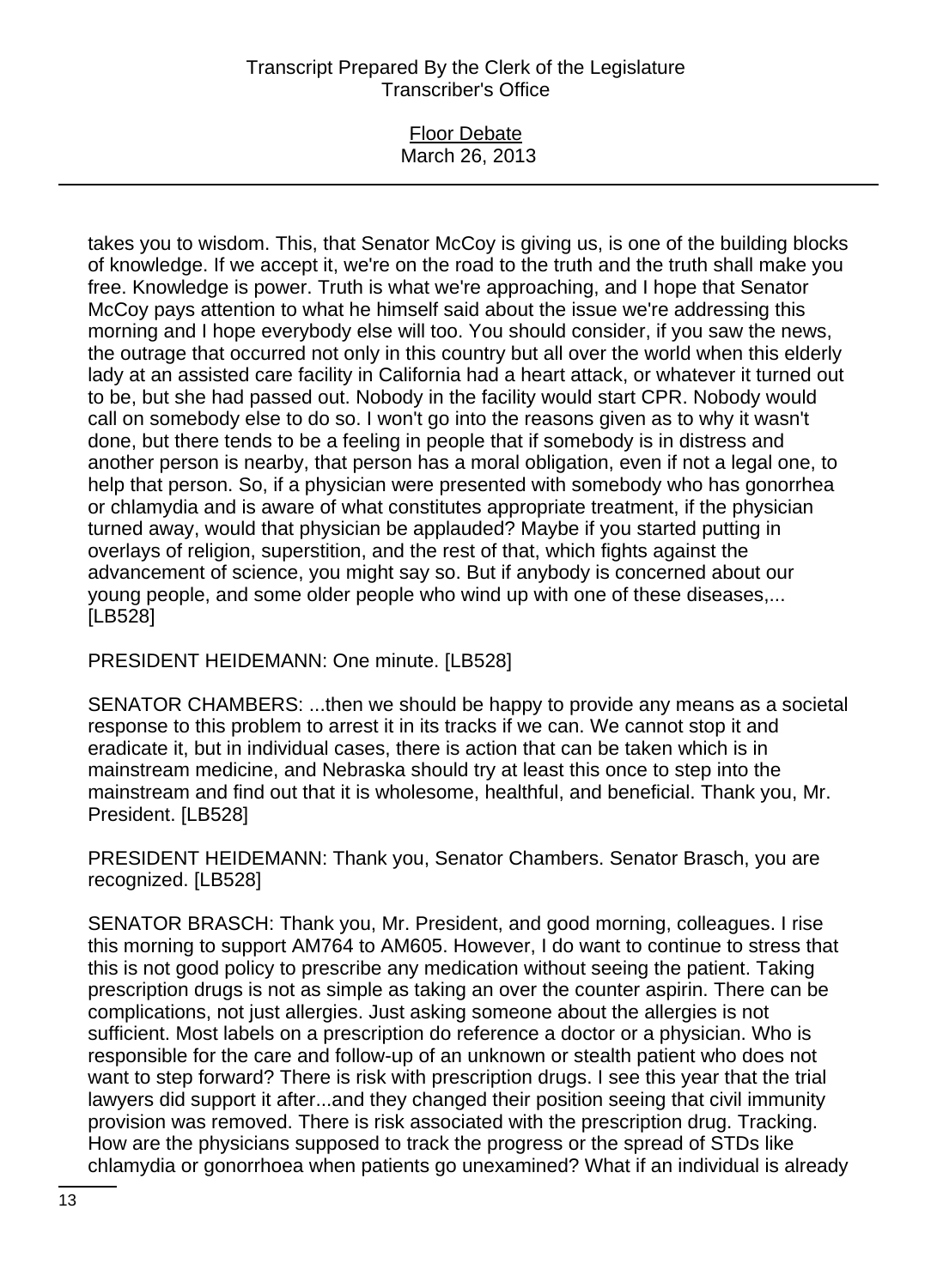### Floor Debate March 26, 2013

taking additional prescription drugs or where an existing condition does exist? Different drugs do interact with other drugs and not always in a beneficial way to the patient. Yesterday, I had mentioned the fact that LB25 could be problematic in the sense if there has been a crime committed. If there is any sexual abuse, it enables the sex offenders to hide this abuse. An adult who has communicated this disease to a minor would not have to disclose his or her age of that partner. That is something very, very concerning. And the drugs that are prescribed, there are several interactions and you can go on-line and look at the interactions that are here but there are multiple interactions. Some of the interactions have to do with taking fish oil which is now a very common healthy thing to do. There's 30 or so reactions and that's not disclosed here. It is just not good policy to not prescribe medicine or to do it when you don't know who the patient is, what the medical consequences could be. And when parents or a person who is responsible for the well-being of a minor is not in the front line of caring and seeing that medical help is needed, that is very concerning. I do want to move forward saying that there is a problem there, but by not allowing the physician to treat that patient directly is a greater problem. Thank you, colleagues. [LB528]

PRESIDENT HEIDEMANN: Thank you, Senator Brasch. (Visitors introduced.) Continuing on with discussion on AM764, Senator Chambers. [LB528]

SENATOR CHAMBERS: Thank you. Mr. President, members of the Legislature, I listened very closely to what Senator Brasch said. I would not say that her statements are untrue, inaccurate, or given from a position of malice, but there is additional information that can be added to the story. Aspirin is an over-the-counter drug. Aspirin can cause or exacerbate bleeding, internal bleeding. But when you buy aspirin, no physician, no pharmacist, no druggist, no clerk is required to tell you, don't take this aspirin until you go to your doctor to see whether or not you can take it safely. But people are accustomed to aspirin being the cure-all, so despite the very serious complications that can result from aspirin, nobody has suggested making it a prescription medication. They're now pointing out that taking aspirin on a daily basis can reduce the likelihood of a heart attack. However, because it can lead to bleeding, talk to your physician before you undertake an aspirin regimen, but it still is not being put on the list of prescription medications. Now there's something called ibuprofen. I hope I've pronounced it correctly. I think it has to do with helping people deal with pain. Athletes and others take it. It's in different substances, but now they're finding out that they are very serious side effects that can occur. I don't remember whether it was the kidneys or what, but something down in that mysterious interior of the body can be adversely affected, but it has not become a prescription medication. I am not convinced that people would take the drugs that can be used to combat chlamydia and gonorrhea and try to sell them on the street as you would some of the drugs that kids find in their parents' medicine chest at home which were procured by way of prescription. The greatest drug abuse in this country, Senator Brasch, and others among young people, prescription drugs. Yet nobody is saying that prescription drugs ought not be made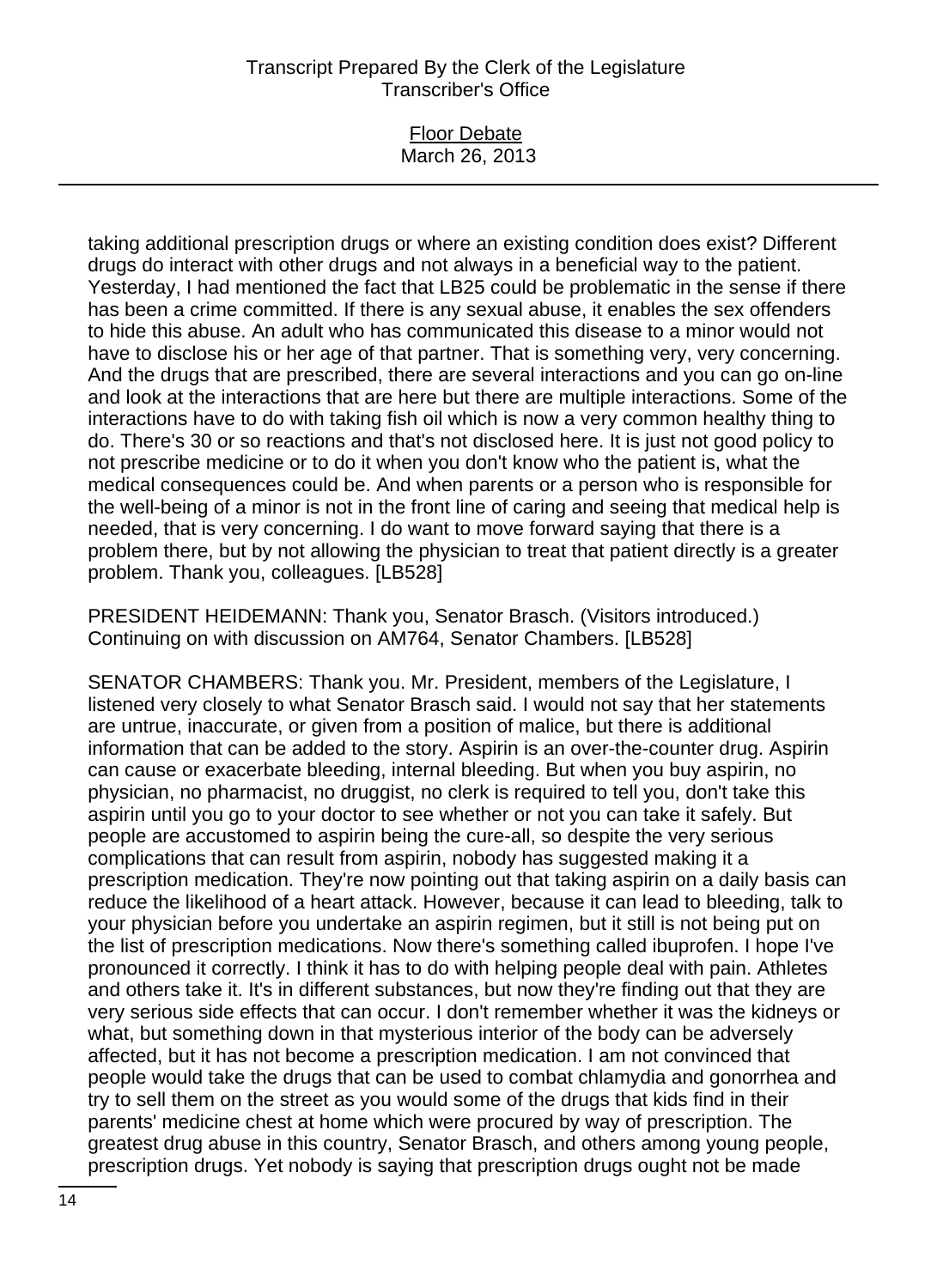| <b>Floor Debate</b> |
|---------------------|
| March 26, 2013      |
|                     |

available to parents, which assumes and presumes children in the household, unless they sign a statement with the police pointing out that they have children, they're going to make sure that their children don't get these drugs. In other words, it's very easy to have a knee-jerk reaction when you look at some things in isolation. Society and the problems, as well as the projected solutions, could be viewed more as a seamless web. You have to look at the entire web to understand the impact of this particular element. Some people think blue eyes are beautiful. One guy said, blue eyes, blue eyes, baby's got blue eyes. Then somebody else saying about brown-eyed girl and how pretty those brown eyes are. But here's one thing we'll all agree, that eyes of whatever color have to be put in the proper context. If you took a blue eye which you might favor, or a brown eye you might favor, and put it in a saucer and the only thing with that eye in the saucer is that aqueous humor, it would be a turnoff. But when you put that eye in its... [LB528]

PRESIDENT HEIDEMANN: One minute. [LB528]

SENATOR CHAMBERS: ...proper place, the eye socket as a part of the face, then it enhances beauty if there is there, it diminishes ugliness if that's there, but it's where it belongs and it does something that's of value. When we put in context what is being presented here, I personally can see only a positive good, I will support the bill. I did not hear Senator Brasch say she was opposed to this amendment, so I haven't felt the need to comment further on it. Thank you, Mr. President. [LB528]

PRESIDENT HEIDEMANN: Thank you, Senator Chambers. Senator Gloor, you are recognized. [LB528]

SENATOR GLOOR: Thank you, Mr. President. Good morning again, members. I wonder if Senator Brasch would yield for a couple of questions. [LB528]

PRESIDENT HEIDEMANN: Senator Brasch, will you yield? [LB528]

SENATOR BRASCH: Yes, I will yield. [LB528]

SENATOR GLOOR: Senator Brasch, you look the picture of health today. Rosey-cheeked. My guess is that you've gone through life pretty much the same way and with good genetics in your family, my guess is your...Lee, and your family, your kids, have all been healthy also. So this is a hypothetical question that isn't about your family, but about a hypothetical Nebraska family. [LB528]

SENATOR BRASCH: Yes. [LB528]

SENATOR GLOOR: I understand your concern about medications being distributed by physicians who haven't seen those patients. But in your experience within your constituency, is it reasonable for us to see a phone call coming to a physician's office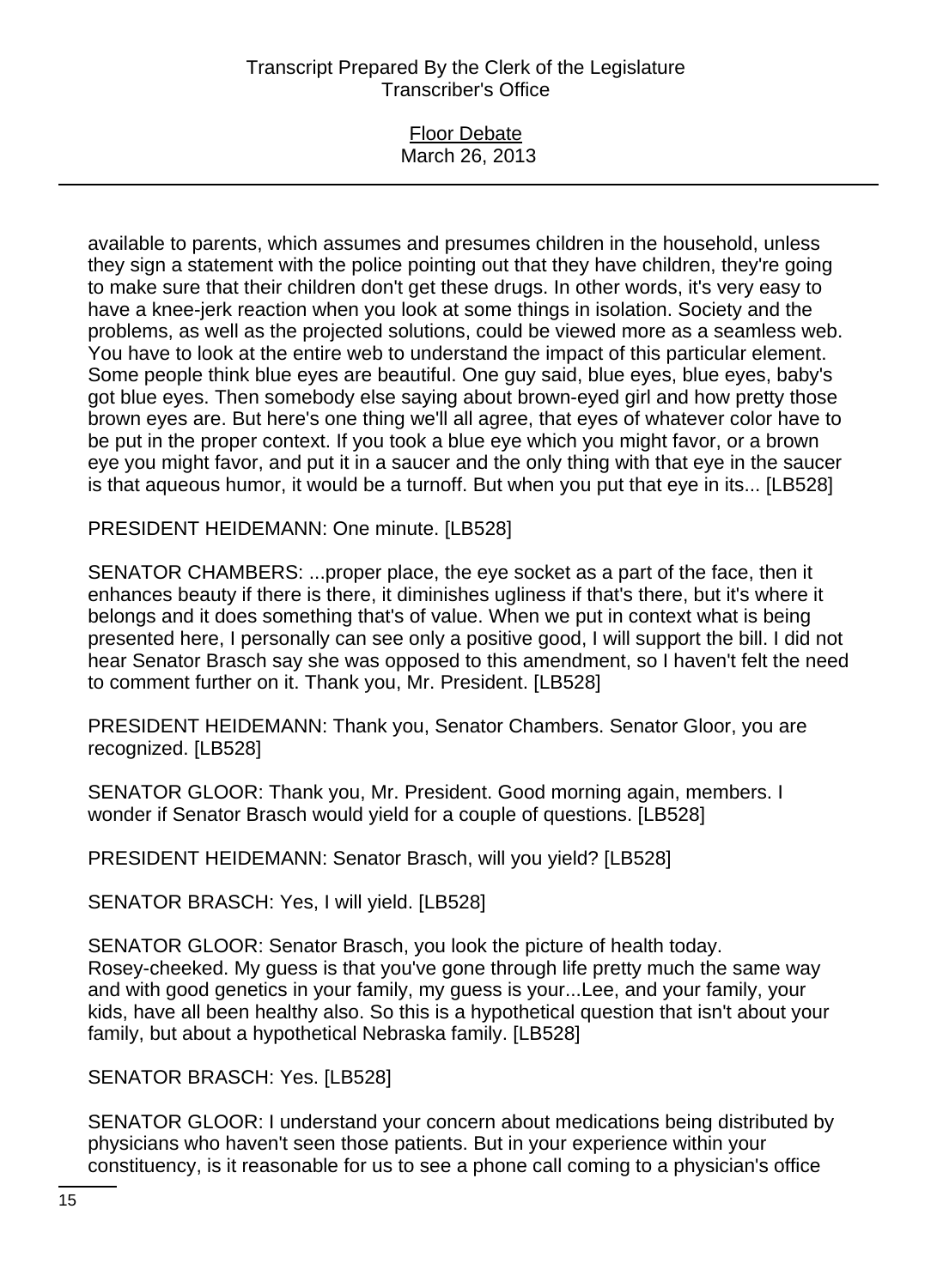| <b>Floor Debate</b> |  |
|---------------------|--|
| March 26, 2013      |  |
|                     |  |
|                     |  |

saying, so-and-so, my husband, has been fighting this cough for several weeks, can you give him something to help him? Or the kids have got earaches again, we need the medication you usually prescribe for those earaches, and on and on, do you see that as something that plays out in the state of Nebraska on a regular basis? [LB528]

SENATOR BRASCH: I imagine not on a regular basis. If the doctor knows and is familiar and trusts and has an ongoing relationship and history with the patient, perhaps; but in most cases, and I know in the...at the Dinklage Clinic in Westpoint that they want you to come in for a prescription and the last...one of the last visits I had, I had done a lot of research on the illness and the doctor said, so why are you here? And I said, I need a prescription. [LB528]

SENATOR GLOOR: Thank you, Senator Brasch. What I hear you saying is that you trust the physician and the physician's judgment in these matters, and so it gives me an opportunity to remind the body that the Nebraska Medical Association, the body that represents...not all, but a majority, I think, of active practicing physicians in the state of Nebraska, or certainly at least a very large number, is supportive of this bill. Using their judgment, their knowledge, and their training that in the instances we're talking about with certain STDs, it's appropriate for them without seeing that patient just as--not infrequently--they prescribe other medicines for other diseases if they're comfortable doing without seeing the patient. The Nebraska Medical Association finds this appropriate. It alleviates the concern I might otherwise have that what we're dealing with here is something that is fraught with the risk on behalf of patients. Certainly, there is risk as has already been discussed. Anytime you take any medication there's risk. Even if it's stuff you buy over the counter, there is a degree of risk. However, you weigh that risk against the benefit. And in this case, we're finding the peer organization responsible for weighing this risk in the state, the Nebraska Medical Association, saying, this is an appropriate risk to take, an appropriate thing to do. And, therefore, didn't get a chance to say it before on the mike, I'll restate it now, I'm certainly in support of this bill, support of the amendment from Health and Human Services, still trying to weigh whether I'm in support of AM764, but I think what it's attempting to do, improve education, is admirable. Thank you. [LB528]

PRESIDENT HEIDEMANN: Thank you, Senator Gloor. Continuing on discussion of AM764, Senator Bloomfield. [LB528]

SENATOR BLOOMFIELD: Thank you, Mr. President. Good morning, colleagues. I stand in support of this amendment. I'm not wild about the bill yet, but this goes a little ways toward making it some better. I believe it does no harm at all to the bill and the amendment at least should be passed. I do have a lot of questions yet on the bill itself and we'll get to those in due time. Thank you. [LB528]

PRESIDENT HEIDEMANN: Thank you, Senator Bloomfield. Senator Brasch, you are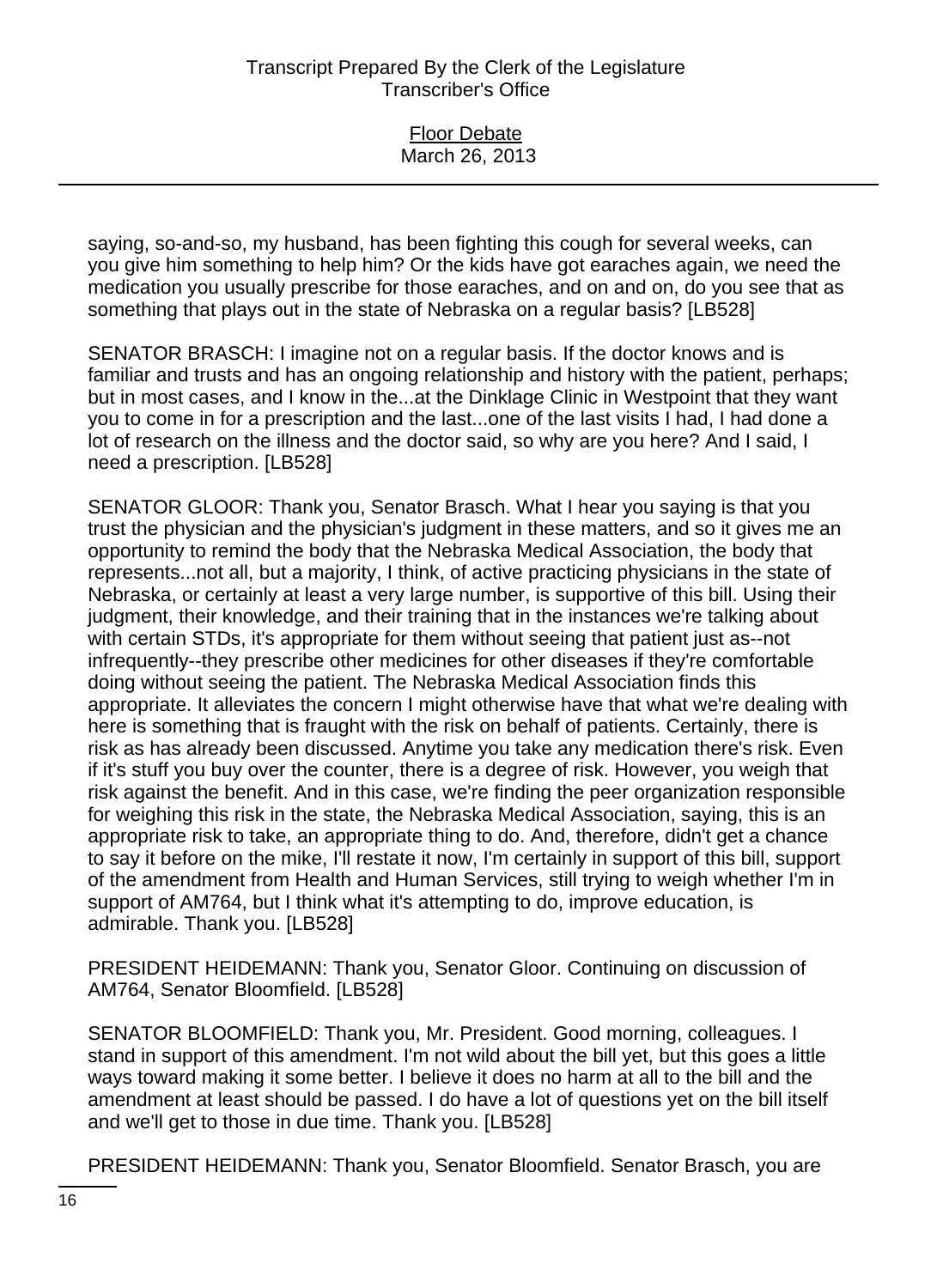## recognized. [LB528]

SENATOR BRASCH: Thank you, Mr. President, and thank you, colleagues. I did want to address Senator Chambers' concern about over-the-counter aspirin having complications and certainty facts. That is true, but when medication is a prescription, it is typically because of greater associated risks and severity, we are told. For example, some of the prescriptions here that we see for STDs. Zithromax, the drug interactions. There are a total of 310 drug interactions, 45 are major, 239 are moderate, 26 are minor. There are three diseases associated with these interactions with this, one of them is liver disease, the other is colitis, and the other is myasthenia gravis. That is just one of them. The second one, doxycycline. There's 334 drug reactions and nine major ones, 249 moderate reactions, and 76 minor ones. There are also two alcohol and food interactions associated with that. And also diseases, three, that are problematic with this prescription. The third one is the azithromycin drug interaction. And there are 310 drugs that will interact with it, 45 are major drug interactions, 239 are moderate drug interactions, 26 are minor drug interactions. And these interactions, when there's no follow-up, no patient to be visible or present with the physician, could create consequences for both the patient. Earlier yesterday it talked about babies and mothers and a mother with a child or being pregnant is under a doctor's care or should be under a doctor's care. What if this person does not know that the partner is pregnant or, you know, the degree of sexual activity? I mean, that could be problematic. I am saying that there needs to be treatment. It needs to be addressed but not treated blindly. It must be treated with the doctor and a patient and I do support the amendment, AM764 to AM605 that removes liability and creates immunity for the doctor who will not treat or prescribe medications with such high risks for patients they are not familiar with and work with directly. These are just a few examples. I have more I can share as debate continues, but these are things to think about that over the counter and prescribed medications are two different treatments. One needs a physician's care. Thank you, colleagues. [LB528]

PRESIDENT HEIDEMANN: Thank you, Senator Brasch. (Visitors introduced.) Senator Kolowski, Chambers, Lautenbaugh, and Howard are in the queue. Senator Kolowski, you are recognized. [LB528]

SENATOR KOLOWSKI: Thank you, Mr. President. Fellow senators, good morning. Yesterday, we received a state map with the counties with the chlamydia and gonorrhea percentages in those counties. I hope you all had a chance to look at that because my comments are not only to that, those maps, but also to the issue in the Omaha area. As we look at Sarpy and Douglas Counties, we're looking at counties that are very high in both of these rates of these problems. And I want to make a statement that I hope will be heard by everyone in the body. This issue is not just a north Omaha or south Omaha issue. Please keep that in mind. When you look at the two counties that we're dealing with in Douglas and Sarpy County, we have one-third of the students in the state of Nebraska in those counties, which means we have a lot of teenagers. With the activity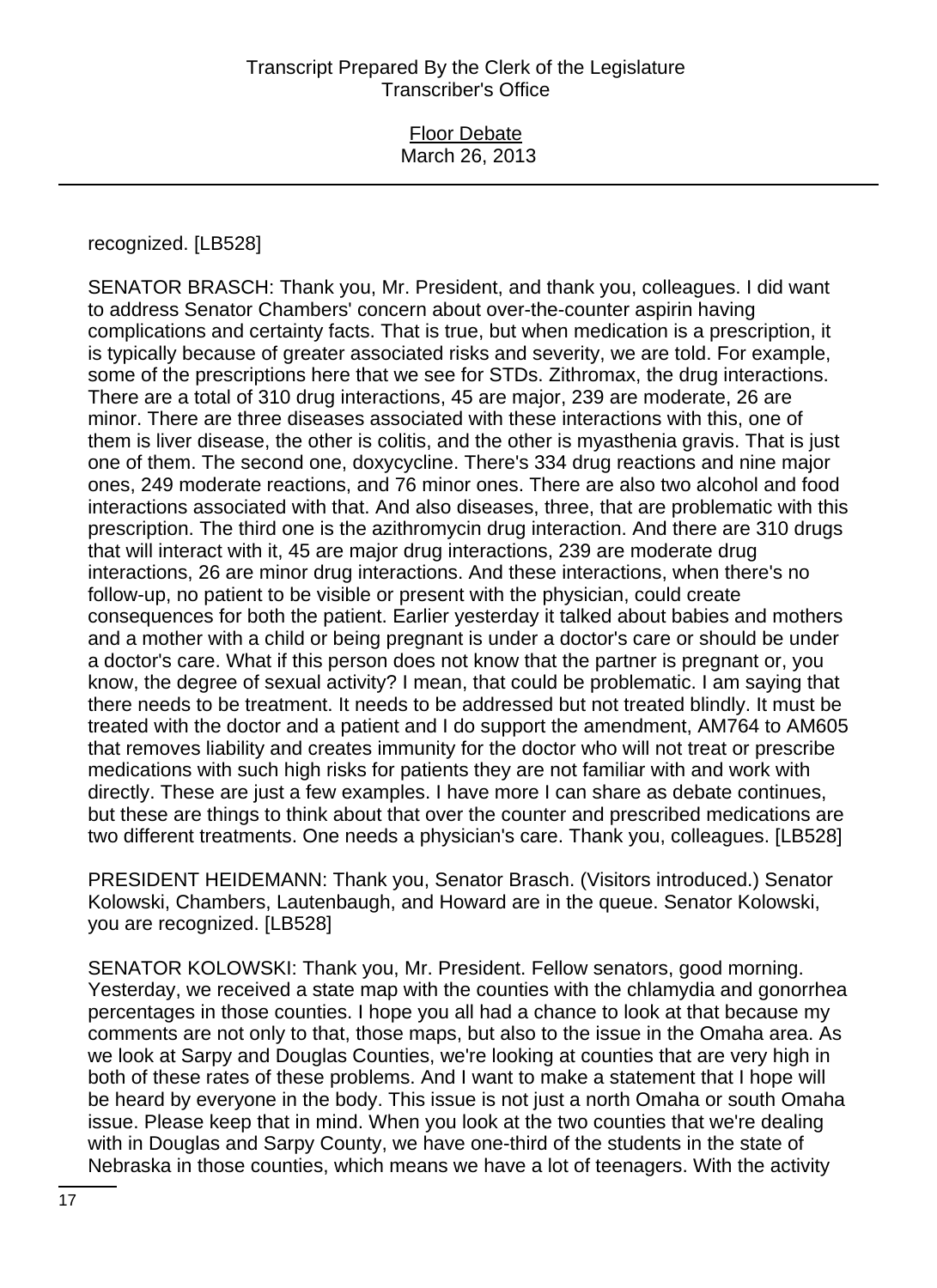|  | <b>Floor Debate</b> |  |
|--|---------------------|--|
|  | March 26, 2013      |  |

and the mobility, those diseases are also very mobile. Please keep that in mind as we're going through this and look at those maps again as far as the ranges and the distances across our state that are imperiled because of this. I stand in support of this bill by Senator Howard and the amendment by Senator McCoy. I hope we'll be able to successfully pass this and make the progress that we need in this terrible situation that is plaguing our state as a whole, and especially Douglas County as one of the major ones. Thank you very much and I yield my time to Senator Howard. [LB528]

PRESIDENT HEIDEMANN: Senator Howard, you have 3 minutes and 15 seconds. [LB528]

SENATOR HOWARD: Thank you, Senator Kolowski for yielding your time to me. I want to revisit my reason for introducing this legislation in the first place, and that is because expedited partner therapy really does help Nebraska babies. I know it seems a stretch, but ob-gyns are the predominant practitioner of expedited partner therapy and that's often because a pregnant woman will present in her first trimester and if her partner goes untreated, she will be reinfected by her third trimester and that baby can be born preterm, which costs the state quite a lot of money with NICU stays. One in nine babies in the state are born preterm. Both diseases can be transmitted to the baby. Gonorrhea can cause a miscarriage which is absolutely what we don't want to have happen in this state. And finally, and for me worst of all, both of these diseases can attach to the eye sockets of the fetus and have a baby be born not only with an eye infection but also blind, and all of this is preventable. And so I support AM764. I hope you will vote for it, and I appreciate all of the support on the floor today. Thank you. [LB528]

PRESIDENT HEIDEMANN: Thank you, Senator Kolowski and Senator Howard. Senator Chambers, you are recognized and this is your third time. [LB528]

SENATOR CHAMBERS: Thank you. Mr. President, members of the Legislature, people are more aware now of how serious an allergy to peanuts can be fatal, but there's no warning on the peanut label. There are notices on bread and other products that might contain wheat because of the allergy people have to that. There's some churches who are so mindful of it that when they give the Last Supper, they don't use the unleavened bread or matzos, which they ordinarily use, they will have gluten free wafers so that these people can participate in the religious ceremony. So, we know there can be risk in every single thing that a human being encounters. And there was one substance that was so potent it was first given over the counter, but then Jeremiah Peabody went to an ad man on Madison Avenue and had an advertisement made and when that advertisement went out over the world, then tests were made of it and they found out that what that substance contained was something that's on another registry that makes it forbidden. And the commercial went...I won't try to sing it. Get rid of that hacking, that runny nose, that hacking cough, that sneeze, that wheeze, and other miseries. Get the wonder drug that cures all your ills, get Jeremiah Peabody's polyunsaturated, quick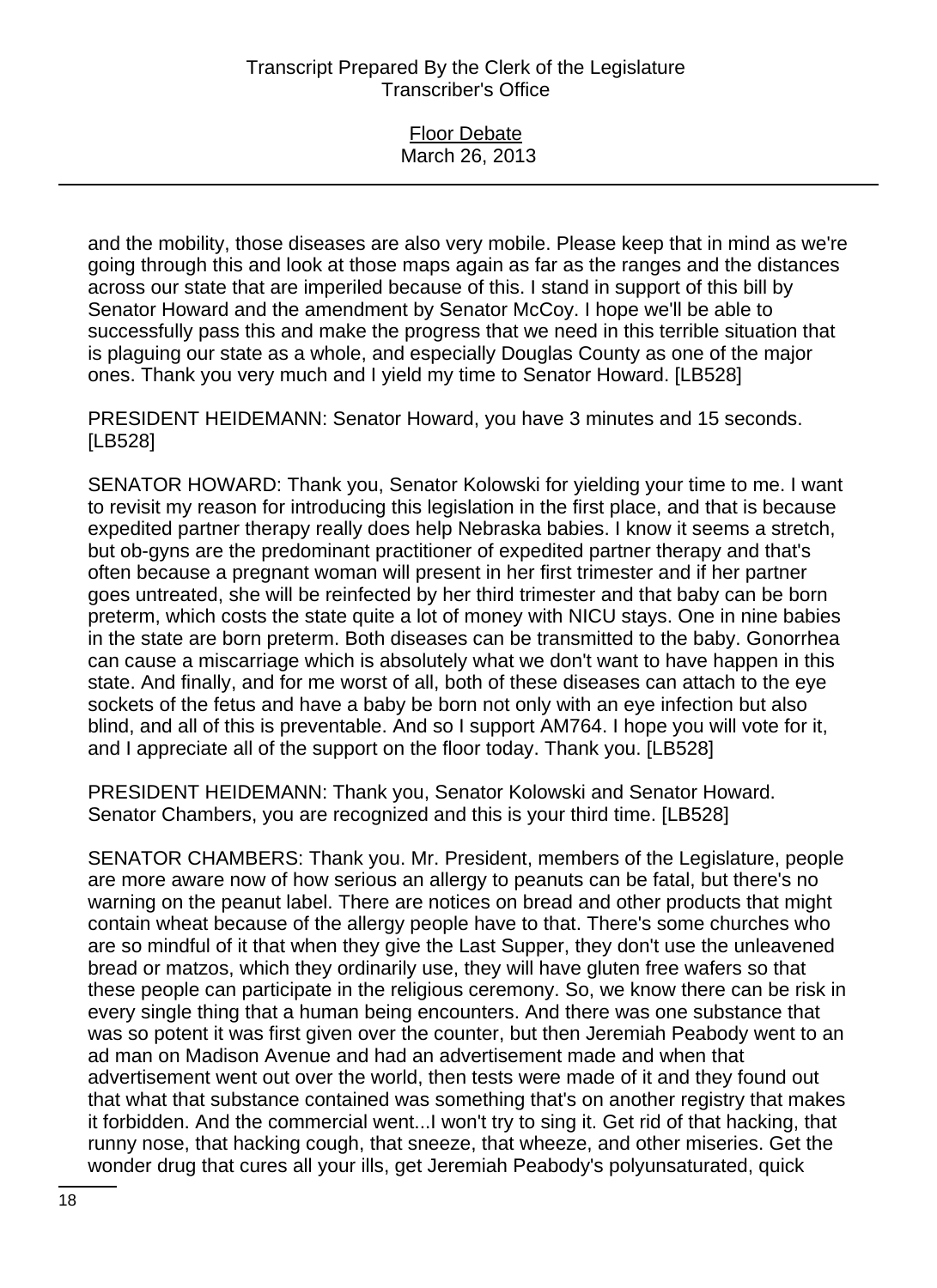Floor Debate March 26, 2013

dissolving, fast acting, pleasant tasting, green and purple pills. (Laughter) Oh, yes, little green and purple pills. Another substance...that was...I made that up. He didn't have this product, but there was a substance called Hadacol and they had comical advertisements and one guy said that his aunt never went to school, she was illiterate, she took Hadacol for two weeks, and now she's a schoolteacher. And I'm wondering if that might not be the case with some people, but so many people were using Hadacol that when they did examine it, they found it had an overly high amount of alcohol and that's why people were buying it, and because of the alcohol content it couldn't be sold in the way that it was. What we're talking about, though, are medications and everybody recognizes it. We know that we would prefer that nobody gets a disease in the first place. We know the ideal thing would be if somebody with the disease would go to a doctor, be examined, obtain a prescription, go to a pharmacist and have it filled. All of those are things that we would like to have done. We would like our children to pay attention to the teacher, do his or her homework, eat broccoli, early to bed, early to rise, become healthy, wealthy and wise. Those things are said but they don't happen. When we are in a society that has a serious problem, we have to be practical, we have to be pragmatic, we have to be realistic. What happens in the real world? That is what we have to address. This bill is aimed at a problem which anybody who is not out of touch is aware, happens not only in certain parts of Omaha, not only in the city of Omaha, but all over the state and all over the country. There was a commercial that said, wherever sophisticated people get together. You can say this disease is found wherever people of any kind get together. And when we know that the problem is there, it will not be eradicated by turning our eye away from it. We have to face it. And Senator Howard has brought us a way to do that. We are not, as lay people, trying to substitute our judgment for trained and experienced physicians. There are people who have all the credentials that can verify that what they say should be taken seriously in this realm where they're giving their opinion. [LB528]

PRESIDENT HEIDEMANN: One minute. [LB528]

SENATOR CHAMBERS: Such people, studies conducted by experts have indicated not only the presence of the disease and its increasing spread, but a way to confront it and address it. Nothing else has worked. Where this program has been in place, progress has occurred. I think we ought to look forward instead of backward. Thank you, Mr. President. [LB528]

PRESIDENT HEIDEMANN: Thank you, Senator Chambers. Senator Lautenbaugh, you are recognized. [LB528]

SENATOR LAUTENBAUGH: Thank you, Mr. President and members of the body. I wonder if Senator Gloor would yield to a question. [LB528]

PRESIDENT HEIDEMANN: Senator Gloor, will you yield? [LB528]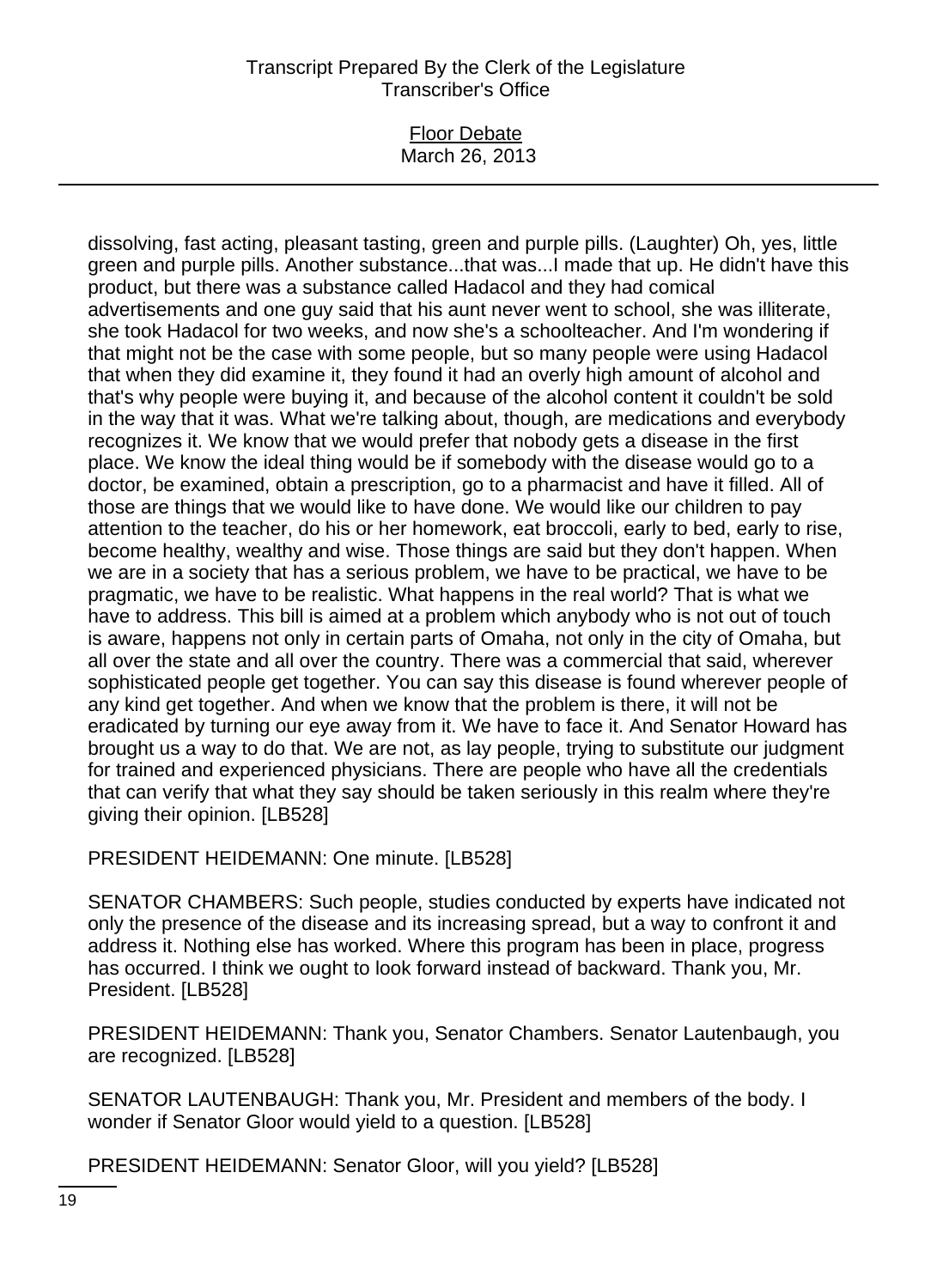SENATOR GLOOR: Yes, I will. [LB528]

SENATOR LAUTENBAUGH: Thank you, Senator Gloor. Senator, I was paying attention to your floor comments earlier--that may surprise you--but you mentioned the Nebraska Medical Association, and I think you said that they represent most of the physicians in Nebraska. Is that correct? [LB528]

SENATOR GLOOR: Yes, I did, and then I backtracked on that and said a large number of the physicians in the state of Nebraska. [LB528]

SENATOR LAUTENBAUGH: But not all of them. [LB528]

SENATOR GLOOR: Not all of them, no. [LB528]

SENATOR LAUTENBAUGH: So I'm inferring from that that all physicians aren't required to be members of the Nebraska Medical Association, is that correct? [LB528]

SENATOR GLOOR: That's correct. It's strictly a voluntary organization like, I believe. [LB528]

SENATOR LAUTENBAUGH: And you've had occasion to deal with them in your past life as I believe you were a hospital administrator, I think that's come up a time or two. [LB528]

SENATOR GLOOR: Correct, although I've dealt with them a lot more since I've come down here, interestingly enough. [LB528]

SENATOR LAUTENBAUGH: Had you found them to be a respected and reputable entity? [LB528]

SENATOR GLOOR: I would be at great pains to say otherwise. [LB528]

SENATOR LAUTENBAUGH: And are you aware...I mean, are nurses required to be a member of any particular organization? [LB528]

SENATOR GLOOR: No, they have their own association and other than being licensed by the state, they also have their own association that's voluntary. [LB528]

SENATOR LAUTENBAUGH: Completely voluntary. [LB528]

SENATOR GLOOR: As far as I know, yes, unless they've changed that in recent months. [LB528]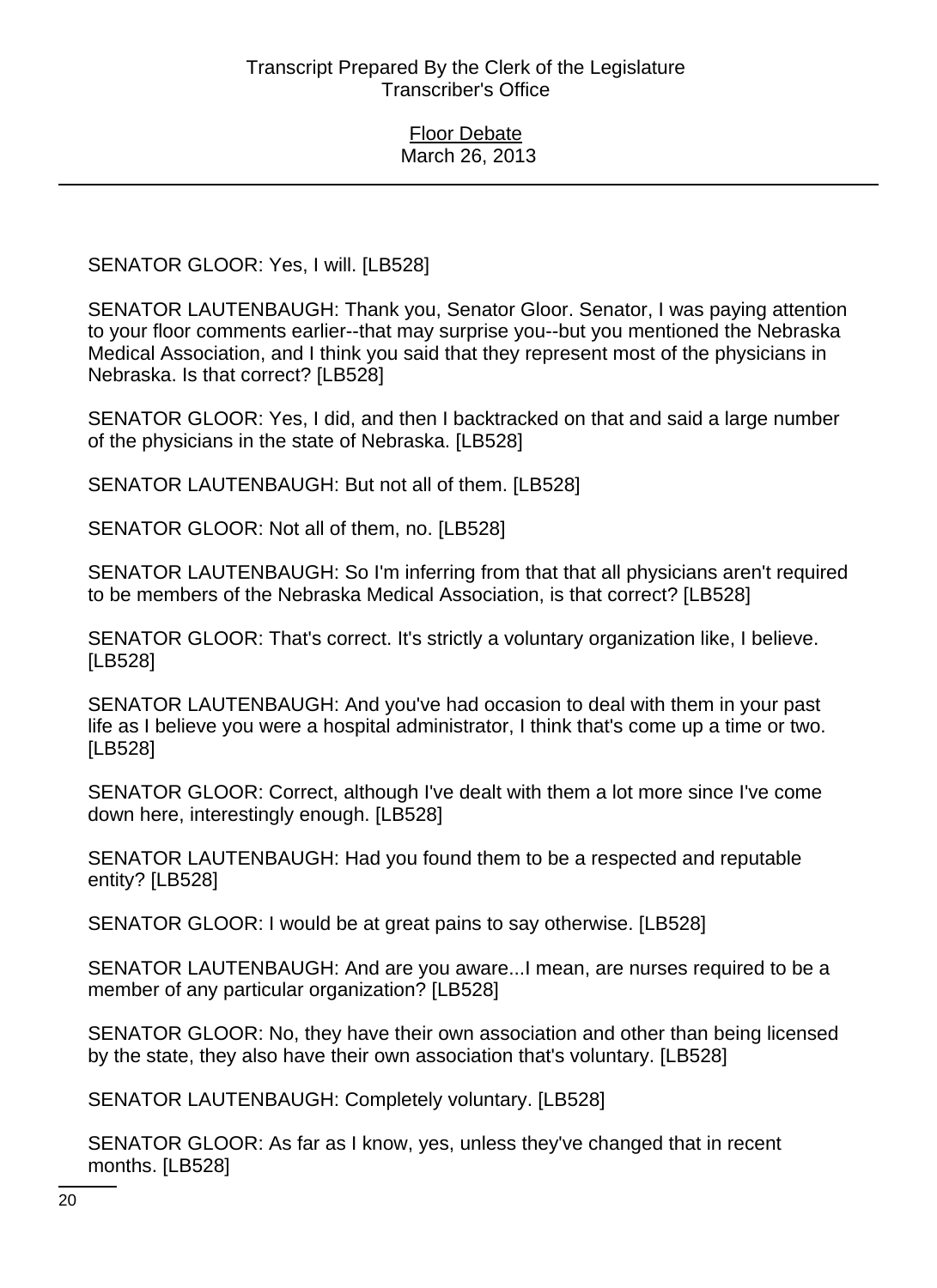## Floor Debate March 26, 2013

SENATOR LAUTENBAUGH: Thank you, Senator Gloor. This is sort of a little self-serving digression that I point out from time to time because I am not in the medical field. I am in the legal profession and so I am forced to be a member of my particular association under penalty of not being able to practice my particular profession. And so, when they stand up and say they speak for me in our various committees, they do not. They force me to pay dues, except this year because we're in litigation over that very topic, and I got to put mine in my trust account until we resolve it. But it sounds like the doctors have a voluntary organization which is respected and doctors choose to be a part of it and they get to express their views and life goes on. Wouldn't it be nice if the attorneys had an organization that could be respected by all attorneys because it was a voluntary association of free individuals who could choose to be members of not? And I'm not going to make this bill about that, but I just...it struck a chord with me and I know I'm the only senator on the floor here who engages in digressions from time to time, so I won't make this a long one. I do support this amendment. I did vote for this bill last year to the amazement of some and I'll probably...but I will vote for it again this year barring anything untoward. I do like immunity. Heaven knows, we've been down...careful observers of the Legislature will know we've been down this road before, me and the trial attorneys. But we'll see where that takes us. And in case he has another rhyme about the purple and green pill, verse two, I will yield the rest of my time to Senator Chambers. [LB528]

PRESIDENT HEIDEMANN: Senator Chambers, 1 minute and 54 seconds. [LB528]

SENATOR CHAMBERS: Thank you, Mr. President, members of the Legislature. No rhymes, no songs, but I do agree with what Senator Lautenbaugh said about being compelled to belong to the bar association. My ethical principles are deep, and I call it ethical just to give a name to it. I graduated from Creighton law school. The only thing they hate more than the fact that I graduated from their law school is that I tell people that I did. But before you can have a law school that's accredited, it must have all of the required accoutrements that the Nebraska Supreme Court mandates, such as an adequate library, a competent staff, and so forth. My feeling is that once you graduate from the law school accredited by the Supreme Court, you shouldn't have to take exams, you shouldn't have to join bar associations, you shouldn't have to pay fees. They require all of that. [LB528]

PRESIDENT HEIDEMANN: One minute. [LB528]

SENATOR CHAMBERS: As a result, I will never be able to practice law in the state of Nebraska, but they can't take from me the knowledge that I acquired, much of it not in the classroom, because I did not attend classes. And I told them I didn't need to attend their classes to pass their courses, and that proved to be true. I don't believe that anybody should be compelled to join an organization and pay it dues, whether you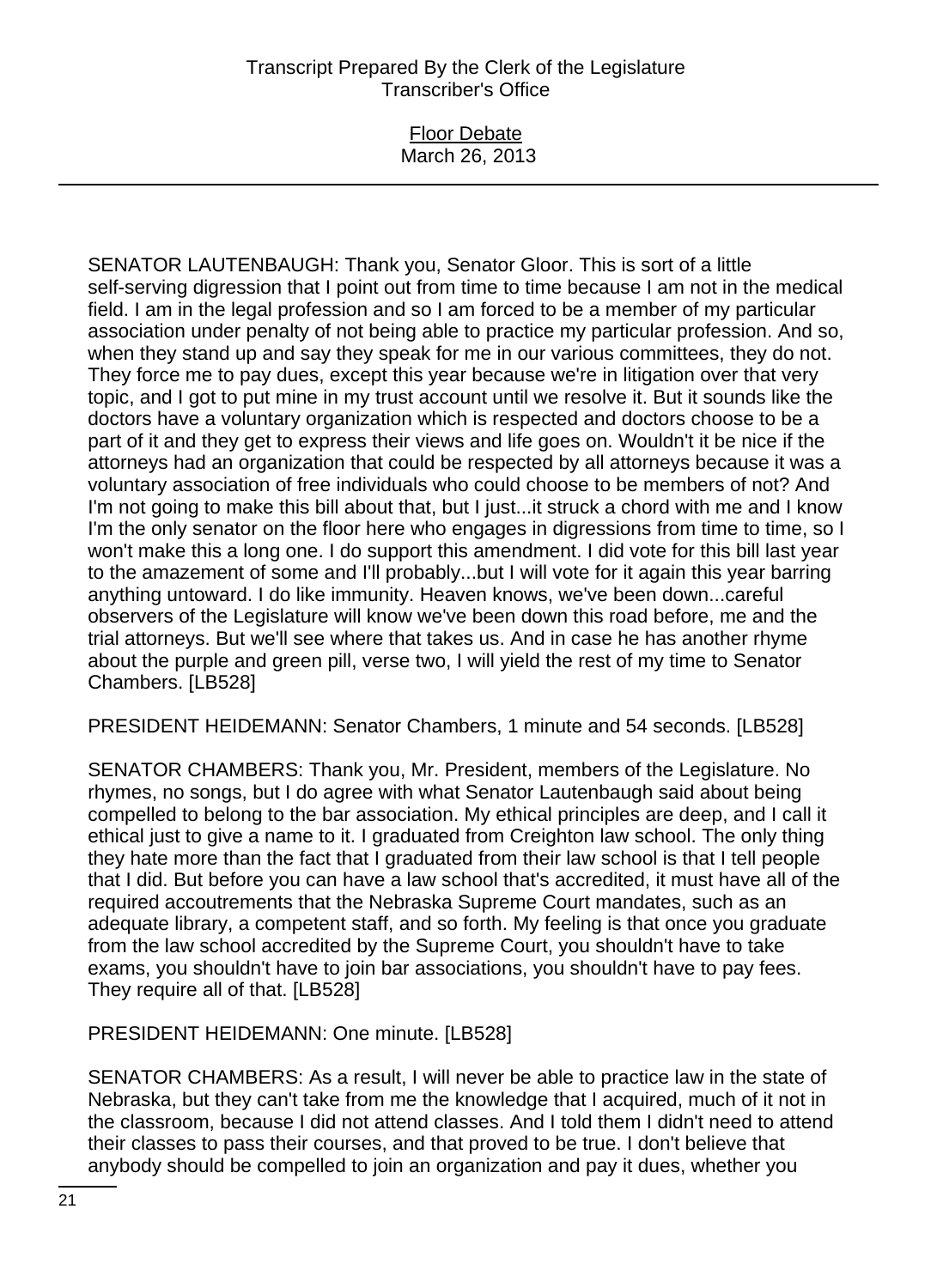agree with what they do or not, in order to practice a profession recognized as legal and lawful and, contrary to the jokes made, essential to the proper functioning of a democratic society. Thank you, Mr. President. Thank you, Senator Lautenbaugh. [LB528]

PRESIDENT HEIDEMANN: Thank you, Senator Lautenbaugh and Senator Chambers. Senator Howard, you are recognized. [LB528]

SENATOR HOWARD: Thank you, Mr. Speaker. I just wanted to make a few notes. In regards to the question about the dangers associated with the medications that are recommended to treat gonorrhea and chlamydia, there are always risks associated with any medication, even over-the-counter medications, as we've discussed. However, in the Health and Human Services Committee hearing, which I'd like to note this bill was voted unanimously out of your Health and Human Services Committee again, one of the testifiers at the hearing did a comprehensive survey of all states to see if there had been any reported cases of expedited partner therapy causing a serious medical complication or death, and she could not find a single one. The requirements that the prescriptions must have a name in the bill and in the amendment, AM605, serves as an additional safeguard that I was happy to bring to the floor. So I urge you to vote yes on AM764 and I urge you to vote yes on LB528. Thank you. [LB528]

PRESIDENT HEIDEMANN: Thank you, Senator Howard. Senator Christensen, you are recognized. [LB528]

SENATOR CHRISTENSEN: Thank you, Mr. President. I appreciate the amendment. I'll vote for the amendment. I still haven't figured out how to support the bill yet, but I guess I don't fully understand why that a partner wouldn't want to be...go see the doctor themselves. This part of it just doesn't make sense to me. And if your partner doesn't want to go, why would they be your partner? If they don't care enough to take care of themselves, don't care enough to take care of you, why would you want to be with them? Some of the logic behind this I just can't understand. You know, if you look at what you...if you're dating someone, they're your partner, and they refuse to take care of the issue, you're seriously going to stay with them? No common sense to that. I just cannot even fathom that. Why would you even want them? I understand there's still the health risk. I understand they need to go. But what if they have another disease beyond the one that you know about? Where did the disease come from? Who's fooling around with who? Is it a partner you want? Think about this. I understand there's an epidemic because people have lost their morals. But if you read this handout that was given, this "STD Facts," safe sex, separated, I appreciate it. For once you see it in print, "Not having sex is the best way to protect yourself." It's the only guaranteed way. Having sex with only one uninfected partner is also safe. That's common sense. But there is no common sense on the side that you wouldn't go get taken care of if you have a problem, and there's no common sense that you would even want to be with that partner if they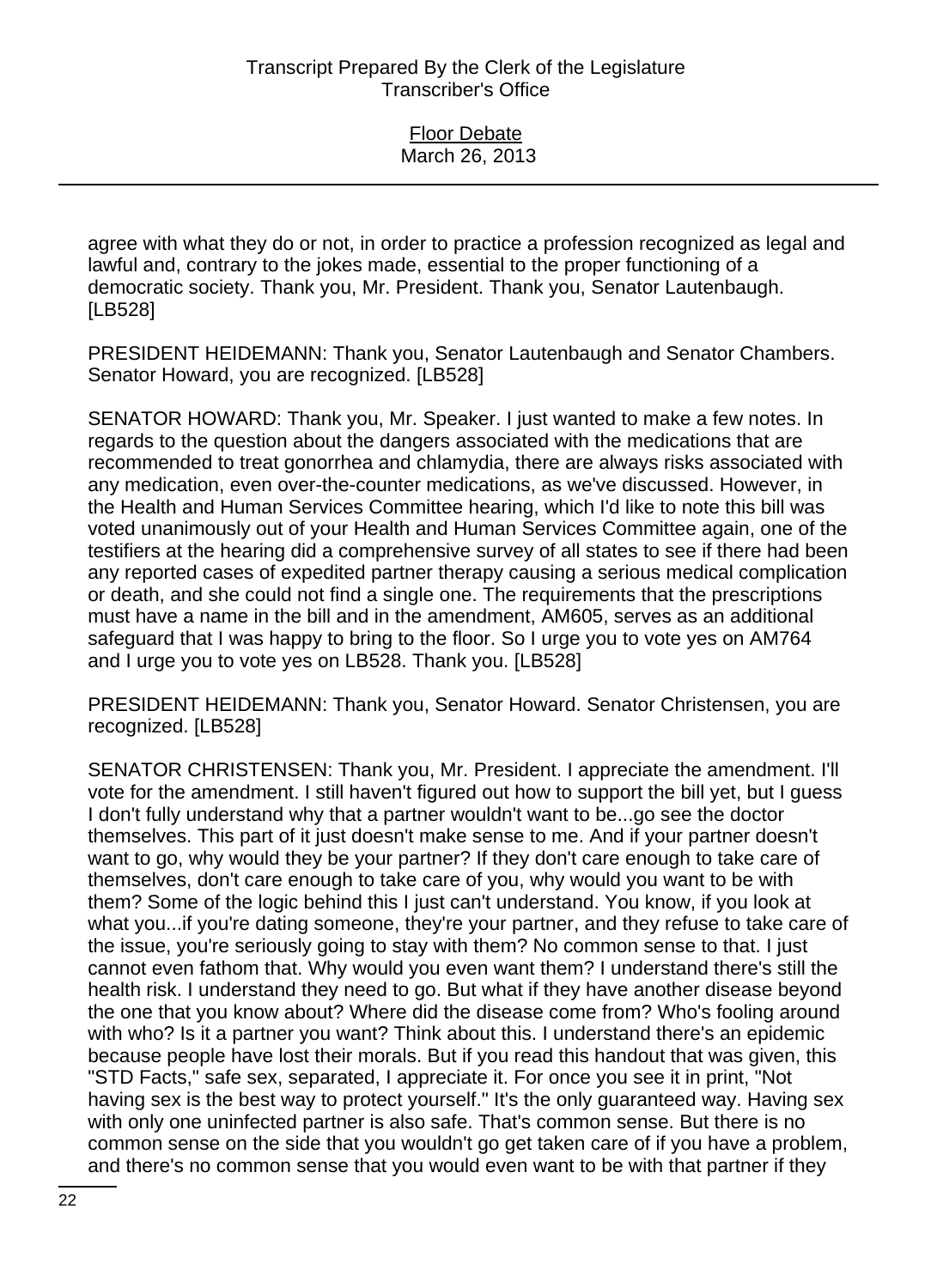| <b>Floor Debate</b> |  |
|---------------------|--|
| March 26, 2013      |  |
|                     |  |

don't want to get taken care of. So I still have a lot to fully comprehend on this one. I guess I must be slower than many of you because there's just some things here that make zero sense. And I don't know how you can argue with the fact that your partner should go and get it taken care of. I just can't think of a reason why you wouldn't. And I don't know why doctors should want the risk of sending it out. Maybe these are absolutely safe drugs. Never had any of them, but maybe they're that safe. I can't even get an aspirin given to my kids at a school from the school, but we can hand sexually transmitted disease medicine out, sight unseen, to someone. There's no common sense in that either. It don't make sense. There's just too many things of this don't make sense. [LB528]

PRESIDENT HEIDEMANN: One minute. [LB528]

SENATOR CHRISTENSEN: Thank you, Mr. President. I guess I just sit here and challenge you in your thinking if you support this. Answer to me why you'd want to be with a partner that won't go, answer me why you'd want to be with a partner that gave it to you and maybe I'll understand this a little bit better. I have a partner come give it to me, I ain't going to have a partner because something is going on. So anyway, somebody can explain that to me. Thank you. [LB528]

PRESIDENT HEIDEMANN: Thank you, Senator Christensen. Senator Wallman, you are recognized. [LB528]

SENATOR WALLMAN: Thank you, Mr. President, members of the body. Thank you, Senator Howard, for bringing this controversial bill out to the floor. And I think you probably knew it would bring controversy. And so we are a society that should help take care of our youth and/or maybe older people. It's not only youth nowadays, you know? And so I think it's a good bill and the amendment is all right too. I'd vote for both of them. And I'd yield the rest of my time to Senator Chambers. [LB528]

PRESIDENT HEIDEMANN: Senator Chambers, 4 minutes and 25 seconds. [LB528]

SENATOR CHAMBERS: Thank you, Mr. President. Thank you, Senator Wallman. Senator Christensen, two young people named Mickey and Sylvia gave the answer to your question even before you asked it. The song they sang was called "Love Is Strange." Shakespeare wrote about two young people, each one belonged to a different family, obviously, and the families were feuding, but they fell in love. They were called Romeo and Juliet. Now there was a man named Nat King Cole who sang a song called "Hajji Baba," and one of the verses said, "Deep in each soul," Senator Christensen, "carefully hidden, there's a desire to be indiscreet; Hajji has said when love is forbidden, love is so sweet, love is so sweet." And I regret that you have not had a chance to sink your teeth into that juicy sweet plum, but many people have. And since they're going to do it and problems result, there are situations that must be addressed. I'd like to ask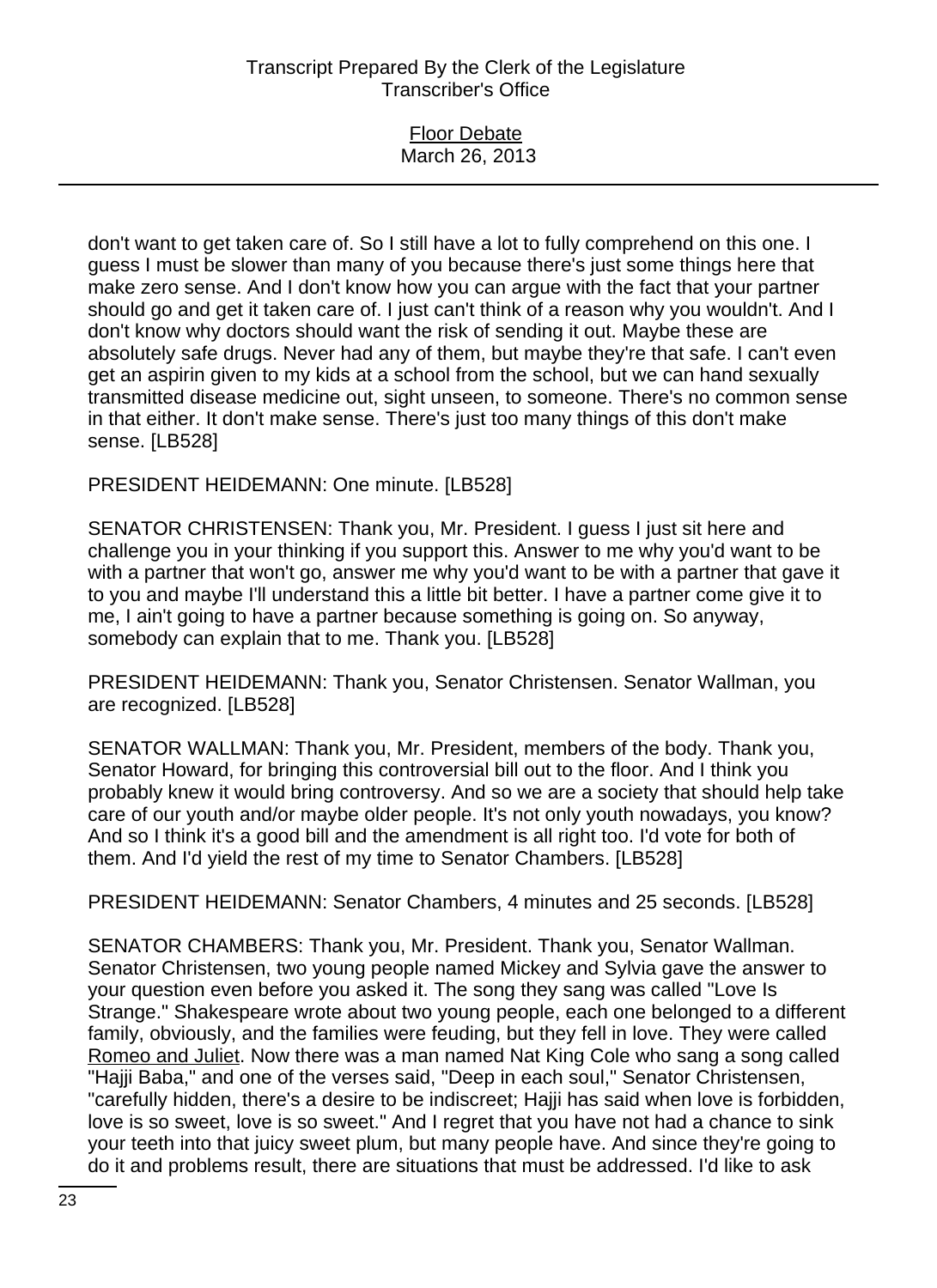Senator Carlson a question or two, if I may. Senator Carlson. [LB528]

PRESIDENT HEIDEMANN: Senator Carlson. [LB528]

SENATOR CHAMBERS: Senator Carlson, did King David love Bathsheba? [LB528]

SENATOR CARLSON: Yes, to a certain extent. [LB528]

SENATOR CHAMBERS: And was David called the apple of God's eye? [LB528]

SENATOR CARLSON: Yes, he was. [LB528]

SENATOR CHAMBERS: Thank you. Did Samson love Delilah? [LB528]

SENATOR CARLSON: To a certain extent. [LB528]

SENATOR CHAMBERS: Thank you. Members of the Legislature, God had told Samson, don't you do this, don't you let a razor touch your hair. And his parents swore an oath of the Nazarite. So when Samson looked deep into Delilah's eyes, she said, Samson, what's the secret to your strength? He said, Delilah, I'm strong enough to move a mountain; I can do anything, but I can't resist your charms; if my hair is messed with, I'll be weak as any other man. And he woke up and what he said was true. And they took him and they put out his eyes and they took him in their temple to make fun of him. And he said, show me where the pillars are that support the temple. Right, Senator Carlson? He's nodding yes. Then Samson, this one last time, leaned with all of the strength that he had, because his hair had grown, the temple pillar slid on its foundation. It fell. And when that pillar fell, down came the whole temple. So he was allowed some redemption. David loved Bathsheba so much that he filled the role of a Peeping Tom. She was married to another man, but that didn't stop or quench his love. This other man happened to be David's top general. And they were going to war, and David told those soldiers, take him to the hottest part of the battle and that won't be hard because that's where he wants to be as a leader. Then when he is there and the battle is hottest, withdraw from him that he may be killed. That was Uriah the Hittite, and he was in fact killed. And that rapscallion David took that man's wife, and he had wives. So there was a prophet and he came to David. [LB528]

PRESIDENT HEIDEMANN: One minute. [LB528]

SENATOR CHAMBERS: He said, David, king, there is a man; he has more sheep than he can name, than he can count. And this one neighbor had one ewe lamb, and this man with all these sheep took that man's ewe lamb, e-w-e. David was outraged, as any of us would be. He said, such a man, and he went through a litany of bad things that that man was. And as prophets did in those days, he focused that piercing gaze on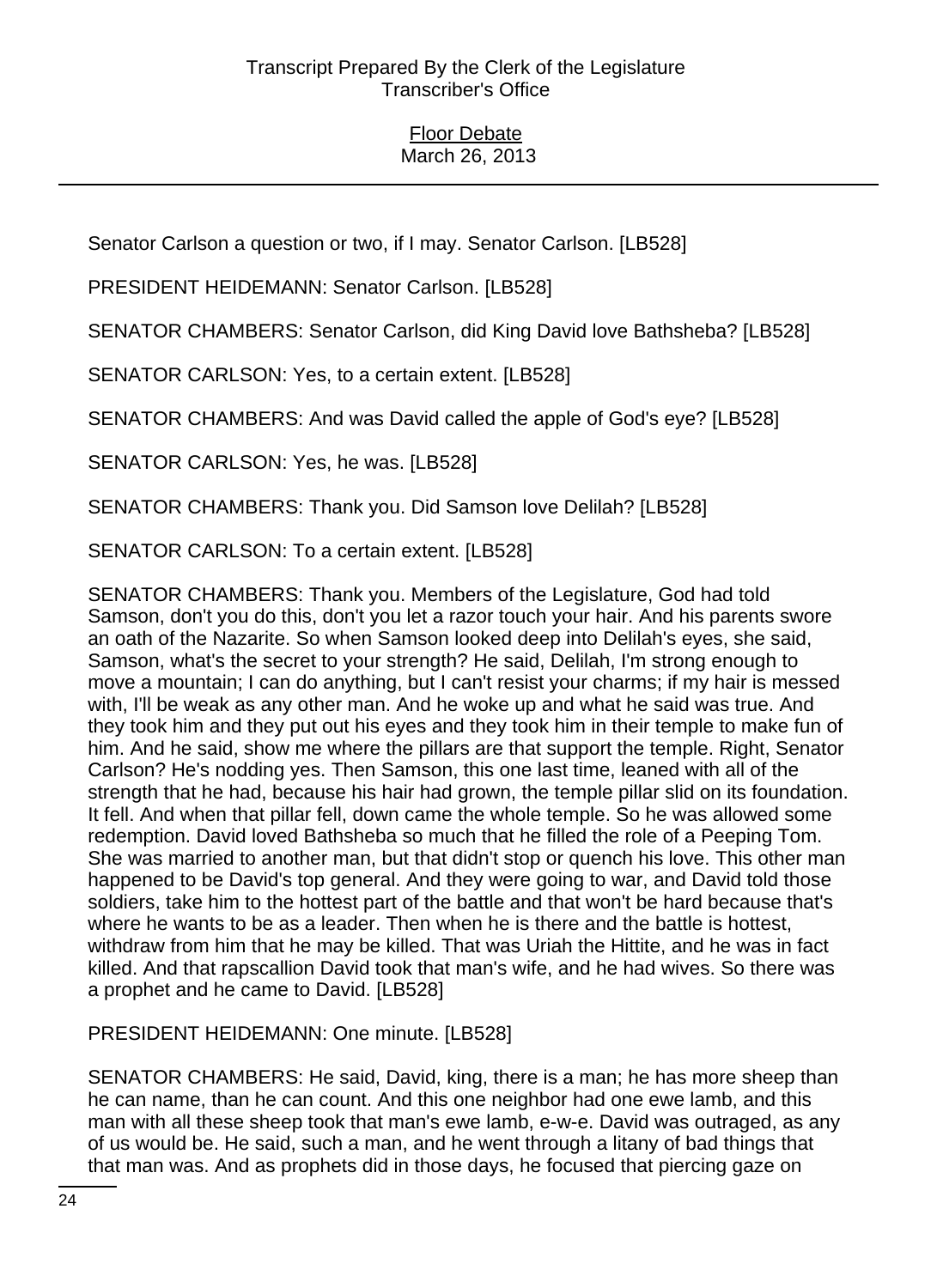Floor Debate March 26, 2013

David, as I'm looking at Senator Scheer, and said, David, thou art the man. And David's conscience, soiled as it was, smote him and he was sorry after the fact. Senator Christensen, that's why people get into these messes, and if we can help them out we ought to do it. And if the God that you worship is so forgiving of these two men who really should have known better because they have talked to God, then we can certainly forgive our children who sometimes follow our example in falling into the plights that they do. Thank you, Mr. President. [LB528]

PRESIDENT HEIDEMANN: Thank you, Senator Chambers and Senator Wallman. Senator Lathrop, you are recognized. [LB528]

SENATOR LATHROP: Thank you, Mr. President and colleagues. Good morning. I am in full support of LB528 and I want to talk about the bill, what it attempts to accomplish, and then respond to something Senator Christensen said. We have a huge problem. We're like the epicenter. It is the worst. You can't go to...you can't find places in the country worse than the problem we have in a particular part of this state with STDs. That's just a fact. And how we got there is very much beside the point. I get that there are plenty of ways to avoid this, plenty of ways to...including not having sex before you're married, being monogamous, all of those things--perfect ideas, using protection--perfect idea. That would avoid or help get ahead of the epidemic. That's sort of beside the point, though. The problem is there and the question is, what are we going to do about it? Are we going to ignore it? Make judgments about people that are caught up in it? I guess when I was listening to Senator Christensen speak about how if these people would just avoid sex we wouldn't have this problem, and I thought, you know, there's a lot of things that cause health problems that we still address. We are dealing with the consequences of people who choose to smoke. We don't say we're not going to invest money in cancer research or, by the way, a cancer hospital up in Omaha because those people all got there with some lifestyle choice. We recognize that there are some things, whether it's obesity, the consequences of smoking, whatever it is, they present a health problem for us and the question is, are we going to do something about it or are we going to make a judgment about the people who have the health concern and then ignore it? I think, I think we ought to do something about it. Now the other question is, is there risk associated with this proposal? I'm going to tell you that the fact that there are no immunities in LB528 suggests to me that there's a very small or no risk associated with sending an antibiotic home with a partner. And here's ultimately what, when we make policy, the question is, are we going to make the situation better, worse, or do we not belong there? And I think the answer to the "do we belong there" is, yes, we need to do something to get ahead of this. And is this a solution? I think it is. Would I like to not have to deal with it? Sure. And I'd like to not have to spend money or resources in the form of higher health premiums for people that smoke or people who are overweight or people who have all kinds of problems because they don't exercise, but that's where we find ourself with our population and I don't believe we should ignore it. I don't think we should try to ignore it by making a judgment about the folks who are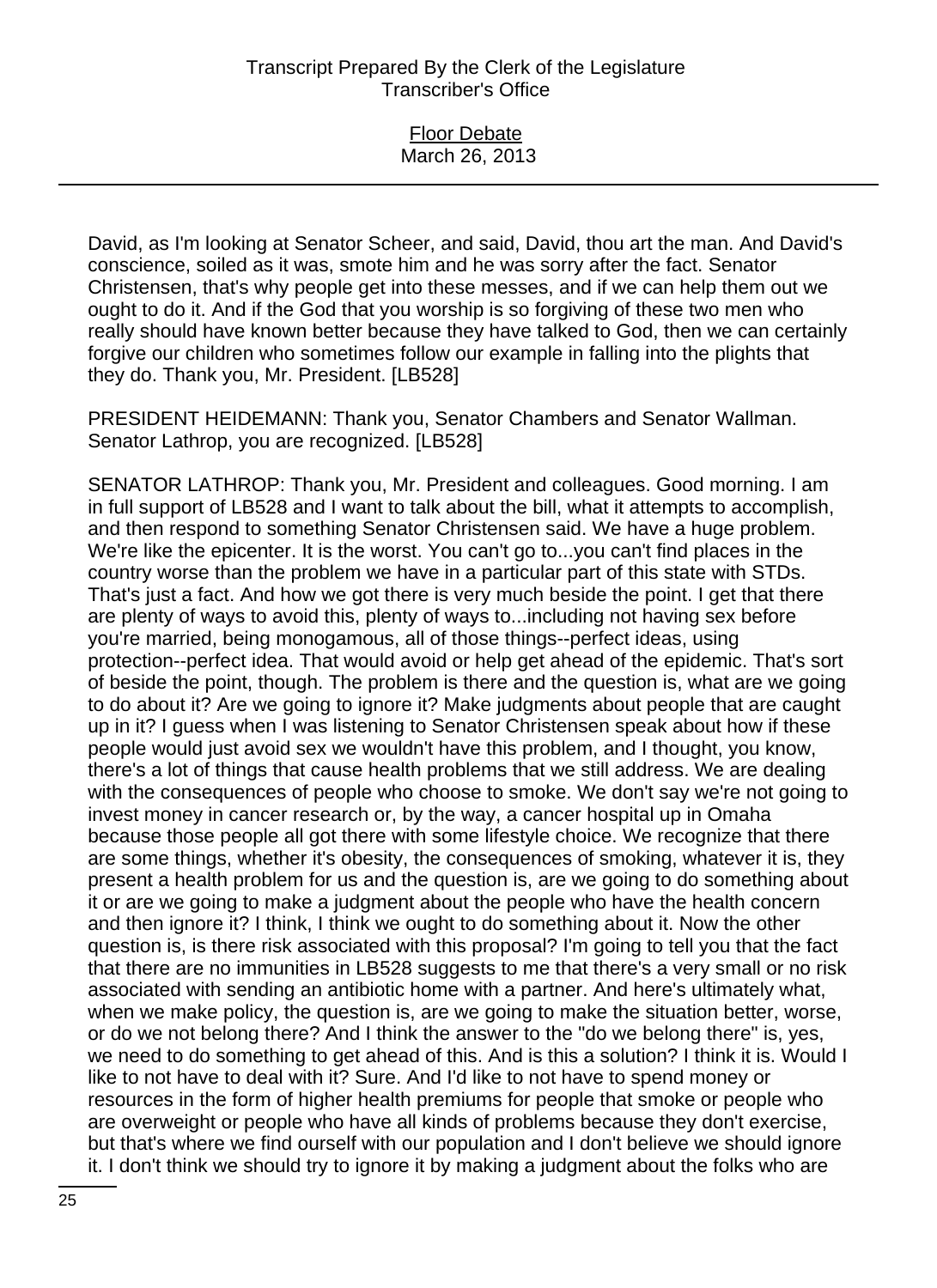there any more than I'd want somebody making a judgment about me. And so I think LB528 makes perfect sense and I would encourage your support. Thank you. [LB528]

SENATOR COASH PRESIDING

SENATOR COASH: Thank you, Senator Lathrop. Senator Brasch, you're recognized. [LB528]

SENATOR BRASCH: Thank you, Mr. President. And thank you, colleagues. I am listening closely to all discussion, all exceptions, all impact. It is most interesting to hear that the reports are there have been no complications and no deaths to expedited partner therapy in the surrounding states. Well, if you don't know who the partner is and...or the patient is, but how do you become aware if there's complications? How do you become aware, when there is no follow-up or diagnosis or treatment, and especially when this partner is an anonymous partner medically, that they're alive and well today? That you know, the reporting piece is not in there and the doctor-patient relationship is not there. This is where I come back to this, not as a judgment of morality or...but what is right. What is good public policy? It has been practiced that physicians do have a relationship, a knowledge, a trust, a medical background in prescribing medication to their patients. They're aware of preexisting conditions. They're aware of the diseases. They're aware and able to treat complications. That is the public policy that is in place. Now if we start changing the policy and we want to make exceptions here in Nebraska for STDs because it is problematic, we're not going to solve the problem but what we're going to do is blindly treat someone on hearsay. We do not know if the parents are aware. That's not a requirement to have parents' consent. We do not know if there is multiple partners. We do not know if there's a case of sexual abuse or we do not know moving forward on how many times this unknown person is being treated. We don't know if they're taking their medication that's not prescribed to them. We don't know what's happening once it leaves the partner's hand the doctor talks with. There are so many unknowns here. And you know, with this medical situation, with this concern that's in all states, if this medicine is so safe, even though there's hundreds of complications, major, minor, why isn't it over the counter? I mean maybe the medical professionals need to lobby someone and put this in a pack in a cellophane wrapper and on the top shelf in your local dime store. But there's too many unknowns. There are risks. And we are here to protect the innocent and the innocent at this point aren't being treated. They aren't being addressed to the problem. And basically, we are just saying, take this and go away and hope you're okay. That doesn't seem like good public policy. I want to, you know, consider all factors. The amendments have been good. The upcoming amendments look good. But the bill itself I think still is lacking, and it is, in addressing the problem, and I believe we can do better than this. Thank you, colleagues. [LB528]

SENATOR COASH: Thank you, Senator Brasch. Senator Christensen, you're recognized. [LB528]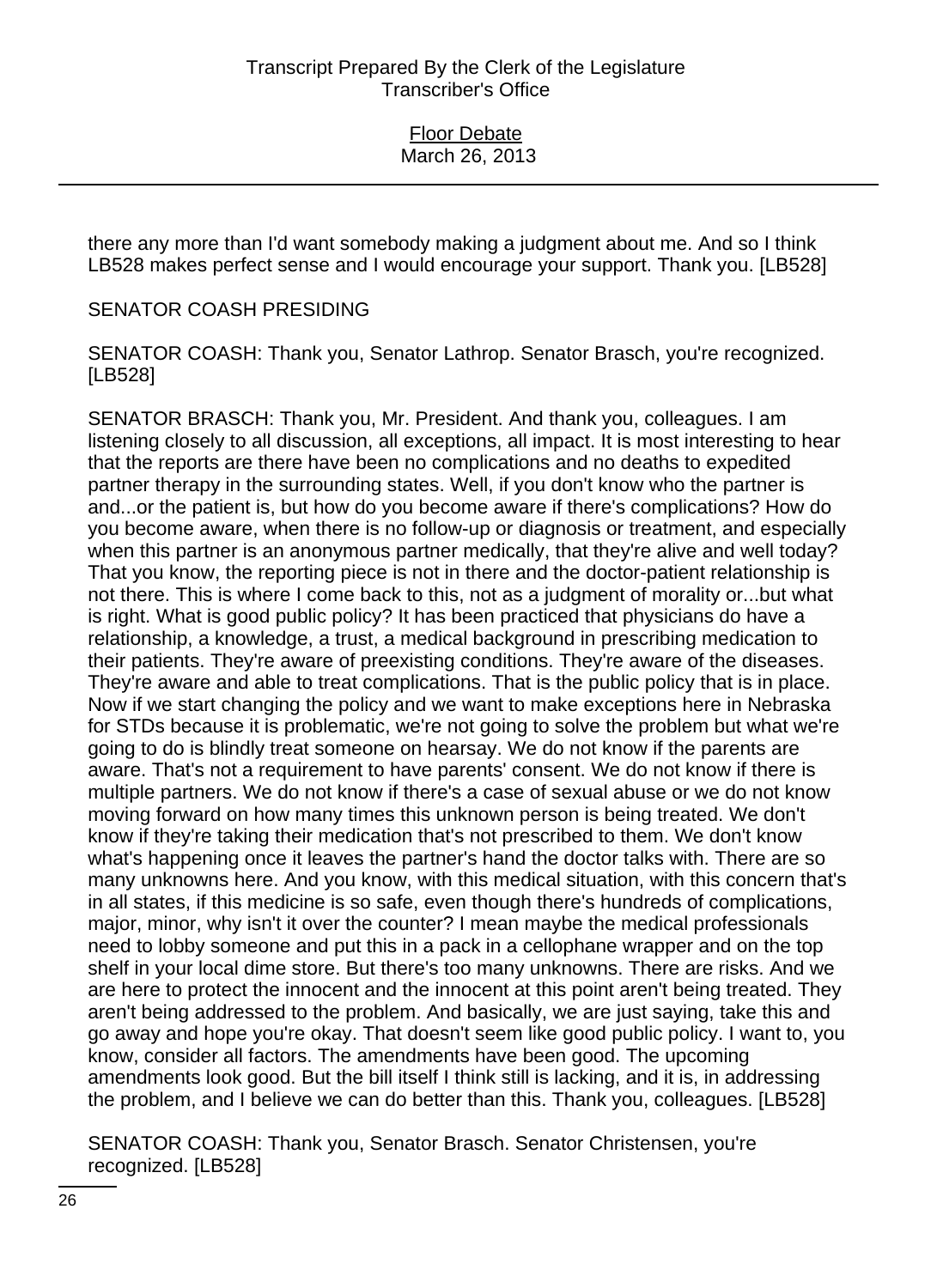Floor Debate March 26, 2013

SENATOR CHRISTENSEN: Thank you, Mr. President. I'd address Senator Chambers' comment: Forbidden love is better. I'm going to disagree with you. I love my wife more today, 18 years later, than I did when I first met her or when we first started that relationship. You know, you make a decision if you're going to love someone or if you're not. You make a decision how you're going to treat somebody, good or bad. I mean, yeah, people make mistakes. They did in the Bible; they do today. That's not going to change. I've made mistakes. Everyone here has made mistakes regardless what it is. But it doesn't mean you can't control yourself. And even if you can't control yourself, at least you can be responsible. You can go see the doctor. I would think you would want to, to take care of yourself, if that's your lifestyle. I don't see that we have to have this to address the problem. The medicines that are available that you're wanting to hand out are available now. They can go get them. It's not to control the problem that's out there. It's just going to be the responsibility of the individuals. Even if you take it to your partner, doesn't mean they're going to take it. If they don't care enough to go to the doctor, are they going to care enough to take it? There's no guarantee that taking the drugs to your partner is going to solve anything. I don't understand this. I really don't understand. You know, we hear love is blind. I use that quote a lot myself. It is blind. I look at a lot of people and I think, in one case or the other, someone had to be blind. But fact is, if you care about someone, care about your partner, they care about you, this isn't going to be an issue. It just doesn't make sense to me. I'm sorry, I haven't heard anything to convince me differently. But I'll disagree with Senator Lathrop a little bit. He said we take care of cancer patients; we have research for that and it's because people smoke. My mother died of cancer; never smoked a thing in her life. My dad didn't smoke, her folks didn't smoke, but she died of pancreatic cancer. Had nothing to do with smoking. I don't know what it was. She led a far better lifestyle than I do. So it's not just that we take care of other issues that come up, because this is an issue that can be taken care of. They can go to the doctor and get it taken care of if they have an STD. They can avoid having sex. They can be in a monogamous relationship. There's multiple ways of handling this. We're not giving them anything new here in this bill. There's nothing new that we're doing here... [LB528]

# SENATOR COASH: One minute. [LB528]

SENATOR CHRISTENSEN: Thank you, Mr. President,...that can't be done now. I liked a gentleman come by the other...a little bit ago, says I'll bet we spend more time on this than we do the budget. It's probably true, at least it's true compared to what we've done some budgets the last few years. And I don't know of any new solutions here. I guess I'm not understanding any new medicine, any new approaches that we don't have before us here now. Thank you. [LB528]

SENATOR COASH: Thank you, Senator Christensen. Senator Carlson, you're recognized. [LB528]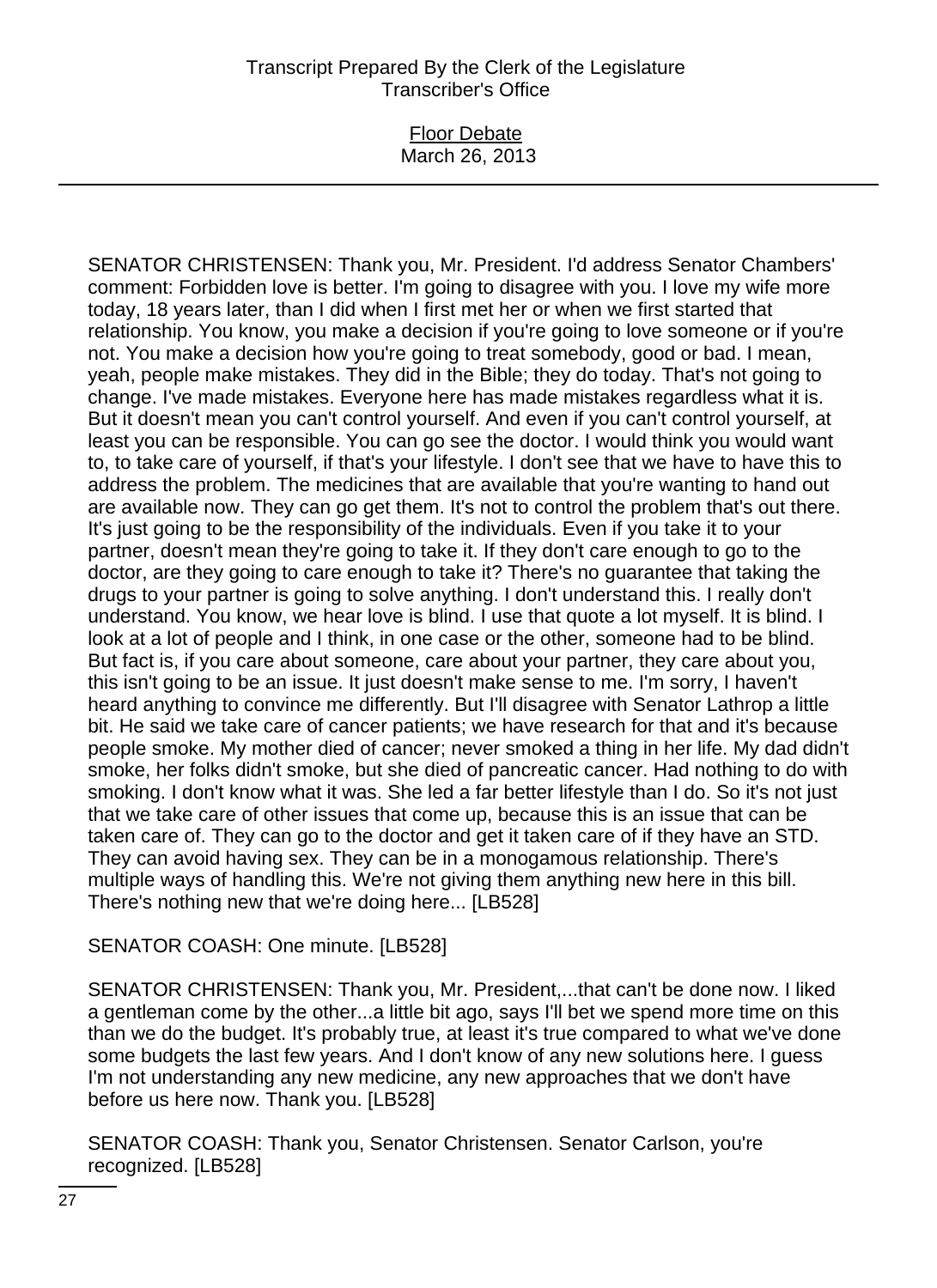SENATOR CARLSON: Thank you, Mr. President and members of the Legislature. And I would like to address Senator Chambers, if he would yield. [LB528]

SENATOR COASH: Senator Chambers, will you yield? [LB528]

SENATOR CHAMBERS: Yes. [LB528]

SENATOR CARLSON: Senator Chambers, thank you for your contribution this morning. I have a question, though. Did David love Bathsheba or just desire Bathsheba for a personal experience? [LB528]

SENATOR CHAMBERS: He loved her with all his heart, soul, mind, and strength, and that's why he turned on his best general. [LB528]

SENATOR CARLSON: All right, that's an opinion and I don't think you read that from the Good Book. Now did Samson love Delilah, or just desire Delilah for a personal experience? [LB528]

SENATOR CHAMBERS: With all his heart, soul, mind, and phenomenal strength. [LB528]

SENATOR CARLSON: And you didn't read that out of the Good Book either. You know, we many times...thank you, Senator Chambers. We many times have a misdirected concept of love. We get confused on what is unselfish love and what is unbridled desire. And so, young people up in the north balcony, I'm glad that you're here this morning and listening to this discussion. You know, Senator Chambers can quote the Bible and use it in a good way whenever he wants to, and part of the time he's done that well this morning. But this would be a message for all of us on discussion that's taken place for all of us: Think before we act and we could be in far fewer positions of difficulty if we would just do that. Thank you, Mr. President. [LB528]

SENATOR COASH: Thank you, Senator Carlson. Senator Murante, you're recognized. [LB528]

SENATOR MURANTE: Question. [LB528]

SENATOR COASH: The question has been called. Do I see five hands? I do. The question is, shall debate cease? All those in favor vote aye; all those opposed vote nay. Record, Mr. Clerk. [LB528]

CLERK: 30 ayes, 2 nays, Mr. President, to cease debate. [LB528]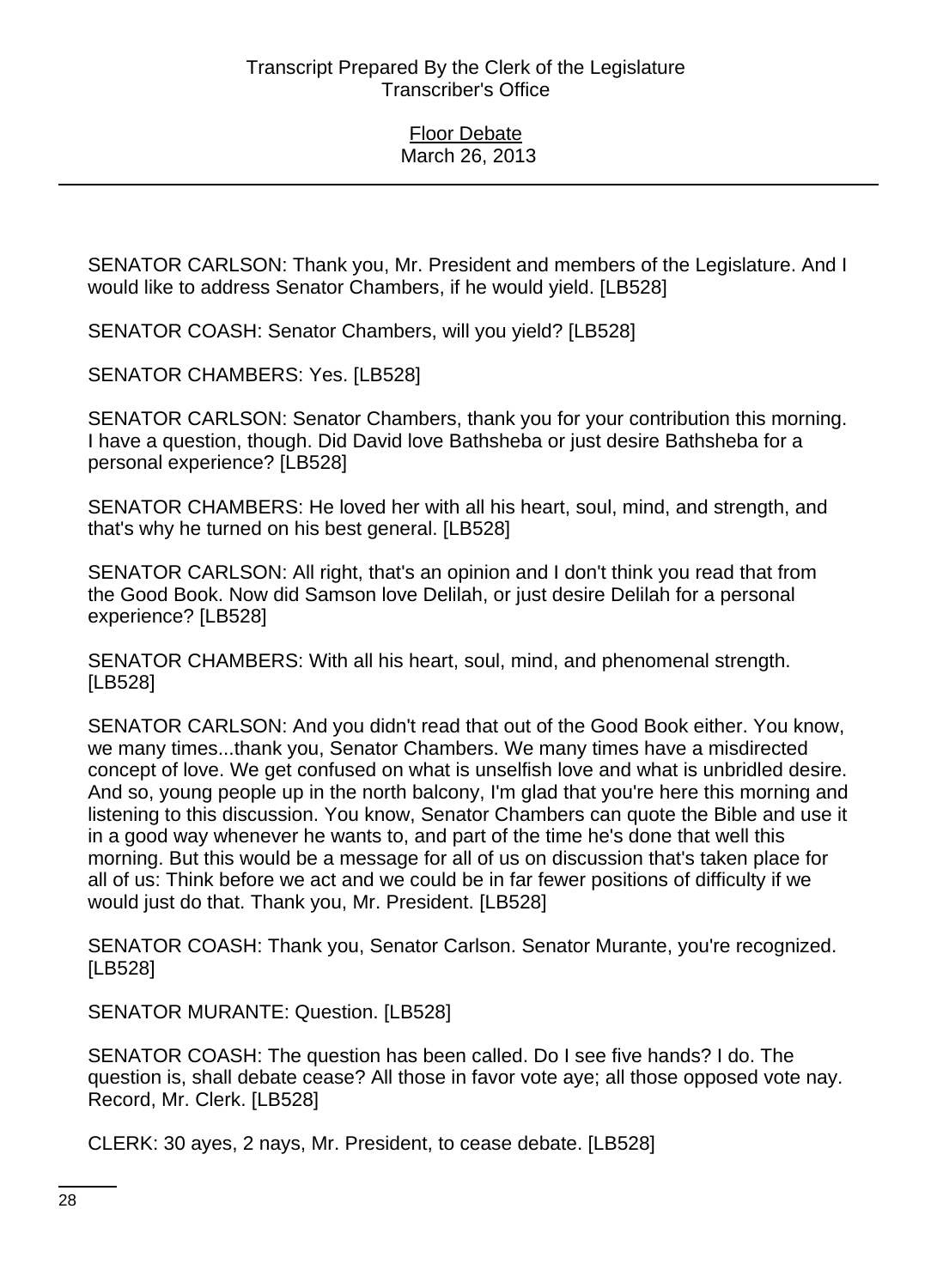SENATOR COASH: Debate does cease. Senator McCoy, you're recognized to close on your amendment. [LB528]

SENATOR McCOY: Thank you, Mr. President and members. I would ask for your advancement of AM764 this morning. And again, as I talked about in my opening, which was the last time I stood up to address you, there are currently eight other states that require such information as what we're describing in AM764 to be provided to patients to pass along to their partner or partners. I think this is an important component of this bill. I would agree with Senator Lathrop that how we got to this point of a public health emergency, not only in Douglas County but in other parts of the state--but clearly the epicenter, as he said, is Douglas County--how we got to this point, perhaps for the public policy discussion of this morning, isn't all that necessarily relevant. And we probably all have our own personal opinions, perhaps shared by some of our constituents, as to why this became such a problem. But nonetheless, it is a problem, and it's a problem I think that we have a duty to do everything that we can to address. And again, I would most certainly applaud Senator Howard for attempting, I think valiantly, to address this problem with LB528 and I think that, again as Senator Lathrop said and maybe I'd expand upon, that we have a duty to fix the problem and not necessarily make judgments on lifestyle choices even if sometimes we want to, because I don't think that if we do that we maybe are going to make the right public policy decisions always, particularly in this case. So again, I think this amendment is pretty simple. It just says that the medical practitioner, in addition to providing the patient information on the actual antibiotics that they would be writing a prescription for, not only for that patient but for the partner or partners, and in addition to that, and Senator Howard provided a handout which would be an example of information that could be or would be handed out by those medical practitioners, they would hand out corresponding information on chlamydia and gonorrhea to those patients, not only for them but for the partner or partners. I think this hopefully goes a ways to strengthen and make better LB528. Thank you, Mr. President. [LB528]

SENATOR COASH: Thank you, Senator McCoy. Members, you've heard the closing to AM764 to AM605. The question before the body is, shall AM764 be adopted? All those in favor vote aye; all those opposed vote nay. Record, Mr. Clerk. [LB528]

CLERK: 37 ayes, 0 nays, Mr. President, on the adoption of Senator McCoy's amendment to the committee amendments. [LB528]

SENATOR COASH: AM764 is adopted. Next item, Mr. Clerk. [LB528]

CLERK: Mr. President, Senator McCoy would move to amend with AM765. (Legislative Journal page 812.) [LB528]

SENATOR COASH: Senator McCoy, you're recognized to open on AM765. [LB528]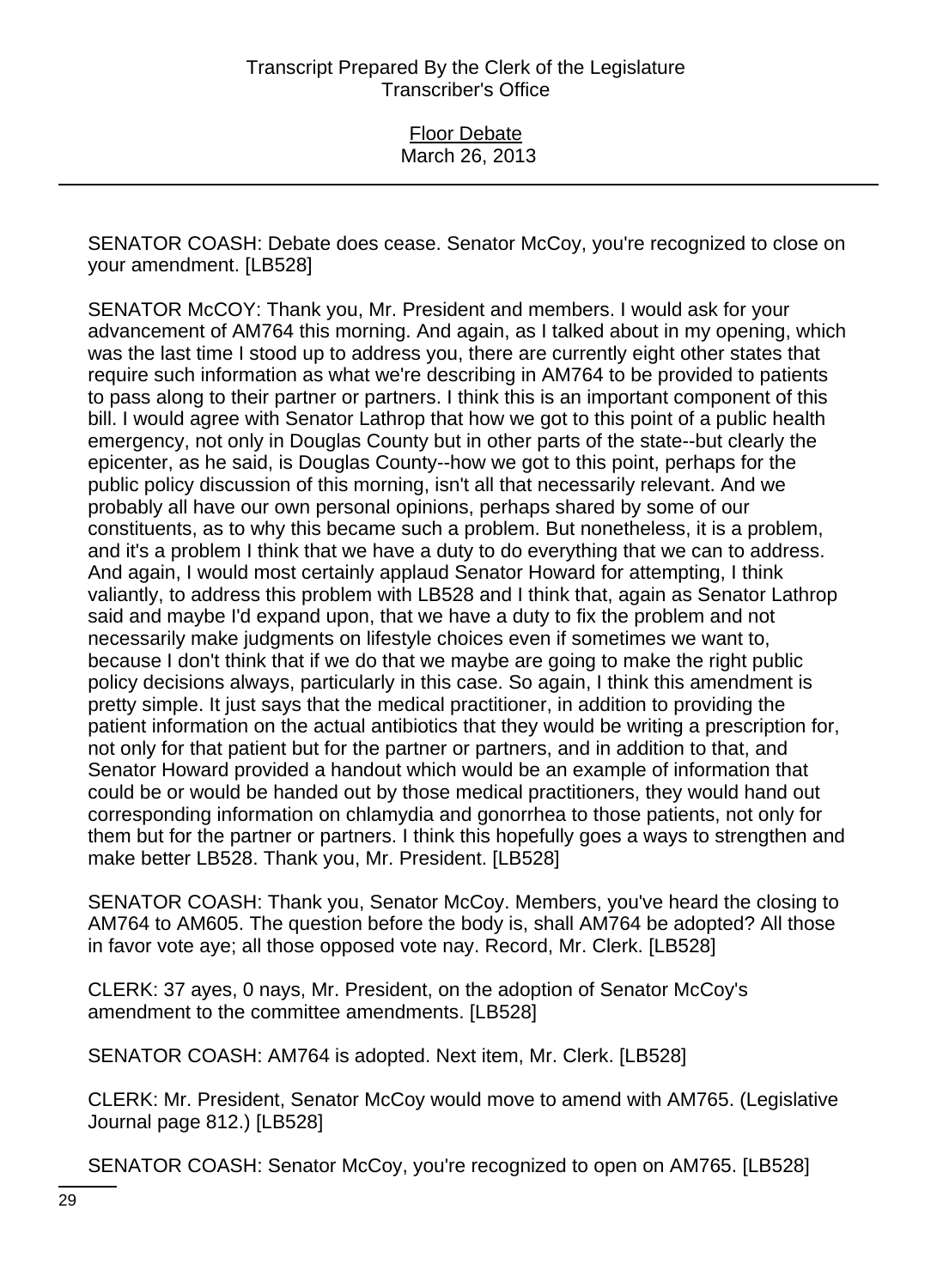Floor Debate March 26, 2013

SENATOR McCOY: Thank you, Mr. President and members. Again I bring to you another amendment that I hope will provide some additional necessary safeguards to make sure that we're addressing this public health emergency in the best way possible, making sure this doesn't become a statewide epidemic. And you may, if you're looking at it on your gadget, look at this amendment and say, well, how could that be, because this amendment, it's one line, page 1, line 6 of the committee amendment, which of course becomes the bill, AM605, it strikes...keeps chlamydia as being available as an STD to be treated by expedited partner therapy but strikes "gonorrhea." And I want to outline why I think this is necessary to this discussion. It is in no way, shape, or form to somehow set up the scenario by which that I think gonorrhea is less of a problem or not at epidemic levels in Douglas County and, at the very least, public health emergency levels in other parts of the state. It's because you'll have a handout in a moment that's from a November 2012 Centers for Disease Control and Prevention report on the guidance on the use of expedited partner therapy in the treatment of gonorrhea. And you'll find that there's a couple of very interesting points in that report that I think are relevant to AM765 and to the underlying committee amendment and to the bill. I think that this particular STD, gonorrhea, is too important to be part of expedited partner therapy. You'll find in this report, if you look through it, that we are experiencing a real problem with drug-resistant strains of this particular STD. I would draw your attention also to a letter that we all received at our office, a letter that we all received at our office yesterday, some of you may have read it, from the National Coalition of STD Directors, and it's actually a memo on drug-resistant gonorrhea and a challenge we can meet through public health investment, which is a whole nother component of this discussion but one that we probably won't talk about much today. I think that letter is particularly important. I didn't hand that out as a handout because I assume all of you had the opportunity, hopefully, to look through that when you received it at your office yesterday. I think this particular STD, and all of them, but this particular one is a terrible, awful, and pernicious problem, particularly for unborn children. You know, I missed part of the discussion yesterday because my wife Shauna and I, we have another member of our family that will be joining us this fall. We were actually at a doctor's appointment yesterday. Wasn't here yesterday morning because of that. And I was reminded when our physician, who's delivered a number of our children, outlined again, as she does for all of her patients in her practice, just how dangerous these STDs can be for unborn children. And I must say, I don't know that I ever...I should have paid more attention to that, as the father now of three daughters, maybe four, we'll find out this fall, especially, and our son of course too. As a parent I should have paid more attention to that, but our children are young. But I was horrified when I heard from our healthcare provider just how dangerous this can be for babies and the latent health concerns, sometimes for life long, that can haunt individuals when these STDs go untreated or, in the case of gonorrhea, not treated properly. Again, I'll reference back to the CDC report that's being handed out. You know, in the past 50 years, as gonorrhea has been treated, pharmaceutical companies have always been kind of one step ahead, members, of this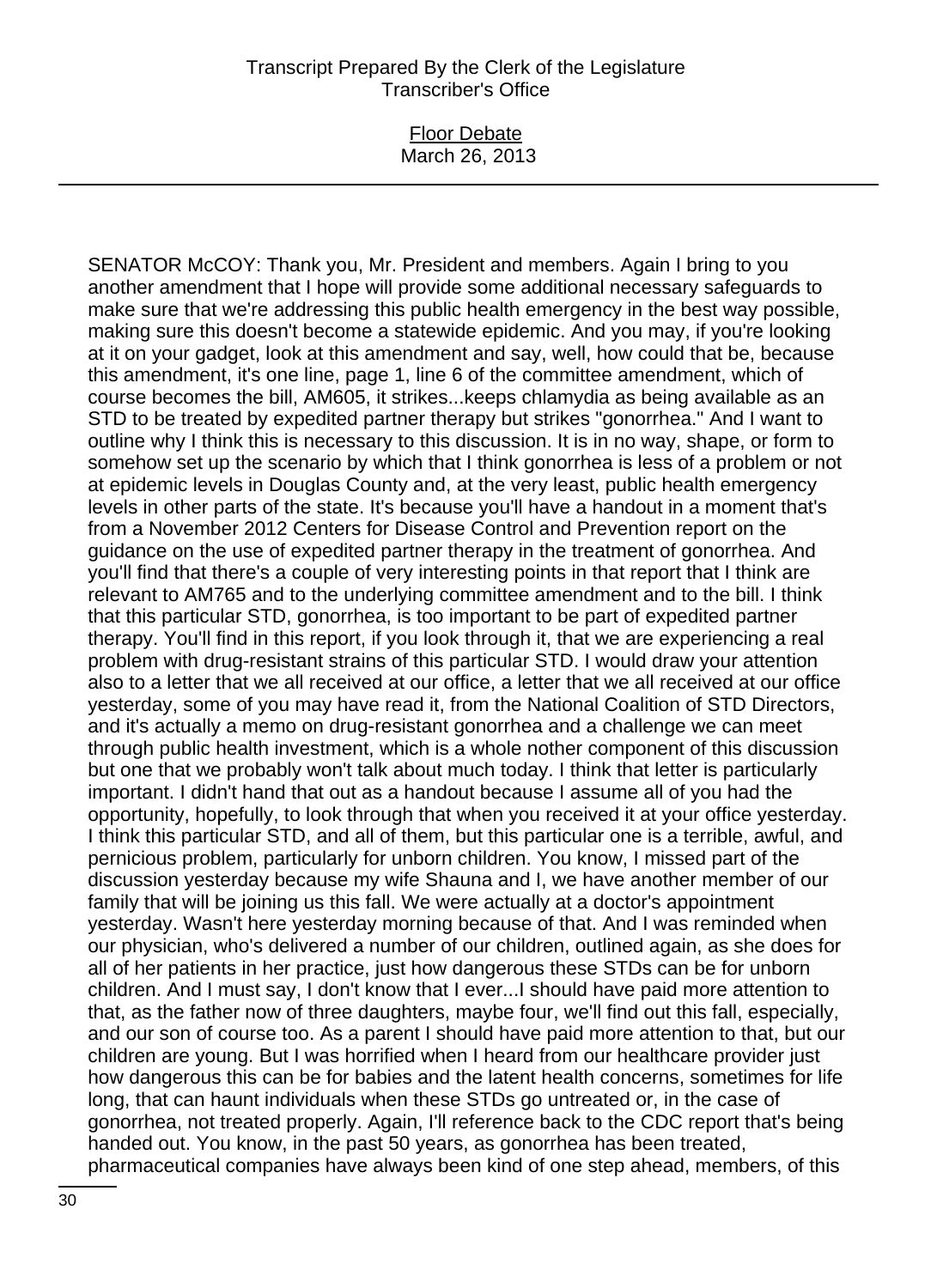#### Floor Debate March 26, 2013

problem by a new antibiotic that could treat this terrible problem. Well, when you look at this CDC report, in addition to the memo that was mailed to our offices yesterday by the National STD Directors association, you'll find that we're on the last generation of antibiotics for this terrible problem. And what they're finding is that oral antibiotics aren't enough to take care of the problem anymore in a lot of patients or partners in the case of EPT, or expedited partner therapy. And they're finding that you also in many cases need a shot administered by a medical practitioner in order to make sure that a patient or partner isn't being reinfected. Well, clearly, when you're talking about shots, that's a very difficult thing to do with EPT. Now you'll also notice in the CDC report, and I'm sure there may be those who will get on the microphone in a minute and address this, you'll also notice that there's a line that says that expedited partner therapy is better than no treatment at all for gonorrhea, and I suppose I wouldn't have any reason to disagree with that. I'm not a medical professional. But I would draw your attention to the fact that that report says that the CDC no longer recommends the routine use of oral administered antibiotics for the treatment of gonorrhea. My fear, members, is that gonorrhea is such a problem, not just in Douglas County but in other parts of our state and definitely across our country. And as these reports indicate, it's a global problem. We have to be very careful, members, what we're doing here with public policy to make certain sure that while we're doing our very best to address what is a dire public health emergency, that we aren't at the same time having medical practitioners treat patients and prescribe for partners antibiotics that then those same individuals are contributing to the epidemic levels of this STD by reinfecting others and themselves, in particular when there may be pregnant women involved. As it's been noted I think yesterday, you know, I think if I recall the number correct, I think it's either one in seven or one in nine babies in Nebraska are born premature. I would guess, although I don't know that anyone...I heard any statistics, although maybe there are some, that there are a number of those premature babies that an STD like gonorrhea or chlamydia is contributing to that premature birth, which in turn not only affects that family but affects that baby. And in some cases, that comes back to be our responsibility here in the Legislature and the government of the state of Nebraska. So I bring this amendment to you as the only way that we could think of, that I could think of to address this problem. It isn't to say that we don't want medical practitioners to be able to address gonorrhea. Absolutely we do. But as you'll see from the CDC report, the CDC really recommends that in the case of gonorrhea, that person is seeing a medical professional practitioner so that they can determine whether or not a shot is going to also be needed in addition to the oral antibiotics. You know, if you'll look at the states that have in statute or may already be doing EPT, you'll find that a number of them may have passed their legislation with chlamydia and gonorrhea but of now only are allowing chlamydia to be used with EPT. Oregon is one of those states. If you look at Oregon's guidelines for protocols for medical professionals, you'll find that they have recognized that this is a very large problem in their state over what I just articulated--the oral antibiotics in addition to a shot and how that treatment is greatly complicated and made very difficult... [LB528]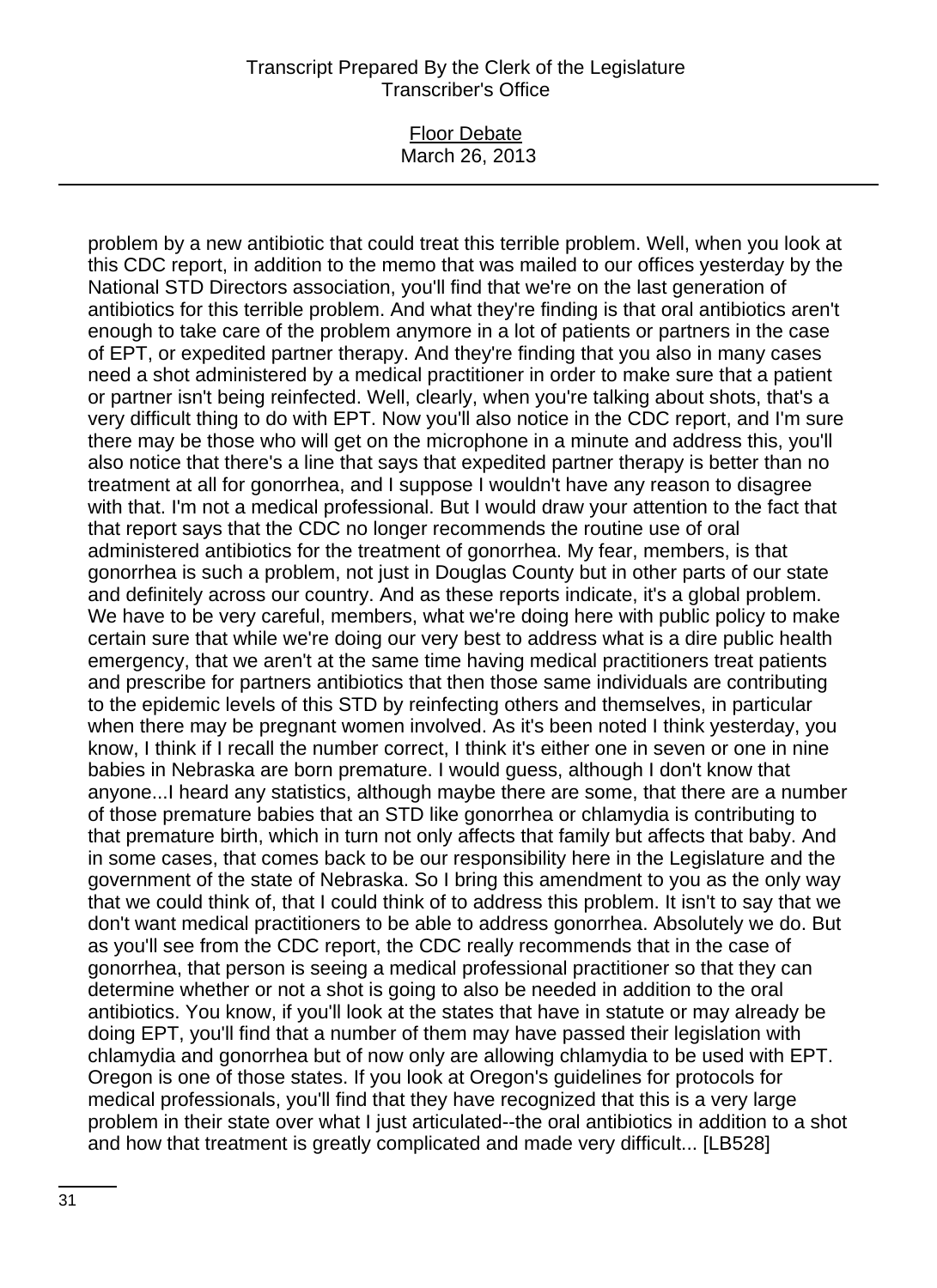### SENATOR COASH: One minute. [LB528]

SENATOR McCOY: Thank you, Mr. President,...made very difficult with expedited partner therapy. You know, perhaps there is a way to address this, as I believe Section 1 does or perhaps it's Section 2 of AM605 where it says that the Department of HHS shall promulgate rules and regulations for this act. Perhaps that's a way to address this problem. I don't know. But I think this is something that really ought to be discussed. And it's my hope that we do adopt this amendment or, at the very least, we figure out a pathway forward so that this issue can be addressed under this bill. Thank you, Mr. President. [LB528]

SENATOR COASH: Thank you, Senator McCoy. (Visitors introduced.) Members, you've heard the opening to AM765 to AM605. Senators wishing to speak: Senators Avery, Bloomfield, Chambers, and others. Senator Avery, you're recognized. [LB528]

SENATOR AVERY: Thank you, Mr. President. I have been listening to this debate yesterday and then all day today, and I've listened very carefully and I am now convinced that this bill needs to be passed. No one has denied that we have a problem with STD infections. No one has suggested that we don't need to deal with the problem. No one denies that antibiotics are the treatment of choice for these infections. What seems to be at the core of the debate is the failure of current approaches to the problem and the need to do something about that. Clearly, the state has a compelling interest in solving this public health issue. It's a serious health problem. But what we are doing seems to be an utter failure. It's interesting that we all agree on the problem; no one has offered a realistic solution other than the bill before us. I haven't heard anybody get up and say...except I believe Senator Christensen made the argument that abstinence was the solution. That's not realistic, folks. We need realistic solutions, solutions that are founded in reality. Obviously, the approach we are now taking is not working. It hasn't worked in the past and it will not work in the future. You can't keep doing something and then just hope that things get better. Doing nothing is not an option. If we fail to approve this bill then where does that leave us? It leaves us with the problem that we all recognize as a serious problem. I have been trying to read quickly here the handout from Senator McCoy from the CDC, and I want to address specifically his amendment, AM765. My reading of this confirms what he said about the CDC changing their recommended regimen for the treatment of gonorrhea, that there is a need not only that gonorrhea be treated with antibiotics, whether it be oral or in injection form, but there is a need for a follow-up treatment. This disease has become so resistant to many of the antibiotics available that there is a need to find out if you are in fact getting the cure that you are seeking with the antibiotics prescribed. That's called, I think, a cure for test or test for cure. Test for cure it is. And go to that handout on the back page of the first page, second page of this handout, and you'll see that number two there says that: Since the CDC no longer recommends exclusively oral treatment for gonorrhea, and since the CDC recommends that a patient return for a test-of-cure visit, that the CDC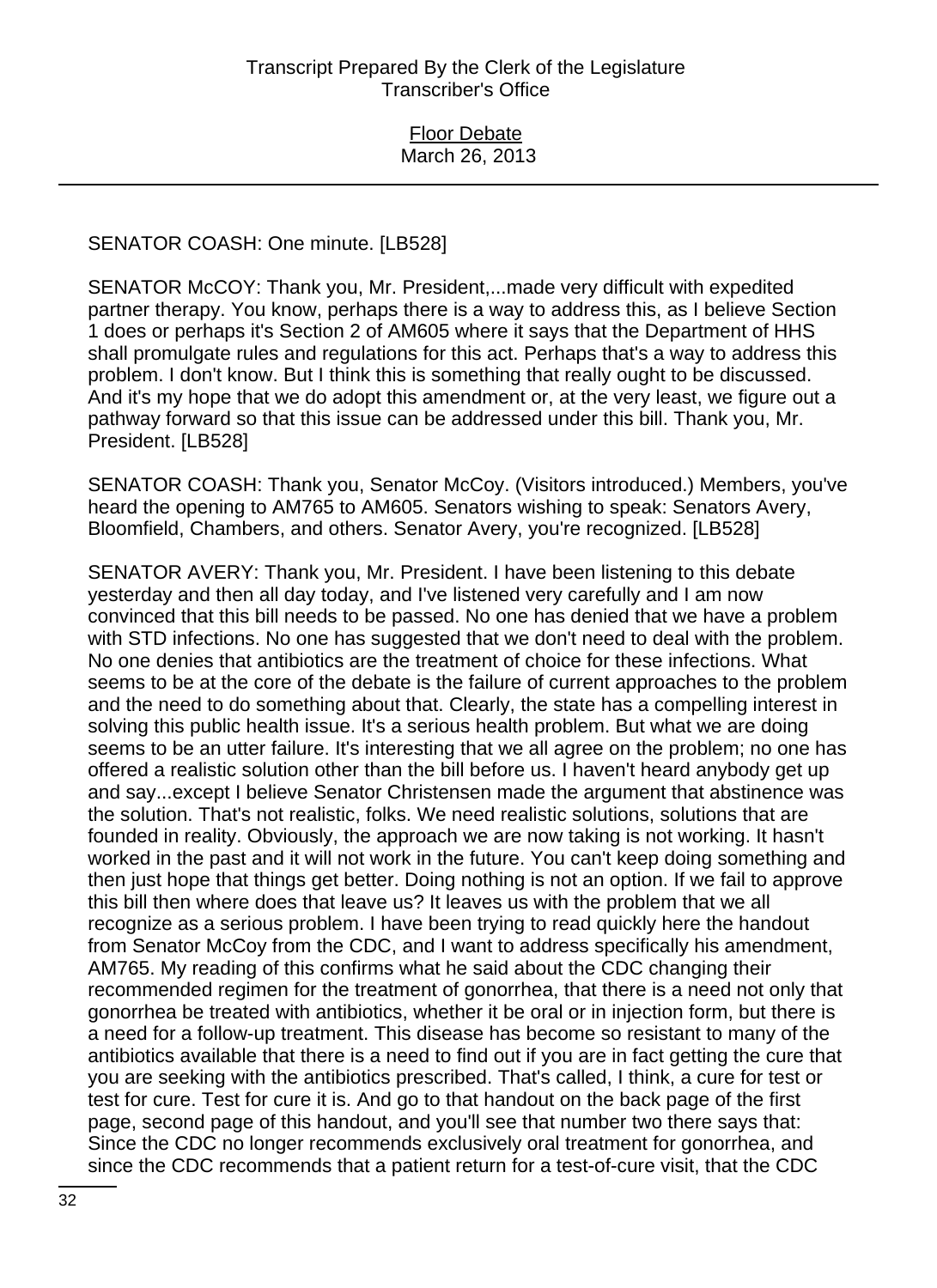| <b>Floor Debate</b> |
|---------------------|
| March 26, 2013      |

recommends the following with respect to EPT as a practice for gonorrhea. And read down there under that bullet point and it's pretty clear that, as has often..."As has always been the case, medication or prescriptions provided as part of EPT should be accompanied by treatment instructions," thank you, Senator McCoy, for that amendment we just passed,... [LB528]

SENATOR COASH: One minute. [LB528]

SENATOR AVERY: ...appropriate warnings about the medications, general gonorrhea health education and counseling, and a statement advising the partners seek personal medical evaluation. This is saying that EPT is still an effective treatment option. They simply believe that it's important that instructions be accompanied with that, with the hope that a person would be smart enough to follow up on that. I believe this is a good bill. I intend to support it. I hope that you will do the same. Thank you, Mr. President. [LB528]

SENATOR COASH: Thank you, Senator Avery. Senator Bloomfield, you are recognized. [LB528]

SENATOR BLOOMFIELD: Thank you, Mr. President. I actually had my light on earlier, before we passed that last amendment. You received a couple maps that were passed out that are in blue. Those are just updates, I think, of the maps that were passed out yesterday. These were updated December 13 of 2012. These maps are not introduced to infer that we don't have a problem. They are just newer maps that let us see, I think more accurately, what the problem is. And secondly, I will be supporting AM765. I think if we pass out medication that maybe doesn't go far enough, we are leaving that individual with the idea that he's taking care of the problem and he probably hasn't. And I would yield the rest of my time to Senator Brasch, if she'd like it. [LB528]

SENATOR COASH: Senator Brasch, 4 minutes. [LB528]

SENATOR BRASCH: Thank you, Mr. President. And thank you, Senator Bloomfield. I do have a question for Senator Gloor, if he is on the floor. He is not on the floor. Then I will...I'll ask Senator Campbell to yield to a question, please. [LB528]

SENATOR COASH: Senator Campbell, will you yield? [LB528]

SENATOR CAMPBELL: Yes. [LB528]

SENATOR BRASCH: I'm looking at the committee statement on LB528 and I'm looking at those who testified. I understood from Senator Gloor, did the medical association testify on this? I thought I understood there was an approval from them and I don't see the medical association as a testifier. Am I...? [LB528]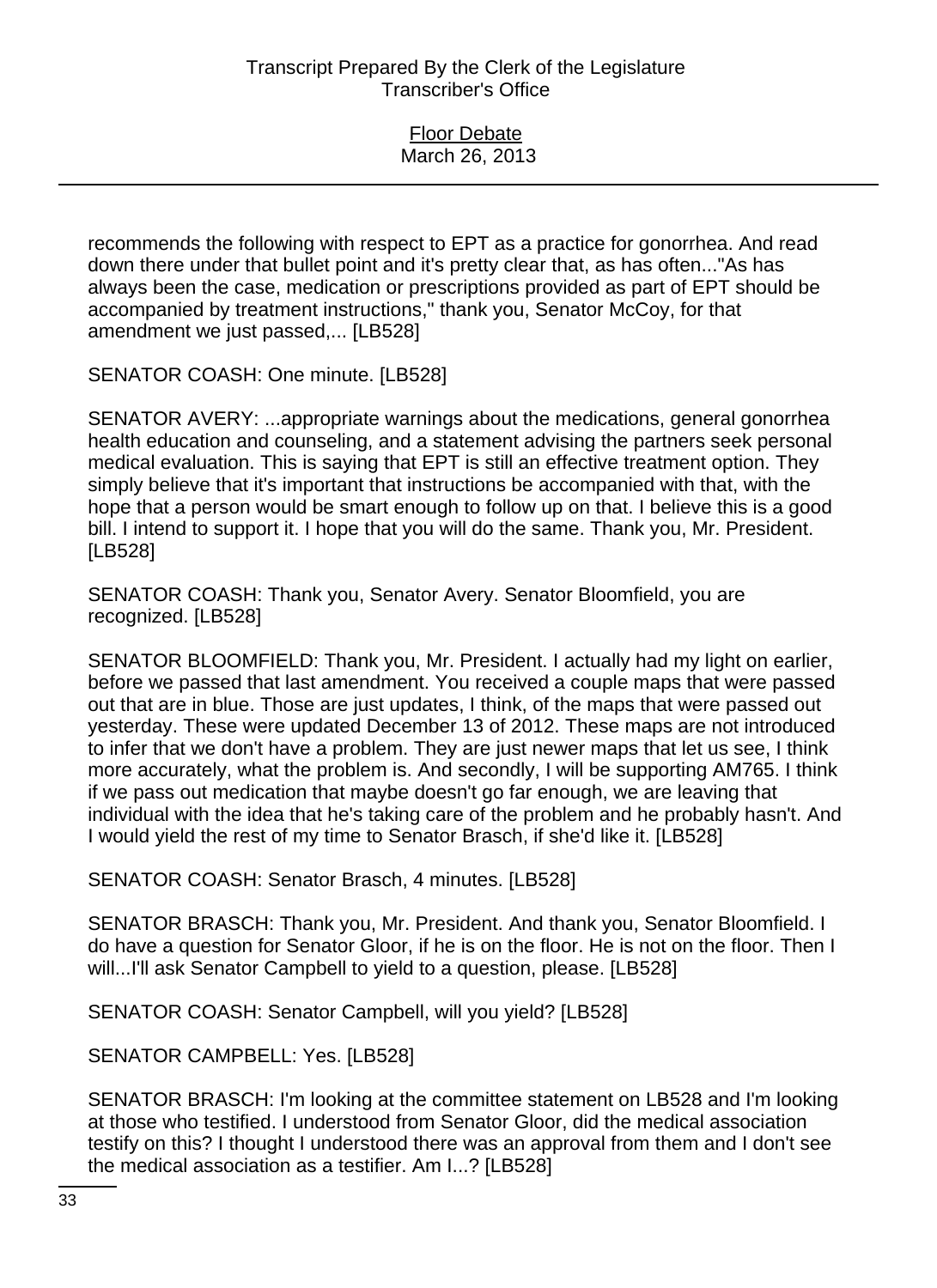SENATOR CAMPBELL: Senator Brasch, I'll have to take a look at I think we received a letter. Thank you. We received a letter from the medical association. I don't think that they testified, but we received a letter and I would be glad to provide a copy. They are supporting LB528, addressing expedited partner therapy. [LB528]

SENATOR BRASCH: Thank you, Senator Campbell. I have no other questions and I'll yield to Senator McCoy the balance of my time if he'd like it. Oh, I can't, I'm sorry. Thank you. [LB528]

SENATOR COASH: Thank you, Senator Brasch. [LB528]

SENATOR BRASCH: Thank you. [LB528]

SENATOR COASH: Senator Chambers, you're recognized. [LB528]

SENATOR CHAMBERS: Thank you. Mr. President, members of the Legislature, I oppose Senator McCoy's amendment and I do not think that what he said is persuasive. We should not drop gonorrhea from this bill. Before I go on, I want to touch on something Senator Christensen said, because it opens the way to a broader discussion. He mentioned that a family member died who had never smoked, and the cancer was pancreatic cancer, which has nothing to do with smoking. There are different types of cancer. Some are slow-growing; some are aggressive. They're beginning to say now, the experts, that they don't know whether pancreatic cancer is really slow-growing or if it's fast-growing and aggressive. By the time symptoms are recognized, then it's too late to do anything. And from that diagnosis until death not a great amount of time elapses. But they're checking now to see whether or not pancreatic cancer may have had its inception much earlier than the onset of symptoms. So this is a plea for continued research, even on those things where it may seem that all the knowledge that is necessary or that can be acquired has been acquired. We need to have people with that dedication to science and advancement to continue to research everything, especially those things that relate to the better health of individuals and society. Even when it comes to treatment of very minor ailments to serious, potentially fatal diseases, not every treatment is going to affect every person who's afflicted the same way. So the giving of a particular treatment does not come with a guarantee that this is going to work. If, as Senator McCoy pointed out, there are more and more strains of bacteria resistant to antibiotics, then you have to look at the origin of that resistance. There are antibiotics fed to livestock and some people feel that that providing of these antibiotics can lead to resistant strains that affect human beings. But I have not heard one person in agriculture say, therefore, we should stop administering antibiotics to livestock, because it affects their bottom line or profit. We're not talking about profit here. There are no medical people who say we want this program because it will allow us to sell perhaps twice as much of these particular drugs. Their intent is to address a very real,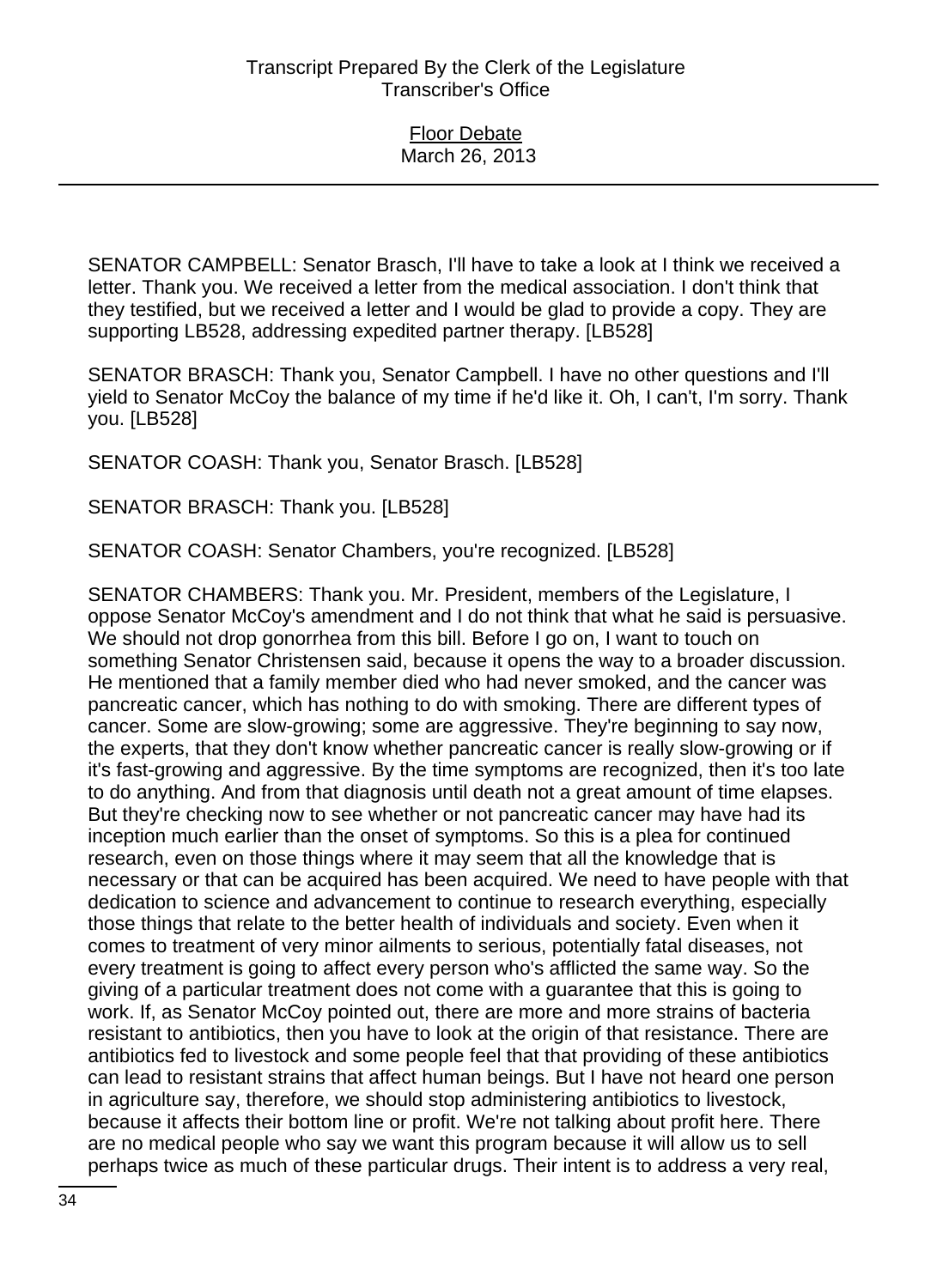| <b>Floor Debate</b> |  |
|---------------------|--|
| March 26, 2013      |  |

intractable problem. And gonorrhea is one of those that should stay within the corral that is provided by this bill. In the old days, they used to call it (claps hands), and you know what that is. And that way you didn't have to say it, because in the old days there were certain words that were unspeakable, certain things that were unmentionable. But they still were there. [LB528]

SENATOR COASH: One minute. [LB528]

SENATOR CHAMBERS: In the case of Senator McCoy's amendment, it would hinder what the bill is attempting to do, and to say that a treatment may not be as effective as it once was or that we would desire is not an argument against giving no treatment at all. Some diseases can only be treated by making a person comfortable, but there is no cure whatsoever. My time is just about up this time, so I'll stop. Thank you, Mr. President. [LB528]

SENATOR COASH: Thank you, Senator Chambers. (Visitors introduced.) Senator Howard, you're recognized. [LB528]

SENATOR HOWARD: Thank you, Mr. President. I wanted to give you a little bit of my background. I work at a health clinic in south Omaha and so I spend a lot of time with CDC protocols and guidance, and so I wanted to make sure that my fellow colleagues knew that I did not include chlamydia and gonorrhea in this bill lightly. Incidentally, in the last debate it was an agreement between Senator McCoy and Senator McGill that limited the bill to chlamydia and gonorrhea and so this bill actually maintains that compromise. Senator Avery was kind enough to point out the CDC recommendation is that if you cannot give the intramuscular shot, if you cannot give Ceftriaxone in person, they do still recommend expedited partner therapy with cefixime and azithromycin. Should...it should still be considered. This goes back to our issue with whether or not we trust the doctors in Nebraska to make good decisions about their patients, whether we trust them to follow CDC protocols and make the right decision for their patients. Expedited partner therapy in LB528 is not a mandate. It does not force practitioners to do anything that they're not comfortable doing for their patient. It is an opportunity for them to use a tool that is outside of their traditional methods. I want to address the fact that Oregon did change their legislation regarding expedited partner therapy. In Oregon there were 20 cases of antibiotic-resistant gonorrhea. If anybody would like to take a guess how many antibiotic-resistant gonorrhea cases we've had in Nebraska, it is zero. We have not had one case in the state of antibiotic-resistant gonorrhea. Therefore, expedited partner therapy is still applicable in this state. We ask in LB528 that the Department of Health and Human Services make recommendations and promulgate rules and regulations regarding expedited partner therapy. I believe they will follow the CDC guidance on this issue. Further, I wanted to address Senator Christensen's issue about barriers to care; why anybody would date another human being who refused to go to the doctor. This bill is if folks are unable or unwilling to come to the doctor, and there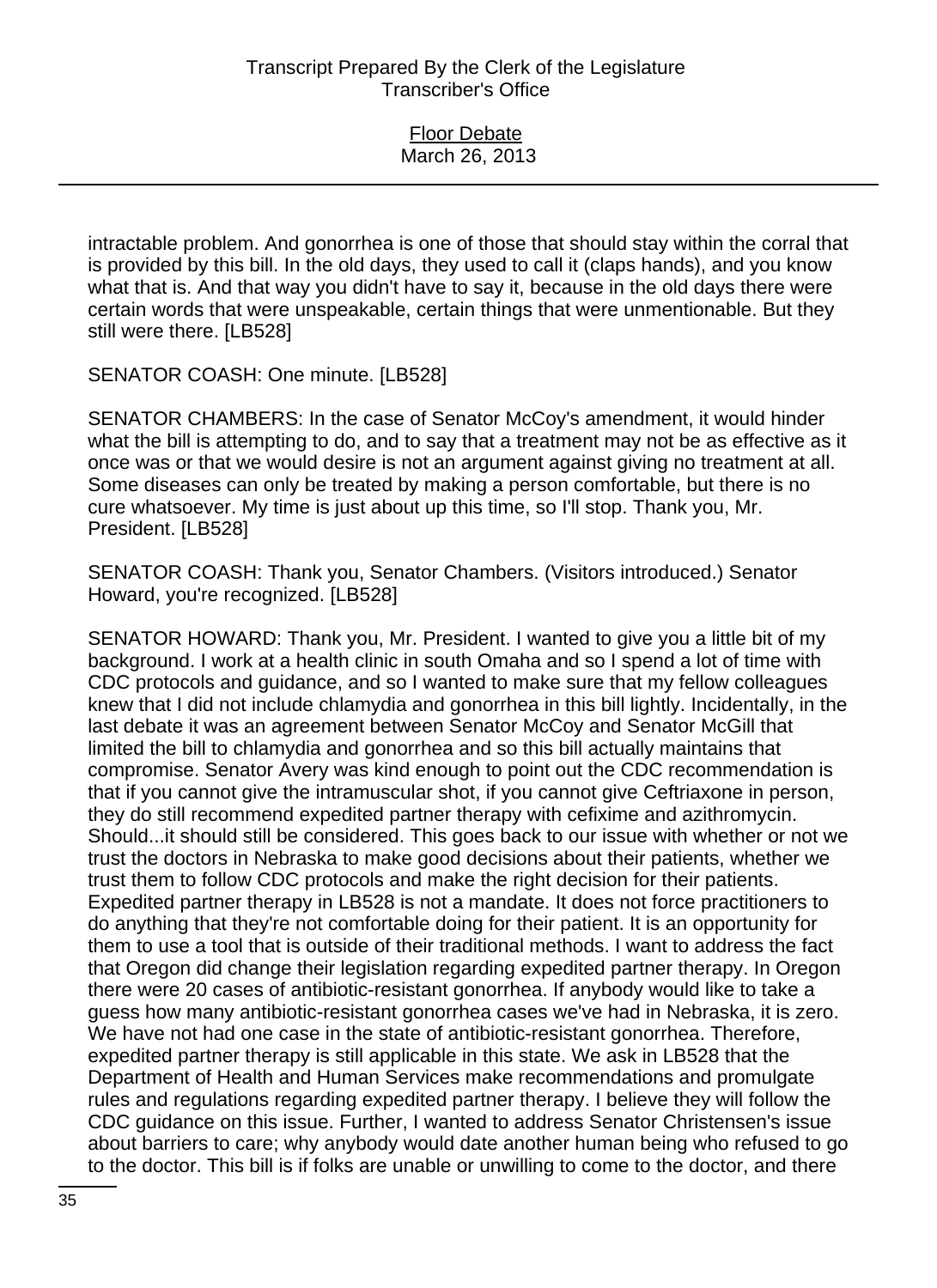#### Floor Debate March 26, 2013

are a variety of barriers to care in this state. Some partners in this state are not able to pay for that visit. They simply can't afford it. Some don't seek treatment because of cultural taboos, and others are unable to find a provider expeditiously. Quick treatment of STDs is critical, because if a partner can't get an appointment and the prescription by the time the original patient's treatment has run its course, the partner will subsequently pass the disease back to the patient, and we go into a circle of infection. Expedited partner therapy is just what it says it is. It's expeditious and it treats the infection quickly. I rise in opposition to AM765 and I would appreciate your no vote on this amendment. Thank you. [LB528]

SENATOR COASH: Thank you, Senator Howard. Senator Christensen, you're recognized. [LB528]

SENATOR CHRISTENSEN: Thank you, Mr. President. Would Senator Howard yield to a couple questions, please? [LB528]

SENATOR COASH: Senator Howard, will you yield? [LB528]

SENATOR HOWARD: Yes. Thank you. [LB528]

SENATOR CHRISTENSEN: Am I correct, Senator Howard, in your legislation that all you got to do is go in, get a prescription for you and your partner. Then both of you just go to a drug store and get your prescription filled? [LB528]

SENATOR HOWARD: That's a good question actually. LB528 follows the CDC-recommended protocol. So if a patient comes in and they're diagnosed with chlamydia and they indicate that their partner is unable or unwilling to come in to the doctor, the protocol asks the patient to call the partner right in the room and they ask for a name for the partner and they ask for any allergies that the partner may have. In that way, it really creates a safeguard. So that is a good question. That's the protocol. [LB528]

SENATOR CHRISTENSEN: But will they have to go get a prescription filled or will they get free drugs? [LB528]

SENATOR HOWARD: Oh, you know, they will have to get the prescription filled and the pharmacy will also give them a medication guide and ask about any allergies. [LB528]

SENATOR CHRISTENSEN: And so you are identifying the name of the individual then? [LB528]

SENATOR HOWARD: Absolutely. In AM605, they ask for the name of the partner. [LB528]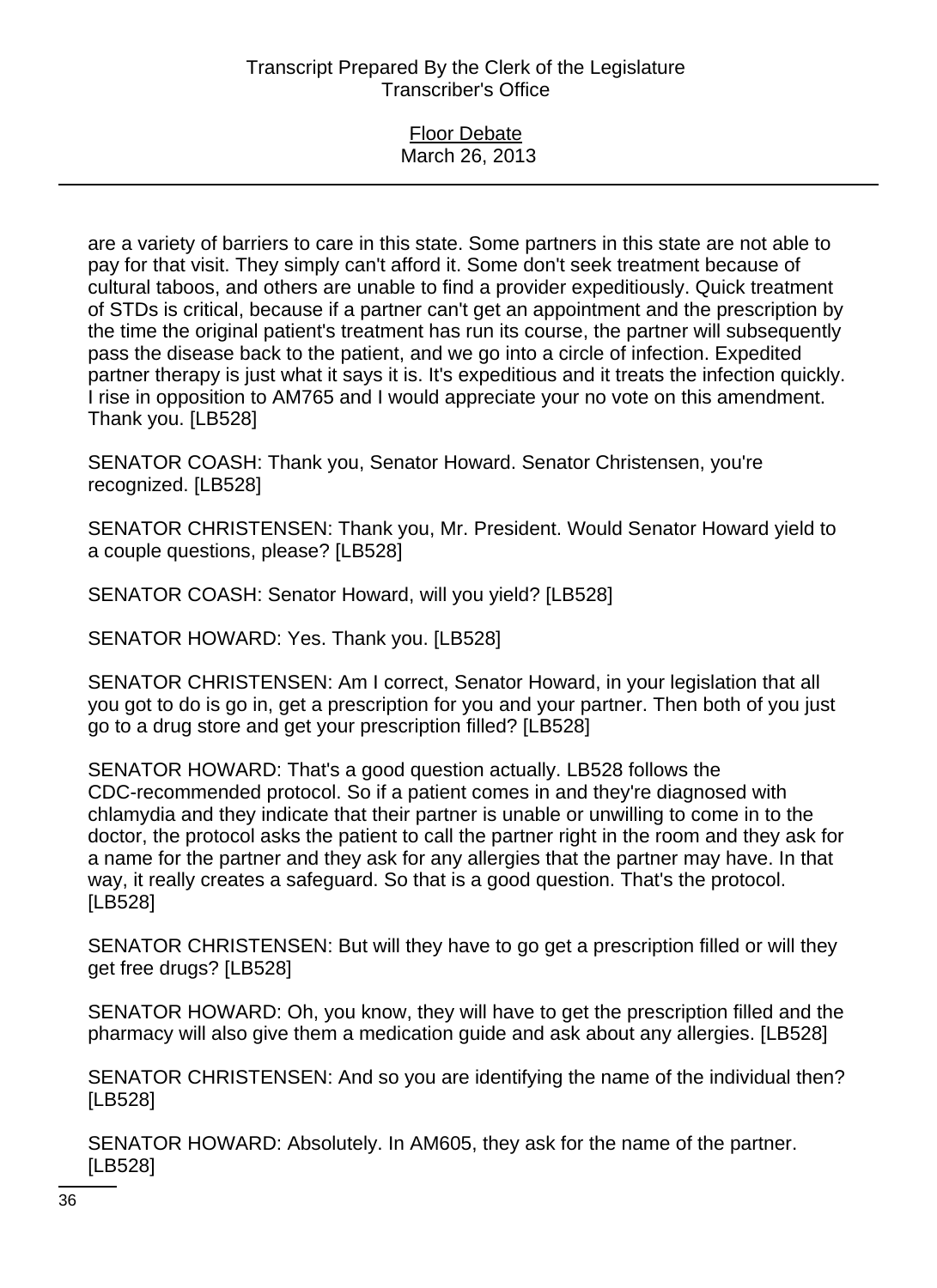SENATOR CHRISTENSEN: And...but I wasn't here yesterday, of course. I don't know how you voted. Did you support knowing the age of the individual? [LB528]

SENATOR HOWARD: I did not. Since 1972, the state of Nebraska has allowed minors to receive examination and treatment for STDs in the interest of public health, and I support that policy standing. [LB528]

SENATOR CHRISTENSEN: But is there a difference between a young person going in themselves and asking, and it going out to a young person that is not present, in your mind? [LB528]

SENATOR HOWARD: In my mind, expedited partner therapy works to combat disease, regardless of age. [LB528]

SENATOR CHRISTENSEN: Okay, another question: Since you have to give a name and identify your partners, is there...and there's no checking up on this, could I not say I have 35 partners, give 35 names, identify no allergies for 35, and get 35 prescriptions? [LB528]

SENATOR HOWARD: Well, okay, that's a good question. The unfortunate reality, Senator Christensen, is that you can get an STD from having sex with one person one time. And while we can and should do everything to ensure that our provider community is educating our populace about the dangers of STDs before they have sex, regardless of their numbers of partners, I feel it would be inexcusable for the members of this body to ignore the serious public health effects in our communities of these diseases simply because we don't approve of the causes. [LB528]

SENATOR CHRISTENSEN: Absolutely, I agree with you. So if I say I have 35 partners, I could get 35 prescriptions. [LB528]

SENATOR HOWARD: If your partners were unable and unwilling to come in, if you called them right during your visit and asked for a name and any allergies that they might have, and your provider would have to feel comfortable writing those 35 prescriptions, which I seriously doubt would happen. But thank you for the question. [LB528]

SENATOR CHRISTENSEN: But it's simply whether it's 1, 2, 3, 10, 20, literally, you could do that and literally I see a business opportunity. Go out and sell them for the...if people are that afraid to go see a doctor themselves, then go in, get a bunch of people that are willing to take the phone call, put their name there, and go get the prescription. See, that's the fallacy I have problems with. [LB528]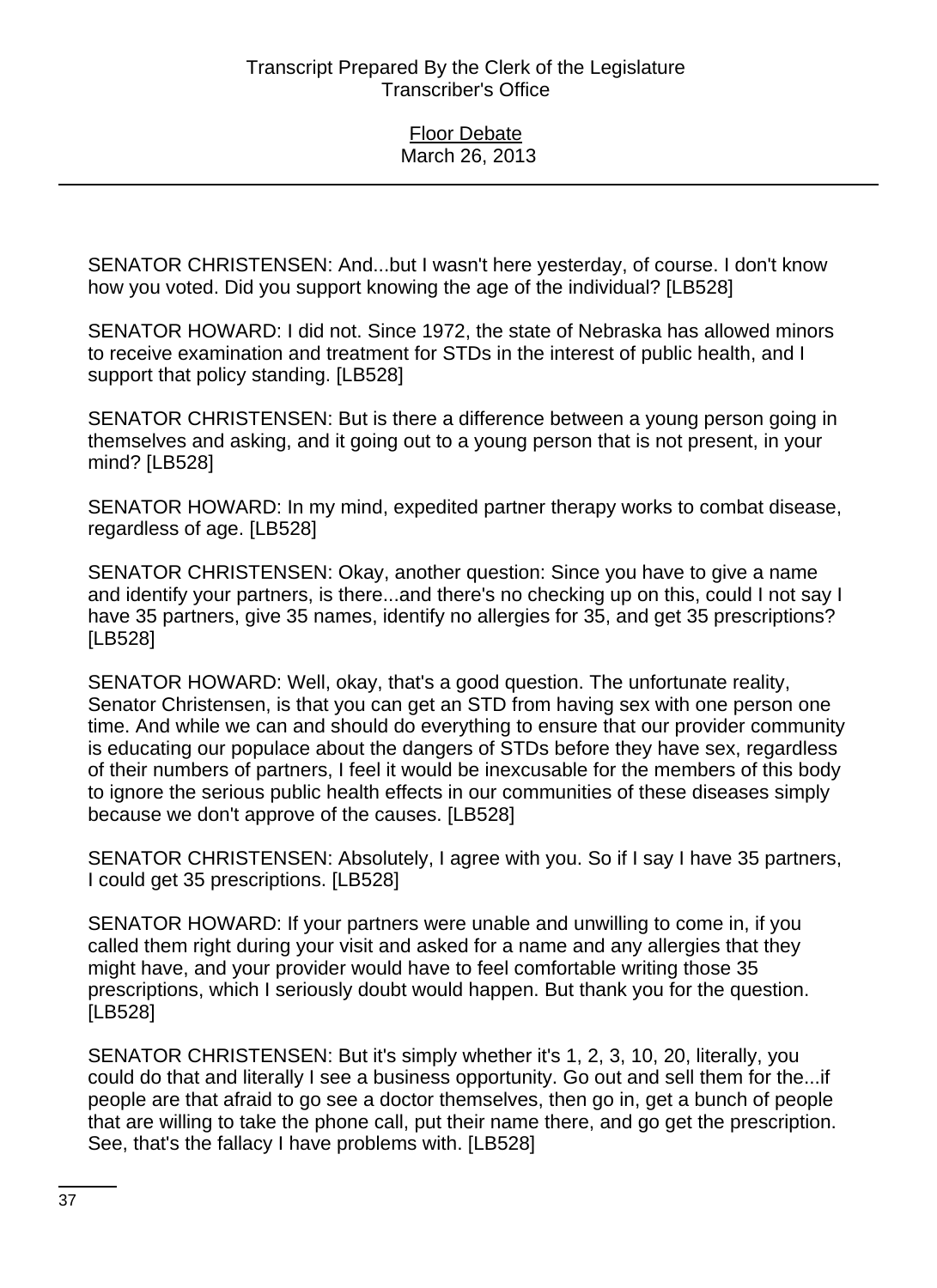SENATOR COASH: One minute. [LB528]

SENATOR CHRISTENSEN: There is no way of knowing by a phone call, there's no way of knowing the direction we're going here that this isn't just unlimited and unfair. So that's where I'm at. Thank you, Senator Howard. I'm not going to push you more on this. I just sat here and see that there is major issues yet here. I don't think this bill is ready to go forward. I'm also going to address something Senator Avery said. He said that I only said there was one way--abstinence. Absolutely, that's the best. But also, as I've said three times at least, that there is a responsible way of doing this--you go see the doctor yourself. And I'm sorry, people have money. I don't care what...how poor they say they are... [LB528]

SENATOR COASH: Time, Senator. [LB528]

SENATOR CHRISTENSEN: Thank you. [LB528]

SENATOR COASH: Thank you, Senator Christensen. Senator Chambers, you're recognized. [LB528]

SENATOR CHAMBERS: Mr. President, members of the Legislature, there's a term "ad absurdum," where you put a push a thing to a ridiculous length. That can be done with any subject or any issue. Sometimes it's effective; other times it makes the user appear absurd. So I don't think that the bill has serious problems. I think Senator Christensen has serious problems with the bill and I don't think anything can be said to change his mind so I will not attempt to change his mind. And the things that I said was to bring him a little bit of light in terms of what goes on in the real world. I'd like to ask Senator Christensen one question. [LB528]

SENATOR COASH: Senator Christensen, will you yield? [LB528]

SENATOR CHRISTENSEN: Yes. [LB528]

SENATOR CHAMBERS: Senator Christensen, do you think a person can love more one individual at the same time, love more than one individual at the same time? [LB528]

SENATOR CHRISTENSEN: I guess you're going to have to define love because I take love as the definition you're committing to someone. So I would say no. [LB528]

SENATOR CHAMBERS: I'm not talking about committing, because might be looking over the wall just like David did but you may not give in to it. Do you think a person can love, as you define love, whatever that is, more than one person at the same time? [LB528]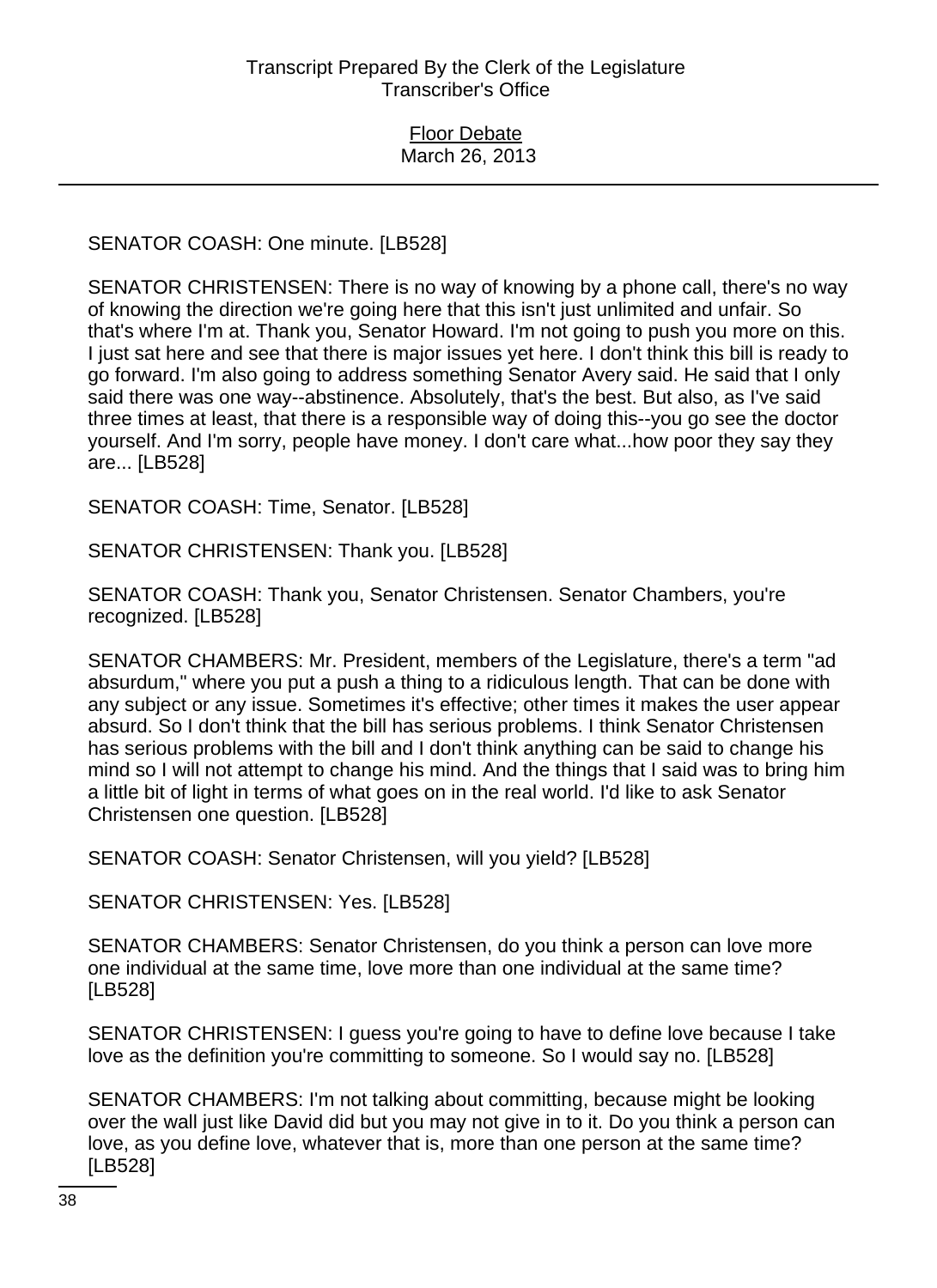SENATOR CHRISTENSEN: If you're saying love, no; have sex with, yeah. [LB528]

SENATOR CHAMBERS: Thank you. Members of the Legislature, I believe that a person could marry, since he's talking about dedication, every other person he sees or she sees and make it. There is no such thing as somebody being made for one person. There are individuals who love a person, they think they do, with all their heart, soul, mind, and strength. That person dies and they marry somebody else and another strong bond and attachment will grow up. You can say it's on the rebound or whatever you want to, but the reality is that a person can love more than one person at the same time. And the kind of questions Senator Christensen asked is parallel to the one of why a woman or a man would remain in an abusive relationship. Why don't you just get on out of it? People are always willing to say if I were you, this is what I'd do. That's not true. If that person were you, that person would do exactly what you're doing. What the person means to say is if I were in your situation and think like I think, this is what I would do about it. And that's not necessarily true, because if you open closet doors you'll find skeletons of every description everywhere. But on this issue, Senator McCoy had touched on what Senator Howard elaborated on. The fact that rules and regulations by HHS, and they're authorized to do such, will be expected to have taken note, the rules' makers and offerors, of any medical findings, trends, methods of treatment, dangers, or whatever else can occur. When we enact legislation, we lay out broad guidelines, authorization for certain things to be done. When we give an agency rule- and regulation-making authority, we have to lay out sufficient guidelines to direct them so that it's not an unconstitutional delegation of our legislative authority. We're not empowering HHS to legislate. We have laid out things in Section 1, then authorized HHS to put in place appropriate rules and regulations. They do the refining. They look at the application. They're at the point where the rubber meets the road and, therefore, they are going to be able to continue monitoring and evaluating and analyzing how this program is working. And as I stated, Senator McCoy, when he was speaking earlier, had suggested that the rule-making authority might be a way out. [LB528]

# SENATOR COASH: One minute. [LB528]

SENATOR CHAMBERS: Then Senator Howard elaborated a bit further and I really believe that we ought to leave gonorrhea in the statute and look for the rule-making authority of HHS to address the issues that Senator McCoy rightfully raised. And I think the discussion has been very good this morning, including the contributions of Senator Christensen. I almost has a Freudian slip and said contradictions, but I corrected myself. We should get as much on the record and in the discussion as possible, because I know that Senator Christensen is not the only one in this state who has the opinions, the questions, the concerns that he is expressing, and they ought to be in the record and we should address them to the extent that we can. Thank you, Mr. President. [LB528]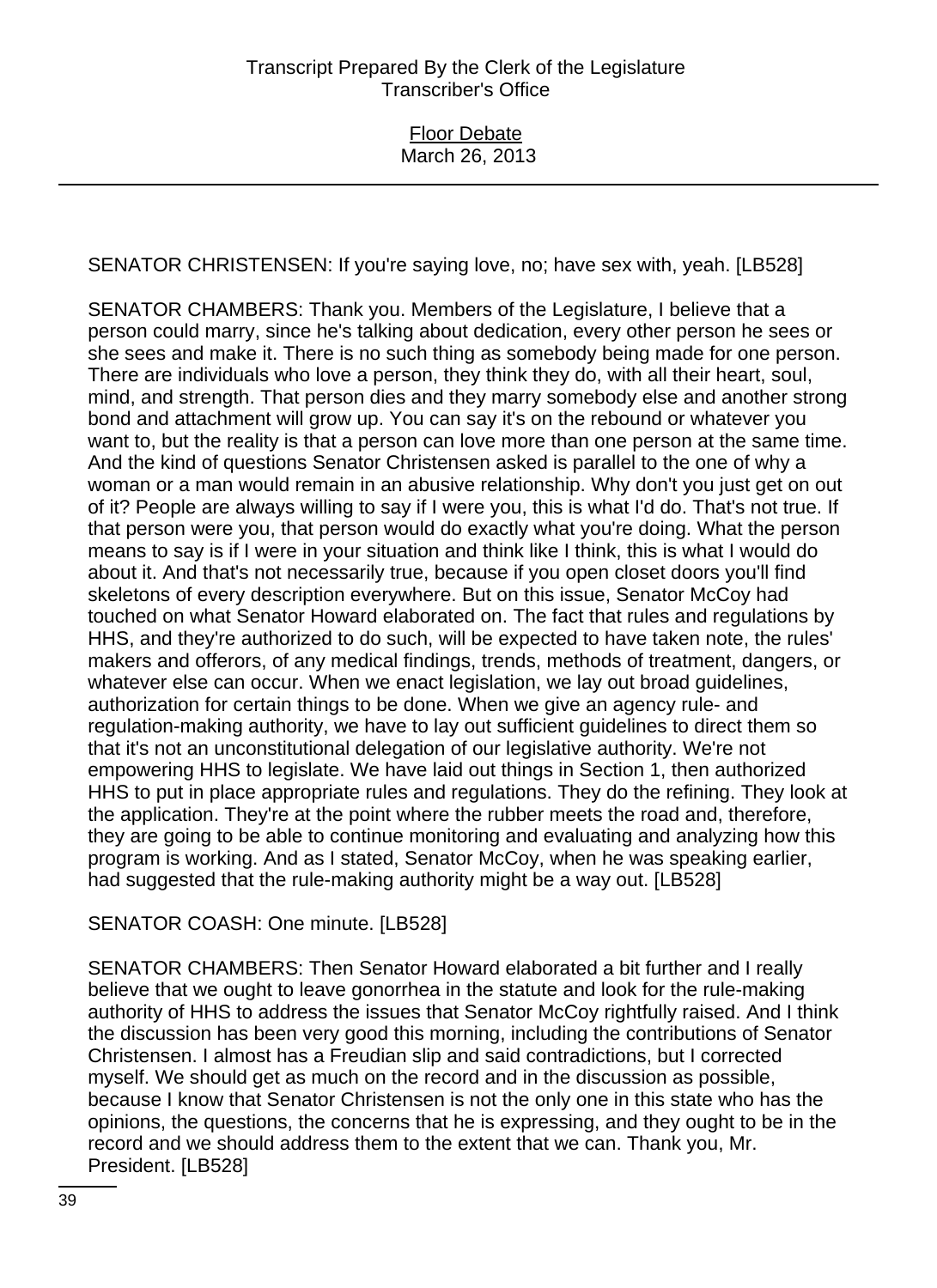SENATOR COASH: Thank you, Senator Chambers. Senator McCoy, you're recognized. [LB528]

SENATOR McCOY: Thank you, Mr. President and members. As I indicated in my opening, I didn't want to use an axe, per se, with AM765 where a scalpel might be most appropriate. I would go back to Section 2, which are lines 3, 4, and 5 of page 2 of AM605, which is the committee amendment, which of course, again, becomes the bill, where it talks about that, "The Department of Health and Human Services may adopt and promulgate rules and regulations to carry out section 1 of this act." And of course, Section 1 of this act is the operative section of this legislation. And Senator Campbell has been kind enough to provide me with the letter that was mentioned earlier in support of LB528 from the Nebraska Medical Association when the bill was heard in the HHS Committee earlier this session. And I wondered if Senator Campbell might yield for a question or two. [LB528]

SENATOR COASH: Senator Campbell, will you yield? [LB528]

SENATOR CAMPBELL: Certainly. [LB528]

SENATOR McCOY: Thank you, Senator Campbell. Again, thank you very much for providing a copy of this letter. It's very helpful. Not being a member of this particular committee, it's very instructive to get the letter here and have a little background on a little more of what was discussed. Because, members, as you may know if you've checked, the transcript of LB528 in the HHS Committee is not yet available, which is completely understandable, due to the voluminous amount of pages that our very busy and hardworking Transcribers Office has to go through with all the bills that are heard every session. So without that transcript, I didn't know that this letter existed. Of course, I'm sure it was read into the record at the time of the bill hearing. The second paragraph, Senator Campbell, I think the Nebraska Medical Association, and I would quote it: We think it is wise to enable the Department of Health and Human Services to have authority to draft regulations as needed to carry out the intent of the legislation as contained in LB528. Senator Campbell, my question, I guess my first question would be is, does Section 2 of AM605 answer? Is that...is that the portion of the statute that would match up with what the medical association is talking about in this letter? [LB528]

SENATOR CAMPBELL: As I understand it, yes, it would. [LB528]

SENATOR McCOY: And how...I'm not completely familiar. And obviously, I don't expect you to give me a complete rundown, but how does that process work with HHS for purposes of the legislative history here going forward? If LB528 is to advance with this section in place, which we often do with legislation, but in the case of what we're talking about this morning, how does the department go about promulgating rules? Do they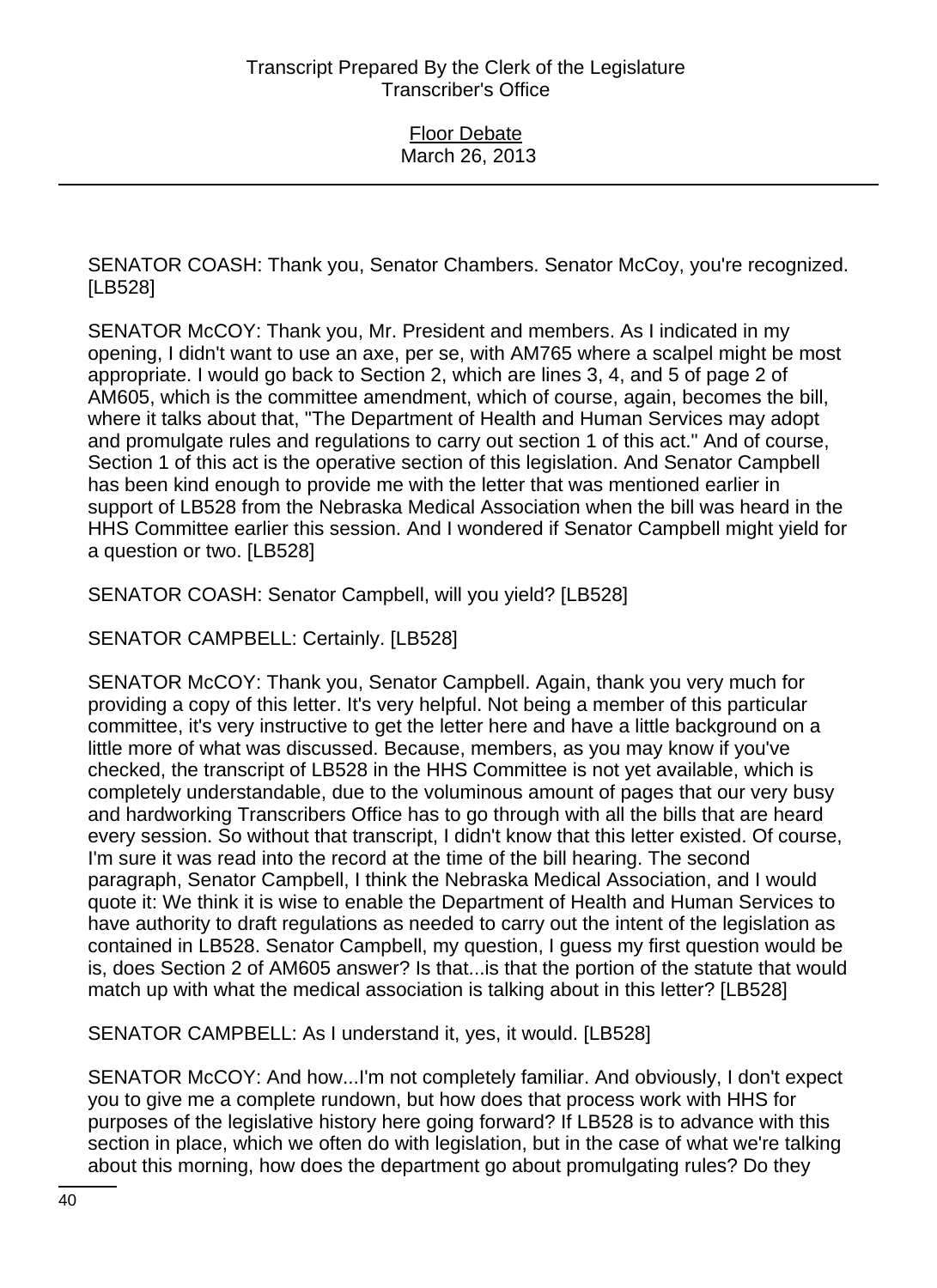look at CDC reports? I assume that they do. Do you mind enlightening me just a little bit on that? [LB528]

SENATOR CAMPBELL: The department would research and look through the most current medical data and reports in order to put the rules and regs forward. They would also have a public hearing in which they could take testimony and I would assume, at this point, from any portion of the medical community. But it does have a public hearing before it comes out and they do research. And I appreciate your questions because I think this is the best approach to making sure they have the up-to-date research. [LB528]

SENATOR McCOY: So, Senator, this would then, I assume, in the case of the difference in how might be the best way to address the treatment of chlamydia or gonorrhea, whatever the case may be, this would then, by having this section in the amendment, this would then allow them to use the most up-to-date reports to figure out, in addition to an oral antibiotic, perhaps a shot may or may not be required. [LB528]

SENATOR COASH: One minute. [LB528]

SENATOR McCOY: Thank you, Mr. President. Would this then also allow the Department of HHS to determine perhaps, once they look into it, that in a case as Oregon did and perhaps other states, that the form and function of AM765, where gonorrhea might not be a good candidate for treatment by EPT, they might determine that on their own in their promulgation of rules. Would that be correct? [LB528]

SENATOR CAMPBELL: And I would guess that this won't. Part of that process, Senator McCoy, is if they find anything, and this is generally on rules and regs, that they feel is a policy decision, then they would come back to the Legislature. [LB528]

SENATOR McCOY: Thank you. And I believe my time is probably expired. Thank you, Mr. President. [LB528]

SENATOR COASH: Thank you, Senator McCoy and Senator Campbell. Senator Bloomfield, you're recognized. [LB528]

SENATOR BLOOMFIELD: Thank you, Mr. President. As luck would have it, I had a mark about the same place that Senator McCoy was. I'd like to ask Senator Campbell a couple questions, if I could, please. [LB528]

SENATOR COASH: Senator Campbell, will you yield? [LB528]

SENATOR CAMPBELL: Yes. [LB528]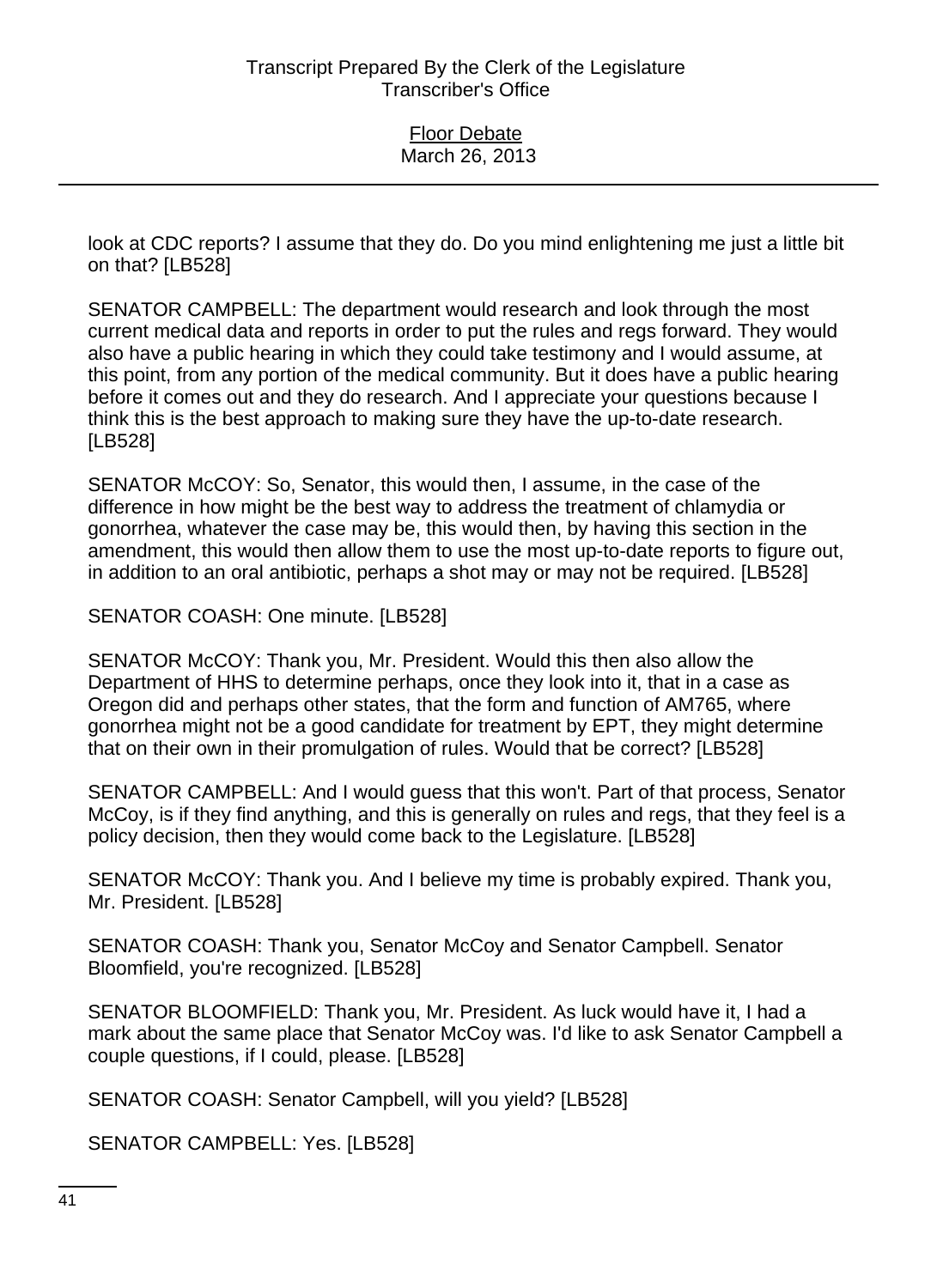SENATOR BLOOMFIELD: Thank you, Senator Campbell. HHS being the department that we all love to hate, I wonder on line 3 of page 2, which is the beginning of Section 2, does that word "may," does that need to be changed to "shall"? [LB528]

SENATOR CAMPBELL: I'm sorry. [LB528]

SENATOR BLOOMFIELD: It reads now, Senator, "The Department of Health and Human Services may adopt and promulgate rules," and I wonder if that needs to be "shall adopt and promulgate rules." [LB528]

SENATOR CAMPBELL: I believe that's pretty standard language, Senator Bloomfield. It wouldn't be different than any of the other bills that the Health Committee would look at. That's pretty standard. [LB528]

SENATOR BLOOMFIELD: Okay. I know in the past if we have told them they are allowed to do something and can do something, that they frequently do not. And I just wonder if we need to put "shall" there in place of "may." And in either case, if we ask them to do something, how do we escape without a fiscal note? [LB528]

SENATOR CAMPBELL: Senator Bloomfield, we have a question over here. Are you referring to the green copy or the amended copy? [LB528]

SENATOR BLOOMFIELD: I am referring to the amendment. [LB528]

SENATOR CAMPBELL: Okay. And could you repeat? I'm sorry. [LB528]

SENATOR BLOOMFIELD: Page 2, line 3, the last word. [LB528]

SENATOR CAMPBELL: You know, you know, Senator, we continue to follow up on the rules and regs. In fact, Senator Howard has another bill that you're going to hear and we are following up in the Health Committee this year with a number of bills where regulations have been required. So we're beginning to monitor that very closely and we did pass legislation. So I don't hesitate to say to you that I think they will follow up. [LB528]

SENATOR BLOOMFIELD: So you're comfortable with the word "may" there? [LB528]

SENATOR CAMPBELL: Yes. [LB528]

SENATOR BLOOMFIELD: Okay. And do you think we do escape a fiscal note if we ask them to do something? [LB528]

SENATOR CAMPBELL: No. I think they're going to give you whatever their cost would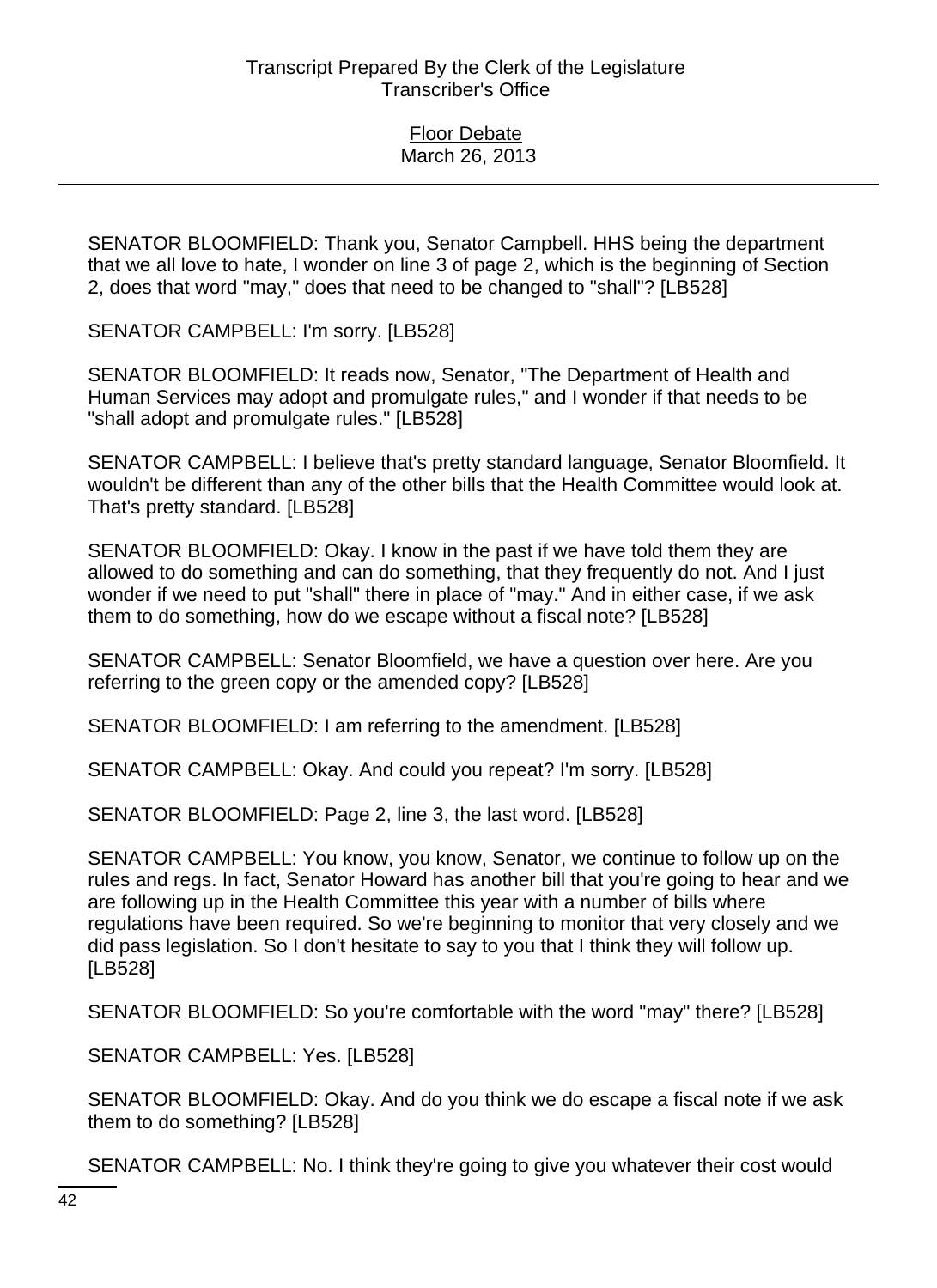be in... [LB528]

SENATOR BLOOMFIELD: Okay, because there is no fiscal note with the bill and I just wondered if one will appear all of a sudden. [LB528]

SENATOR CAMPBELL: I don't believe so, Senator. [LB528]

SENATOR BLOOMFIELD: Okay. Thank you. [LB528]

SENATOR COASH: Thank you, Senator Bloomfield and Senator Campbell. Senator Chambers, you're recognized. Senator Chambers. Senator McCoy, you're recognized. [LB528]

SENATOR McCOY: Thank you, Mr. President, members. And if I may, I'd like to address another question or two to Senator Campbell. [LB528]

SENATOR COASH: Senator Campbell, will you yield? [LB528]

SENATOR CAMPBELL: Yes, certainly. [LB528]

SENATOR McCOY: Thank you very much, Senator. And I wanted to continue for a moment or two, if we may, on the dialogue. I want to make sure that we have in the legislative history what we need to have for the promulgation of rules for HHS to give them all that they need going forward with this process. Senator Howard mentioned, and it's true, that Senator McGill and I had some conversation when we last discussed this issue last session about restricting this to just chlamydia and gonorrhea. And I think what's changed since then is that we do have a new CDC report. So that's November of 2012. This obviously was, I think, February of 2012 when we last talked about this issue here on the floor. Going forward in that, does HHS then have to have a public hearing? How does that process work when they promulgate rules and regulations in regards to something like this? [LB528]

SENATOR CAMPBELL: To my knowledge, Senator, every promulgation of rules and regs would require a public hearing. [LB528]

SENATOR McCOY: Okay. So in this case and I think where we ended up is they...and I really appreciate the insight, as Chair of this important committee here in our body, in the case of a policy decision then, it's likely, although don't hold me to this of course, but it's likely then if they thought there was a reason to need to come back to the Legislature for a policy here more than just a promulgation of some rules and regs, they would most likely do that, whether that be in a future next session or a future session down the road. If they thought this was going a direction with the CDC or whatnot that needed to change this process going forward, they would likely recommend that, I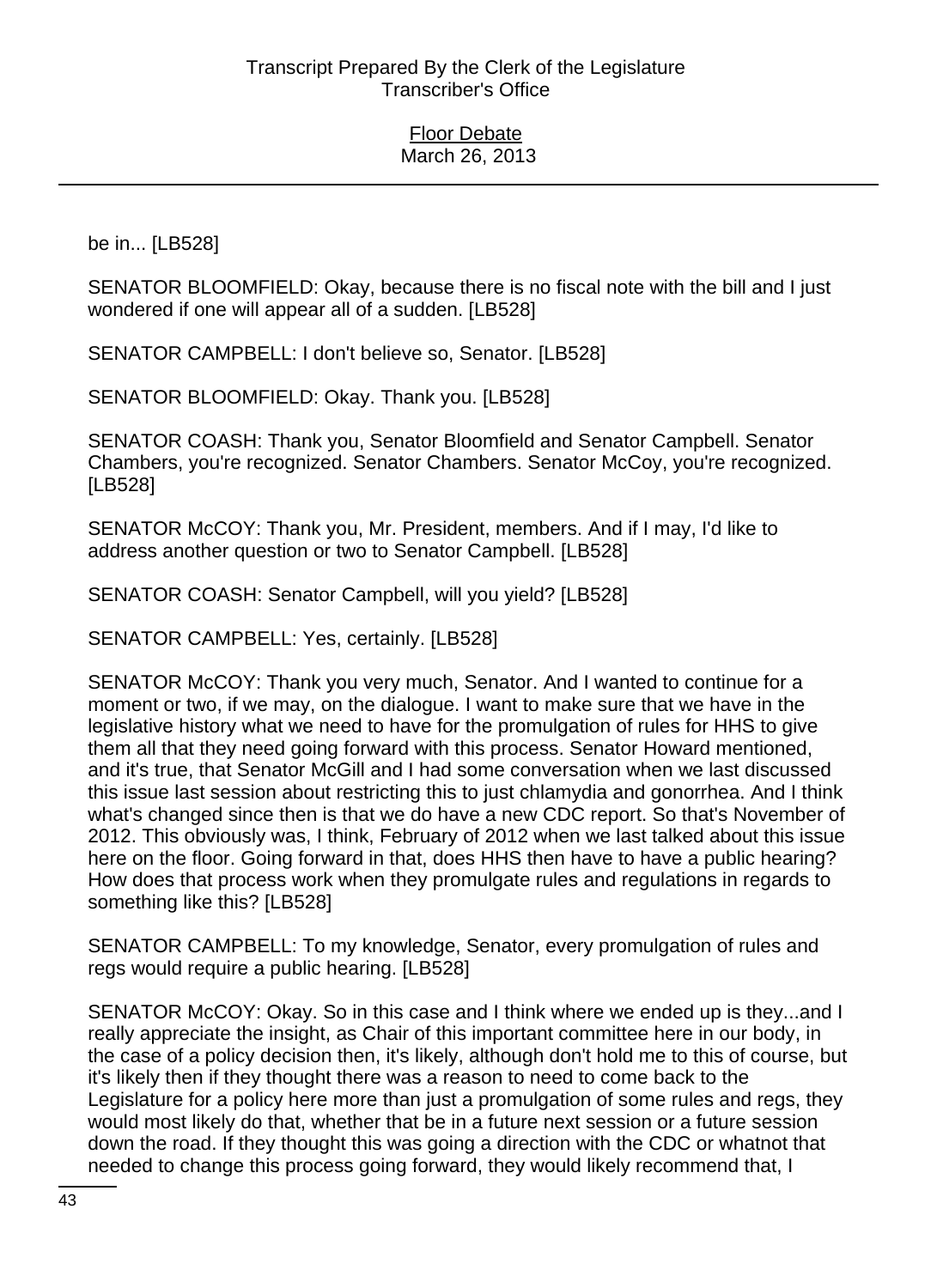assume, to you, as Chair of the committee, or others to make those changes here in the Legislature. Would that be accurate? [LB528]

SENATOR CAMPBELL: Yes, Senator. We have an example of that this year, which you're going to hear if we get to Senator Wightman's priority bill in which the department came back and said, this is more than we might be able to cover in rules and regs; has to do with rehabilitation beds. And so a Senator introduced a bill and we will discuss that policy. [LB528]

SENATOR McCOY: Thank you, Senator Campbell. And I think that's very helpful. And I think it's important when we're dealing with a subject matter like this that, as we can see this morning, has a tendency to maybe get emotions involved. And while it's public policy, I think it's important that we try to pull that out to the degree that we can and look at this from an objective public policy angle. And that's what I'm attempting to do with AM765, is that we look at this and try to make sure that the individuals and medical practitioners that deal with this, these terrible, awful problems, aren't handling this in a one-size-fits-all approach, recognizing that different infections, different diseases are going to require different cures. That test of cure that Senator Avery mentioned is a very important component of this when we're talking about gonorrhea. The CDC report talks about that. Well, clearly, that's also one of the reasons the previous amendment that the Legislature saw fit to advance, AM764, that was one of the reasons I thought that it was so important that these medical practitioners are providing this information on these individual diseases to patients, not only for themselves but for their partners. That was one of the reasons for that, is that those individuals understand that the test for cure... [LB528]

SENATOR COASH: One minute. [LB528]

SENATOR McCOY: Thank you, Mr. President,...the test for cure, among other issues, are very important to overall curing these problems and not advancing the public health emergency that exists. I would be, as I mentioned in my opening, I would be happy to have HHS promulgate these rules and handle this in a way, if that is the way to do it, and then perhaps that's the way to take care of this. And it may be what the Nebraska Medical Association's letter in support in committee with LB528, they seem to think that the department can handle this, and perhaps that's the case. Thank you, Mr. President. [LB528]

SENATOR COASH: Thank you, Senator McCoy. Senators Christensen and Brasch are in the queue. Senator Christensen, you're recognized. [LB528]

SENATOR CHRISTENSEN: Thank you, Mr. President. Would Senator Campbell yield to a question, please? [LB528]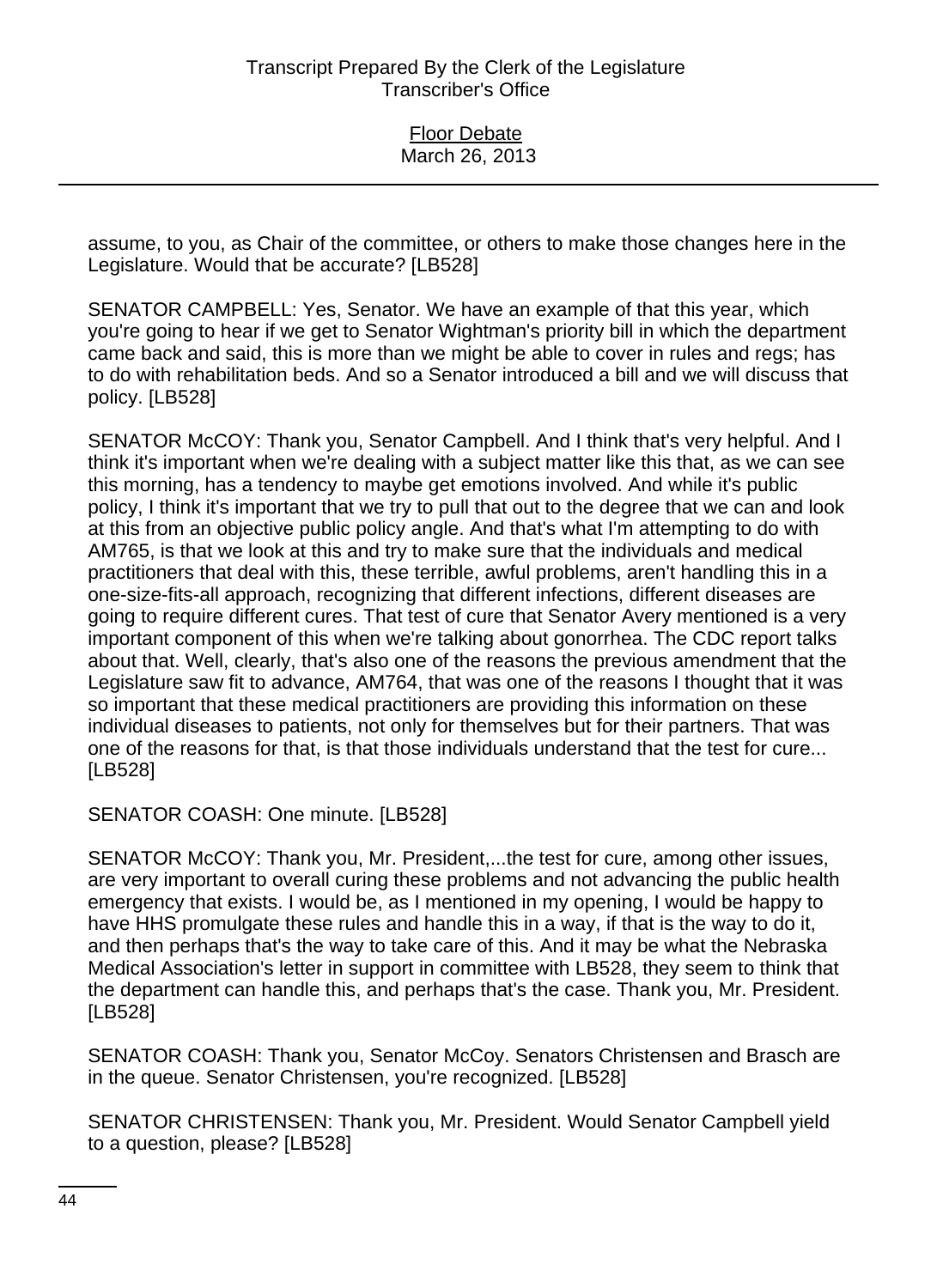SENATOR COASH: Senator Campbell, will you yield? [LB528]

SENATOR CAMPBELL: Certainly. [LB528]

SENATOR CHRISTENSEN: Senator Campbell, if someone goes to the doctor here and they get a prescription that they can take out and deliver to their partner, does the partner have to go in to get that prescription filled? [LB528]

SENATOR CAMPBELL: Yes. I think I'm answering your question correctly. [LB528]

SENATOR CHRISTENSEN: So if I'm getting medicine for my partner, I can't go in and get my partner's filled? [LB528]

SENATOR CAMPBELL: The prescription has to have the name of the person that it is for. You know, Senator, I'm not sure that you could go in and get it, but it has to have that partner's name on it, not your name. [LB528]

SENATOR CHRISTENSEN: Well, my partner is my wife. I can go in and pick up her prescription. So can I, if I have a live-in partner or just an acquainted sexual partner, can I go in and pick up their prescription? [LB528]

SENATOR CAMPBELL: I'm sorry, Senator. I think you probably should direct the question to Senator Howard. [LB528]

SENATOR CHRISTENSEN: Sure. Would Senator Howard yield, please? [LB528]

SENATOR COASH: Senator Howard, will you yield? [LB528]

SENATOR HOWARD: Yes. [LB528]

SENATOR CHRISTENSEN: Senator Howard, go ahead and answer that question. If I have a casual-meet partner and want to get them a prescription, can I go in, get that filled, and take it to them? [LB528]

SENATOR HOWARD: That is a very good question. We worked diligently with the pharmacy association to make sure that expedited partner therapy and the law match the Pharmacy Act. If I were to go pick up a prescription for my partner and his last name was not the same as mine, presumably they would not give me that prescription because they would need to see his ID in order for him to pick that up. That's why we required a name on the prescription. [LB528]

SENATOR CHRISTENSEN: Okay. Then...and I agree that's the way, I believe, it's supposed to be. Then if they don't have time to go in and see the doctor or can't afford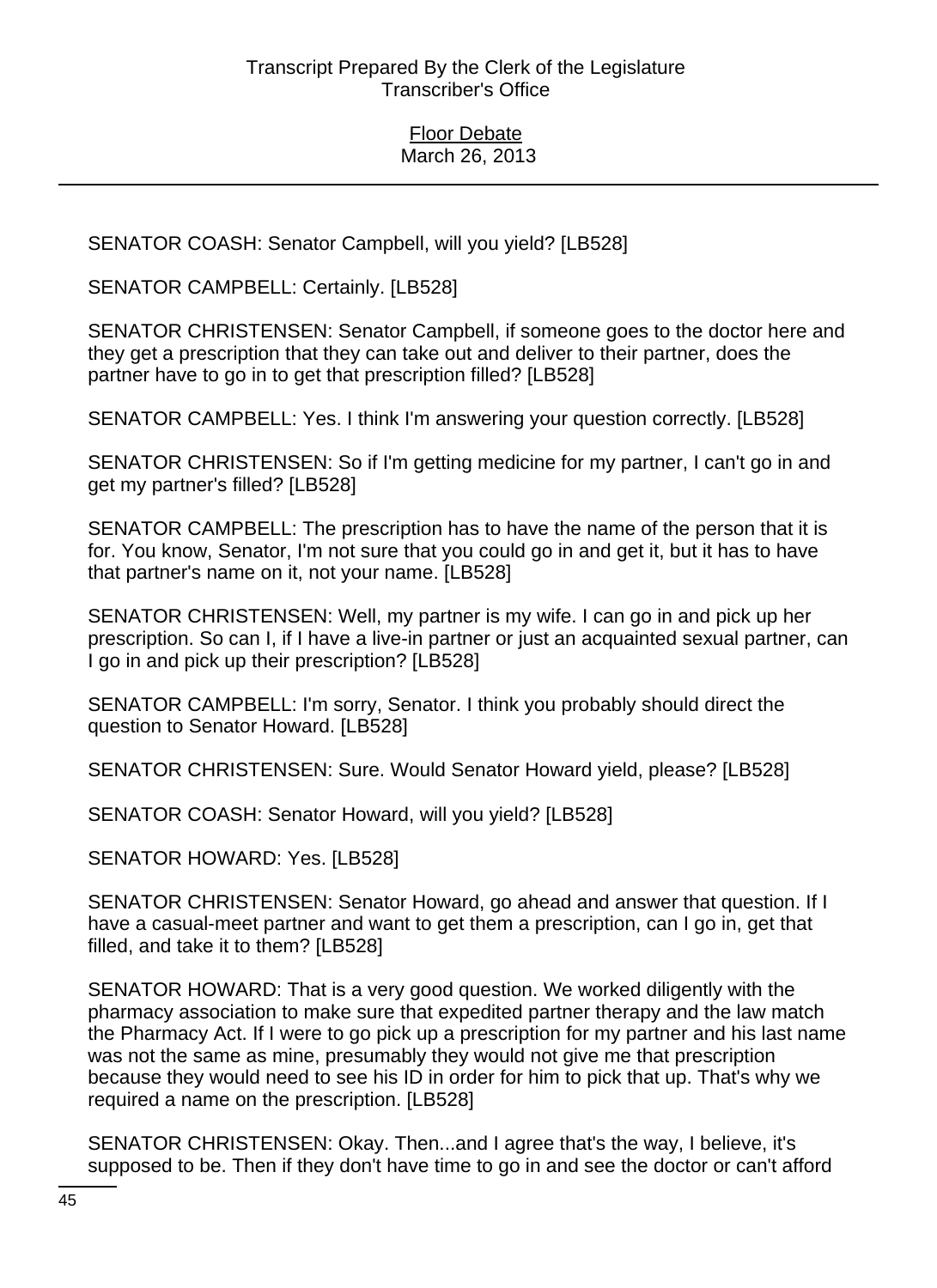that, how do they afford the prescription and the time to go pick up the prescription? In our early questioning, you said it's for those that don't... [LB528]

SENATOR HOWARD: Right. [LB528]

SENATOR CHRISTENSEN: ...have the time or don't have the money to go see the doctor. So now I've turned it to the prescription. And I'm asking, if they didn't have money to see the doctor and time to go see the physician, how do we know they have time and the money to go get the prescription? [LB528]

SENATOR HOWARD: That's also a good question, although I would say that it's doubly expensive to see a physician and pick up a prescription, and pharmacies tend to be open 24 hours as opposed to doctor's offices, which generally keep business hours which impedes access to care. I would say that I can't read the mind of every person who may be utilizing expedited partner therapy and their reasons for not being able to come in. My goal overall is to stem the tide of disease in this state and I believe that this bill can do that. [LB528]

SENATOR CHRISTENSEN: Senator Howard, I won't go off something else you just said there--most doctor offices aren't open. Isn't there not a lot of late-night clinics that you can go to? I see them all over down here in Lincoln. I guess I don't have them in my district, for what you said would be perfect. In my district, you're either going to go to the hospital emergency room to do it late at night or you're going to... [LB528]

SENATOR COASH: One minute. [LB528]

SENATOR CHRISTENSEN: ...be out at 5:00 or 6:00 when they normally close. But don't we in Lincoln and Omaha have a lot of late-night clinics and things that make that easier for them? [LB528]

SENATOR HOWARD: That's a good question actually, and it goes to access. So a lot of clinics across the state are working on expanding their hours. However, since there is not a lot of money in the system and with hospitals losing their DSH payments, there is the possibility that they would be scaling back those hours. And so expedited partner therapy would be appropriate in that instance. I guess what...to your point, expedited partner therapy would be really advantageous in rural areas and that's a really good point to make. Thank you. [LB528]

SENATOR CHRISTENSEN: Well, I just see that the issue we've been talking about we've been told is so bad in Omaha, and I think it's...there's a percentage across the whole state. But I really don't think there's a lack of... [LB528]

SENATOR COASH: Time, Senator. [LB528]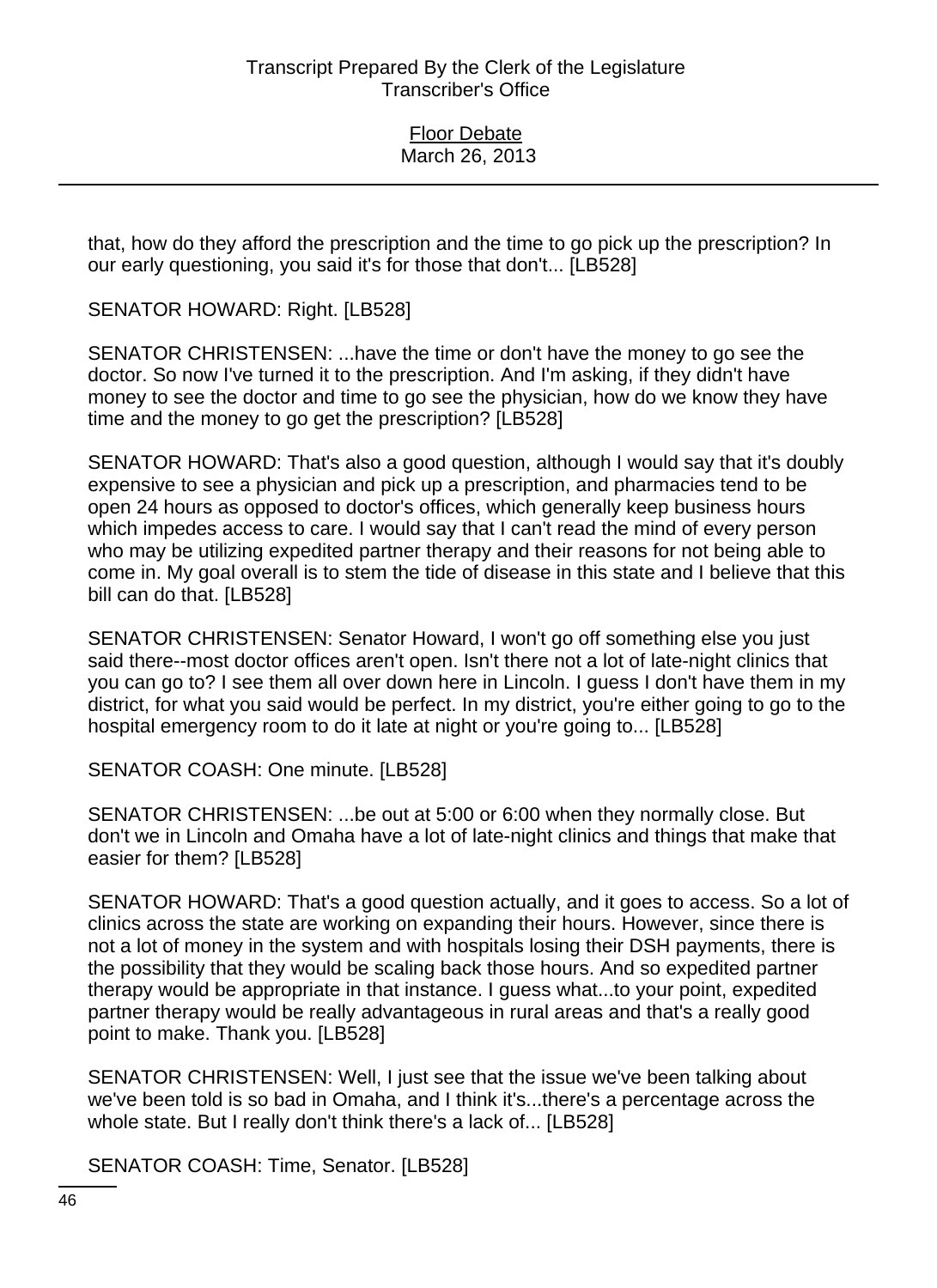SENATOR CHRISTENSEN: Thank you. [LB528]

SENATOR COASH: Thank you, Senator Christensen. Senator Brasch, you're recognized. [LB528]

SENATOR BRASCH: Thank you, Mr. President. And thank you once again, colleagues, because this is an important bill and it's important to be thorough with the amendments and thoughtful in all aspects. I have been looking back into the amendments, looking back over the bill, and I would like to ask Senator Howard a question, please, if she'd yield. [LB528]

SENATOR COASH: Senator Howard, will you yield? [LB528]

SENATOR HOWARD: Yes. [LB528]

SENATOR BRASCH: Senator Howard, you had mentioned, and I believe here on the floor, or I'd heard others say that the physician will make a phone call to the partner. Is that correct? [LB528]

SENATOR HOWARD: That's part of the recommended CDC protocol at this time. [LB528]

SENATOR BRASCH: But we do not have anything in our statutes or in our amendments that require that statutorily to be done. Is that correct? [LB528]

SENATOR HOWARD: No, it is not in the statute. [LB528]

SENATOR BRASCH: And why have we not put this into the statute? [LB528]

SENATOR HOWARD: I worked very hard on this bill to make sure that we weren't telling providers how to provide care. I think there's always a concern of Nebraska becoming a nanny state, and so I wanted to make sure that providers follow the CDC protocol as recommended currently but I didn't necessarily want to force them, to tell them how to provide the care that's necessary and individualized for each of their patients. [LB528]

SENATOR BRASCH: Thank you, Senator Howard. That does seem to be an important aspect here that this expedited partner be spoken with to ensure there are no existing medical conditions, existing prescriptions that could cause complications; that this is not an antibiotic that they have taken repeatedly where its effectiveness may not...no longer be the correct and proper treatment. Without this written into legislation, it makes it optional for a physician to see or to prescribe something. So the physician may choose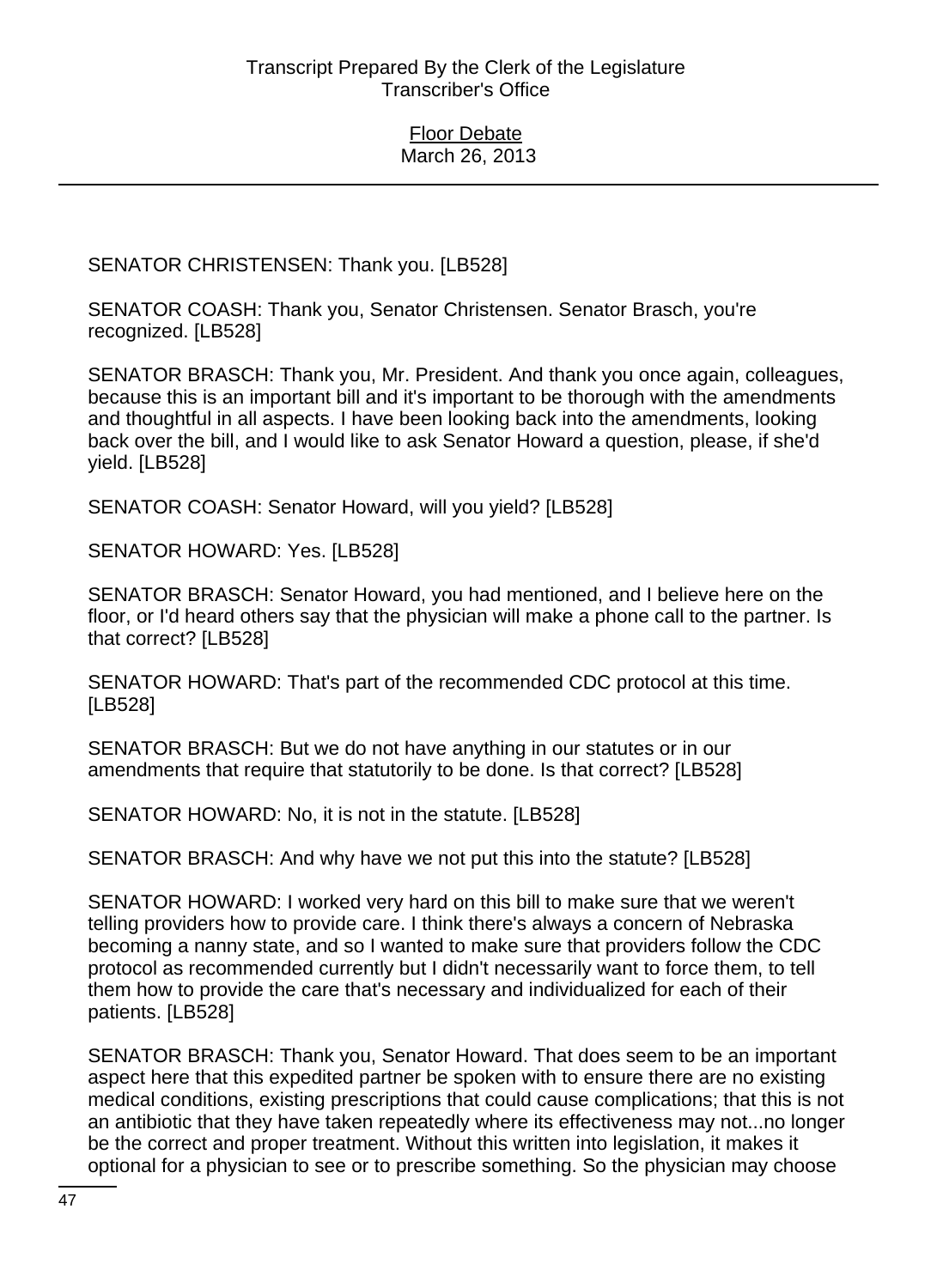not to. Is that correct, Senator Howard? [LB528]

SENATOR HOWARD: Exactly. This is an opportunity to use expedited partner therapy but not a mandate. [LB528]

SENATOR BRASCH: And that does increase my concern when that contact is not made, and it is a prescription with multiple side effects, multiple reactions, where there could be multiple partners perhaps, and we have not been thorough in speaking with the partner and treating it as if it were an everyday over-the-counter medication when it is not. And in seeing that there are so many things that we have left unwritten in law, it is a greater concern that your intent here is very good that we do need to treat people. However, we don't treat people the Nebraska way here without knowing exactly who we are talking with, is that person who they are said to be, is this the best possible treatment for this particular individual situation. Looking at a general guideline medically I think could have impact on the spread of this disease, here in Nebraska particularly, that it's taken lightly, that don't worry. There's no phone call with this doctor. All you have to do, walk in and say I've got... [LB528]

SENATOR COASH: One minute. [LB528]

SENATOR BRASCH: ...this partner, I've got several partners, and you can get all the scripts you need. That doesn't seem to be the policy, good public policy that Nebraska has followed; that we should address legislatively specifically that contacts, phone calls, documented phone calls, affidavits perhaps, to acknowledge that the partner is who is intended to receive this medication, assurance that this partner may not...that this partner could possibly be pregnant and you're prescribing something for a pregnant person who has not been to a physician yet. There's just so many unknown things here and I don't know if more amendments...would you disagree to having an amendment on this, Senator Howard? [LB528]

SENATOR HOWARD: I absolutely would. I feel that AM605 amended the bill in a form that the Health and Human Services Committee worked on diligently. [LB528]

SENATOR COASH: Time, Senators. [LB528]

SENATOR HOWARD: Thank you. [LB528]

SENATOR COASH: Thank you, Senator Brasch and Senator Howard. Senator Price, you're recognized. [LB528]

SENATOR PRICE: Thank you, Mr. President, members of the body. Would Senator Howard yield to some questions? [LB528]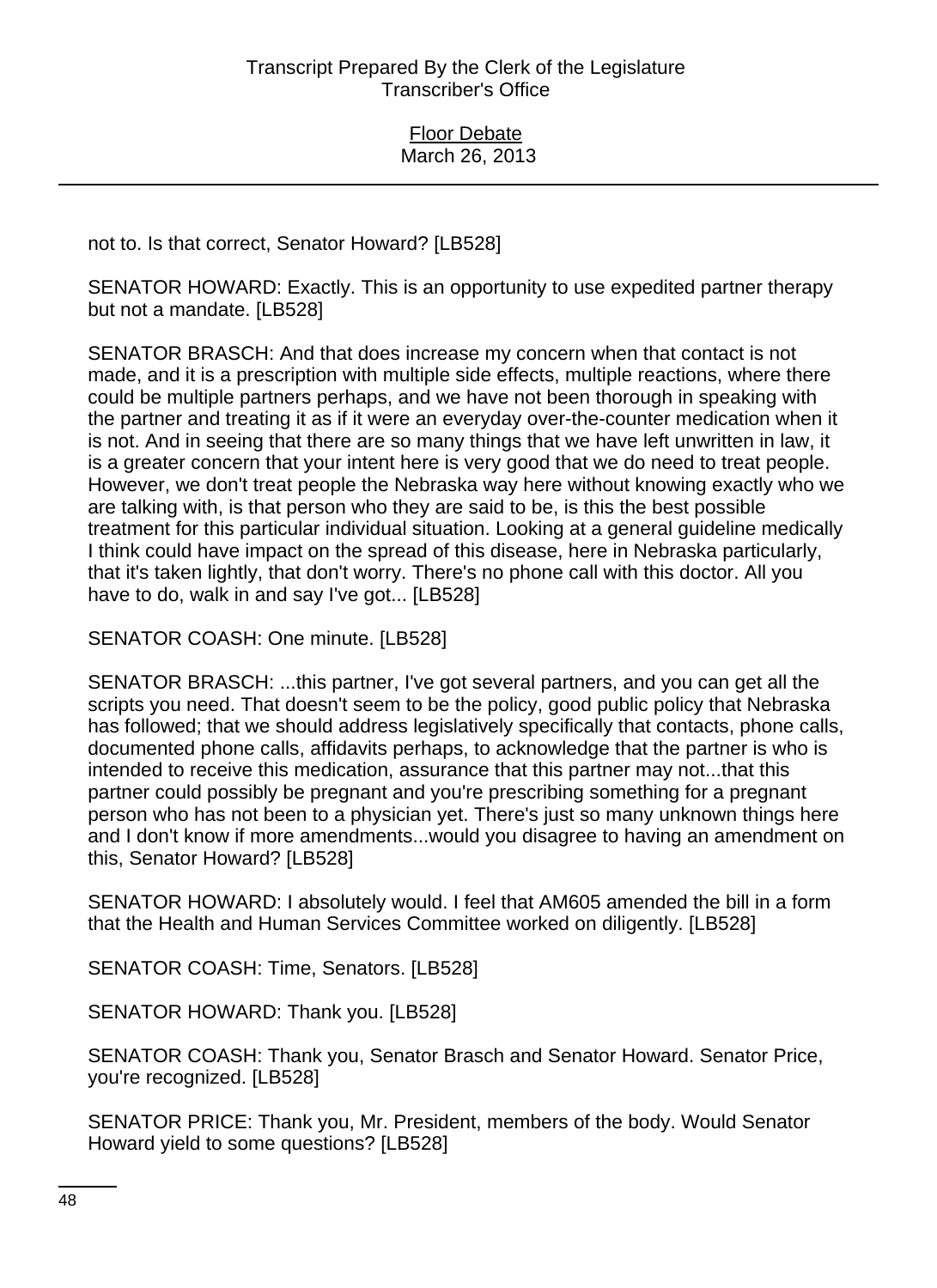SENATOR COASH: Senator Howard, will you yield? [LB528]

SENATOR HOWARD: Yes, I would. [LB528]

SENATOR PRICE: Thank you very much, Senator Howard. I applaud you for your effort here. I would like to ask some questions on the wording, so if you can look at your copy of the bill. I'm reading basically what we had on the Chamber Viewer and it talks about when we get to approximately...well, for instance, take from lines 12 through 18 here. It talks: If the patient affected is unwilling or unable to deliver such prescription oral antibiotic drugs to his or her sexual partner or partners, such physician may prescribe, provide, dispense, such physician...and such physician assistant or advanced practice nurse may prescribe the prescription oral antibiotic for delivery to such partner. So let's talk about delivery, if they have the information. So they, I guess, if we look down there, it would be done by the Department of Health and Human Services or the county or the city board. So this is going to be a task levied to another agency to find these individuals and give them the prescription? [LB528]

SENATOR HOWARD: That's a good question, Senator Price, and that section was actually removed by AM605. So... [LB528]

SENATOR PRICE: Okay. Great. [LB528]

SENATOR HOWARD: ...if the... [LB528]

SENATOR PRICE: Great. [LB528]

SENATOR HOWARD: Oh. [LB528]

SENATOR PRICE: Well, the reason I said it talks to the underlying what we're doing here when we talk about earlier that it said that they would...you can give to a partner, without examination, general instructions for use or medication guides. Does that encompass contraindications? [LB528]

SENATOR HOWARD: Medication guides are the medication guides that come with your prescription. So when you pick up your prescription, it's in a bag and stapled to it is your medication guide. [LB528]

SENATOR PRICE: So we're going to expect that a client, a customer, or a patient, I don't know, can we actually call them a patient if they haven't seen a doctor? If you haven't been seen, you're just a citizen. So a citizen who's going to be provided the medication, who won't go to the doctor to get it when they've been informed that they could be infected, or whom their partner won't give their information to, is going to read the guide that talks about contraindications? [LB528]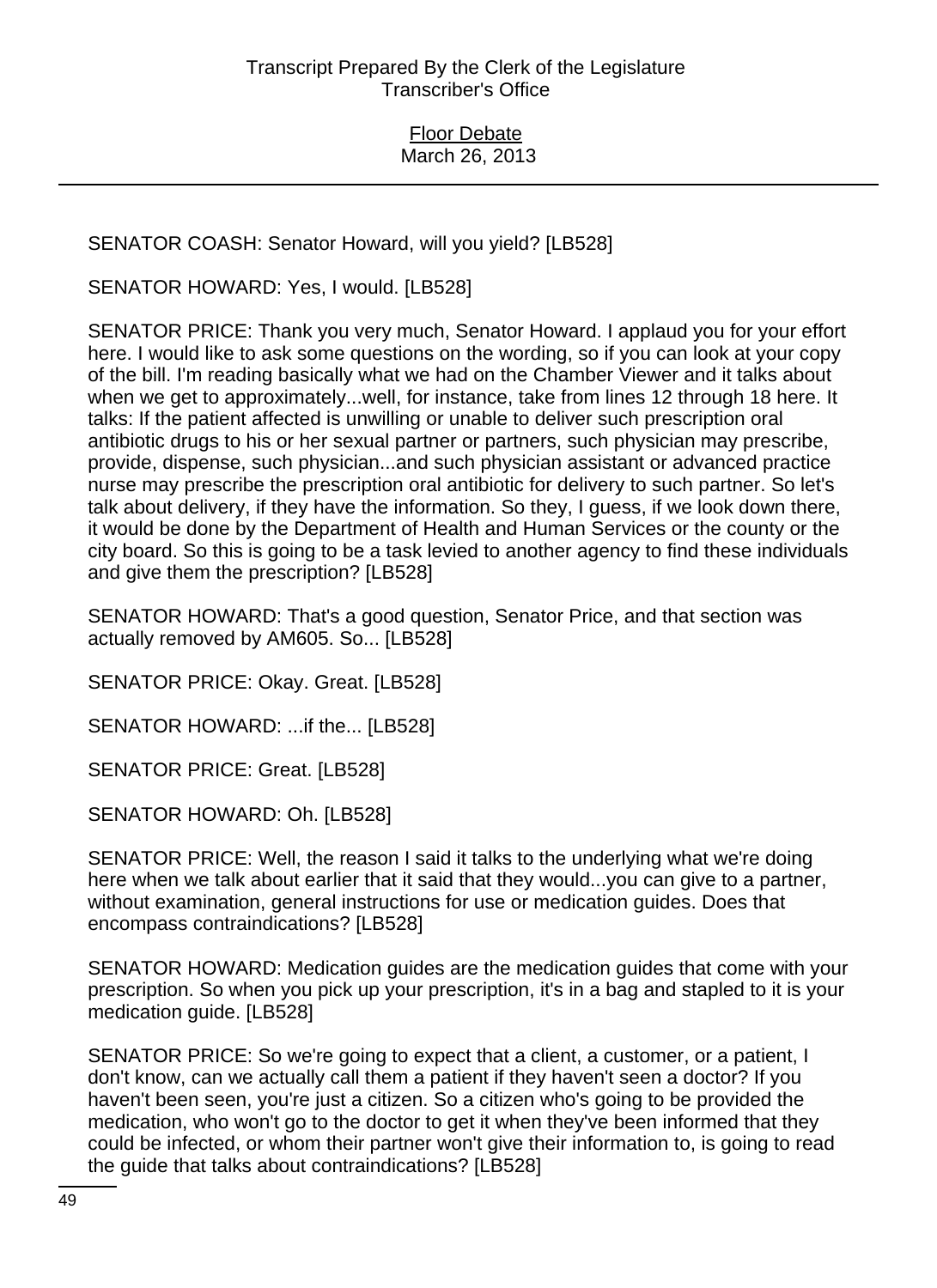SENATOR HOWARD: You know, this is a good question because it goes back to turning Nebraska into a nanny state. Unfortunately, this bill is not able to force people to read the information that they're given, although I wish we could because I think education is really critical to stemming the tide of disease. And I thank you for your question. [LB528]

SENATOR PRICE: So that would mean then you'd be okay that, well, like if we had to deal with a liability issue, there should be no liability because there's really no reason to because you can't have a nanny state. [LB528]

SENATOR HOWARD: Was that a question? [LB528]

SENATOR PRICE: Yes. [LB528]

SENATOR HOWARD: Could you repeat it for me? [LB528]

SENATOR PRICE: Okay. So if you were expecting that we're not going to be a nanny state, because you can't expect people to read the contraindications or the guide, then there should be no cause or concern about liability, because we just can't be a nanny state. [LB528]

SENATOR HOWARD: You know, I thought you were asking me if we could force people to read the medication guides. I think we should have the reasonable expectation that information given to you by your physician and your pharmacist would logically be read by the person who's taking the medication or receiving the counseling from your practitioner. [LB528]

SENATOR PRICE: All right. Thank you very much, Senator Howard. Again, we're stuck in a balance here between, as Senator Howard said, being concerned that we're not a nanny state. But the other aspect is when we began this concept, we're talking about people...I mean for myself, just meaning myself, it's hard to conceive that a partner... [LB528]

SENATOR COASH: One minute. [LB528]

SENATOR PRICE: Thank you...a partner won't go seek medical treatment or a partner won't divulge or take the prescription to another person. We have a lot of broken linkages here that are trying to be fixed, and I'm concerned that we're going to be expecting the medication that's prescribed to be properly administered, properly taken, while mitigating the risk associated for contraindications, because these drugs are powerful enough already to require that a prescription be given and there is a protocol for when you give a prescription to an individual that these contraindications are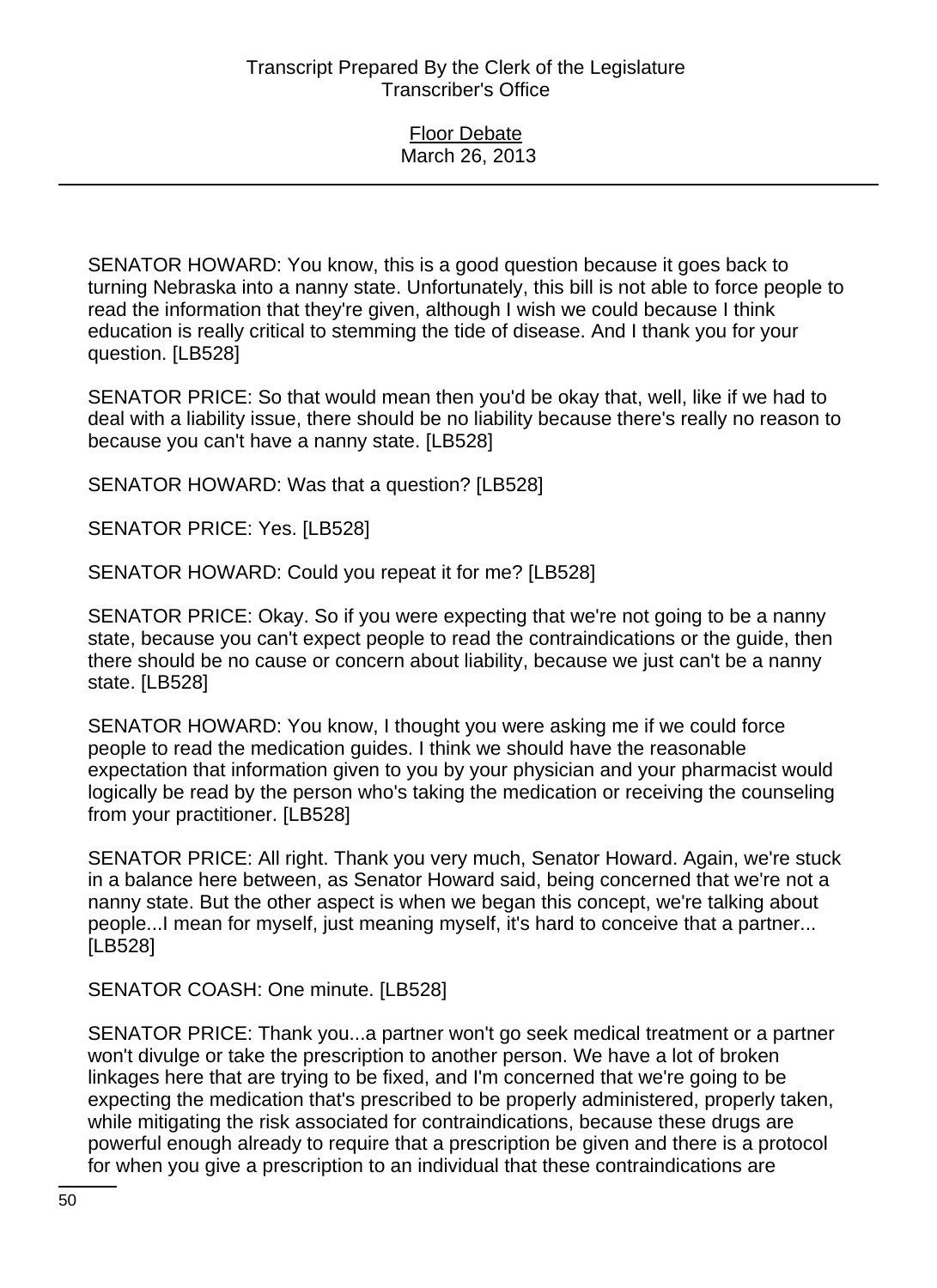covered. And in the language of the bill, it doesn't seem to say, tell me and give me everything: are you a transplant patient, are you a...do you have any other underlying... [LB528]

SENATOR COASH: Time, Senator. [LB528]

SENATOR PRICE: Thank you. [LB528]

SENATOR COASH: Thank you, Senator Price. Senator Kintner, you're recognized. [LB528]

SENATOR KINTNER: Thank you, Mr. President, members of the body. I yield my time, for an important announcement, to Beau McCoy, Senator McCoy. [LB528]

SENATOR COASH: Senator McCoy, 5 minutes. [LB528]

SENATOR McCOY: Thank you, Mr. President. Thank you, Senator Kintner, for being kind enough to yield me the time. Again, I think this is a vitally important piece of legislation to address what are some very, very serious problems, particularly among the age group of which a number of us on the floor here haven't been away from very long, about a decade for me and less than that for others. This is a serious, serious problem that affects our community, particularly our state and our communities, particularly Douglas County. I think we've built an appropriate legislative history in regards to Department of Health and Human Services promulgating rules, taking into account Centers for Disease Control and Prevention reports, among other important medical information as they promulgate the rules and regulations in regards to this bill as it moves forward. I appreciate very much just Senator Campbell's interaction on the floor here as we discuss that, along with Senator Howard. And again, I would thank Senator Howard for bringing this bill. And with that, and in light of the fact that HHS, through Section 1 of the bill, will provide promulgation of rules and regulations, I believe that satisfies my concerns in reference to this amendment, and I would ask that AM765 be withdrawn. [LB528]

SENATOR COASH: AM765 is withdrawn. Mr. Clerk. [LB528]

CLERK: Mr. President, a new resolution: Senator Brasch, LR120. Amendments to LB362 to be printed by Senator Dubas; and an amendment, Senator McCoy, LB528. (Legislative Journal pages 830-832.) [LR120 LB362 LB528]

Priority motion: Senator Adams would move to adjourn the body until Wednesday, March 27, at 9:00 a.m.

SENATOR COASH: Members, you've heard the motion. All those in favor say aye.